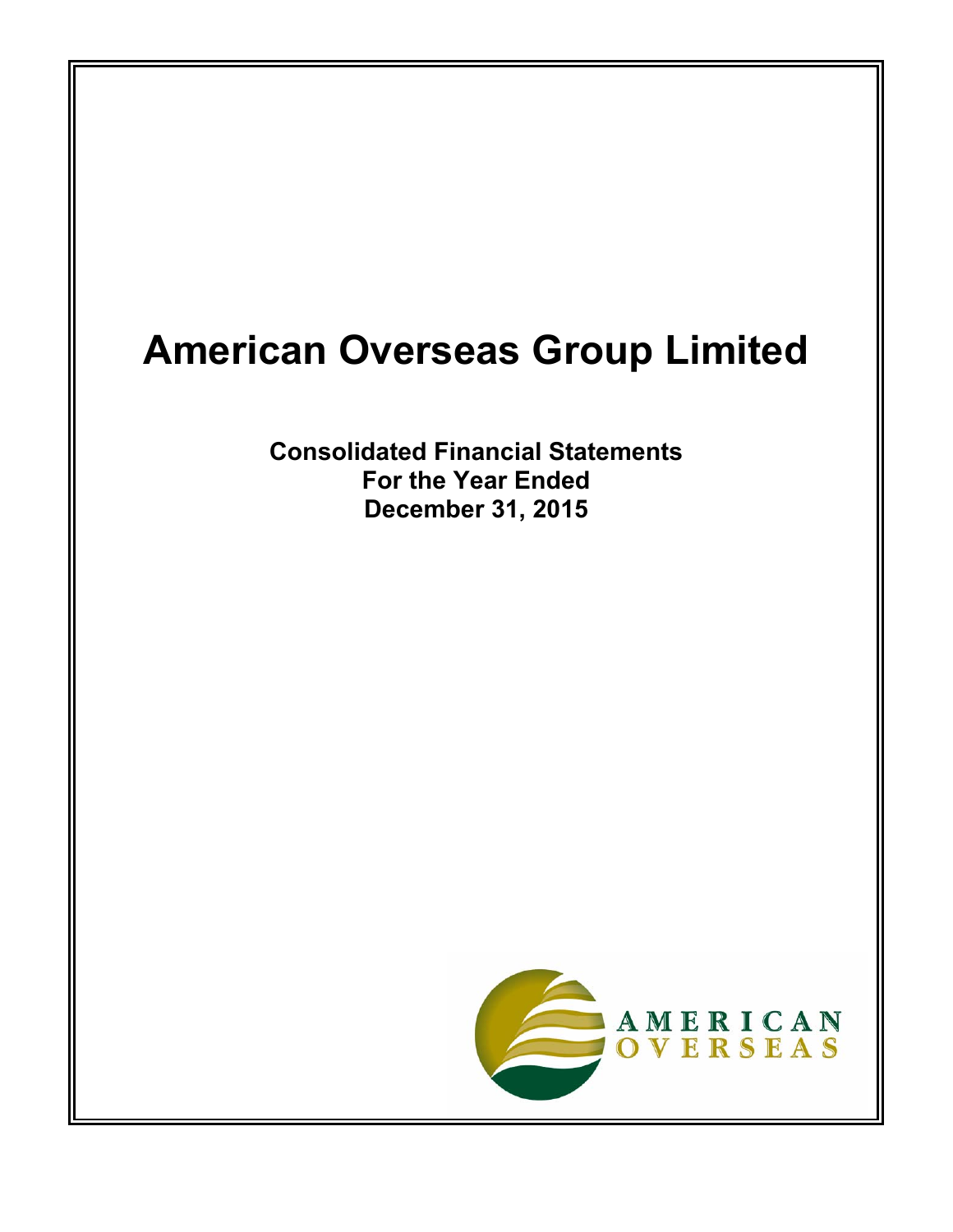# **Deloitte.**

Deloltte Ltd. Chartered Professional Accountants Corner House 20 Parliament Street P.O. Box HM 1556 Hamilton HM FX Bermuda

Tel: + 1 (441) 292 1500 Fax: + 1 (441) 292 0961 www.deloltte.bm

#### **INDEPENDENT AUDITORS' REPORT**

To the Board of Directors and Shareholders of American Overseas Group Limited

We have audited the accompanying consolidated financial statements of American Overseas Group Limited (the "Company"), which comprise the consolidated balance sheets as of December 31, 2015 and 2014, and the related consolidated statements of operations, comprehensive income (loss), equity and retained deficit and cash flows for the years then ended, and the related notes to the consolidated financial statements.

#### **Management's Responsibility for the Consolidated Financial Statements**

Management is responsible for the preparation and fair presentation of these consolidated financial statements in accordance with accounting principles generally accepted in the United States of America; this includes the design, implementation, and maintenance of internal control relevant to the preparation and fair presentation of consolidated financial statements that are free from material misstatement, whether due to fraud or error.

#### **Auditors' Responsibility**

Our responsibility is to express an opinion on these consolidated financial statements based on our audits. We conducted our audits in accordance with auditing standards generally accepted in the United States of America. Those standards require that we plan and perform the audit to obtain reasonable assurance about whether the consolidated financial statements are free from material misstatement.

An audit involves performing procedures to obtain audit evidence about the amounts and disclosures in the consolidated financial statements. The procedures selected depend on the auditor's judgment, including the assessment of the risks of material misstatement of the consolidated financial statements, whether due to fraud or error. In making those risk assessments, the auditor considers internal control relevant to the Company's preparation and fair presentation of the consolidated financial statements in order to design audit procedures that are appropriate in the circumstances, but not for the purpose of expressing an opinion on the effectiveness of the Company's internal control. Accordingly, we express no such opinion. An audit also includes evaluating the appropriateness of accounting policies used and the reasonableness of significant accounting estimates made by management, as well as evaluating the overall presentation of the consolidated financial statements.

We believe that the audit evidence we have obtained is sufficient and appropriate to provide a basis for our audit opinion.

#### **Opinion**

In our opinion, the consolidated financial statements referred to above present fairly, in all material respects, the financial position of American Overseas Group Limited as of December 31, 2015 and 2014, and the results of their operations and their cash flows for the years then ended in accordance with accounting principles generally accepted in the United States of America.

#### **Emphasis of Matter**

We draw attention to Note 18 of the financial statements which describes the risks and uncertainties of the Company's exposure to the Commonwealth of Puerto Rico. Our opinion is not modified in respect of this matter.

Deloitte Ltd.

June 15, 2016

Deloitte refers to one or more of Deloitte Touche Tohmatsu Limited, a UK private company limited by guarantee ("DTTL"), its network of member firms, and their<br>related entities. DTTL and each of its member firms are legally **services to clients. Please see www.deloitte.com/ about for a more detailed description of OTTL and its member firms.**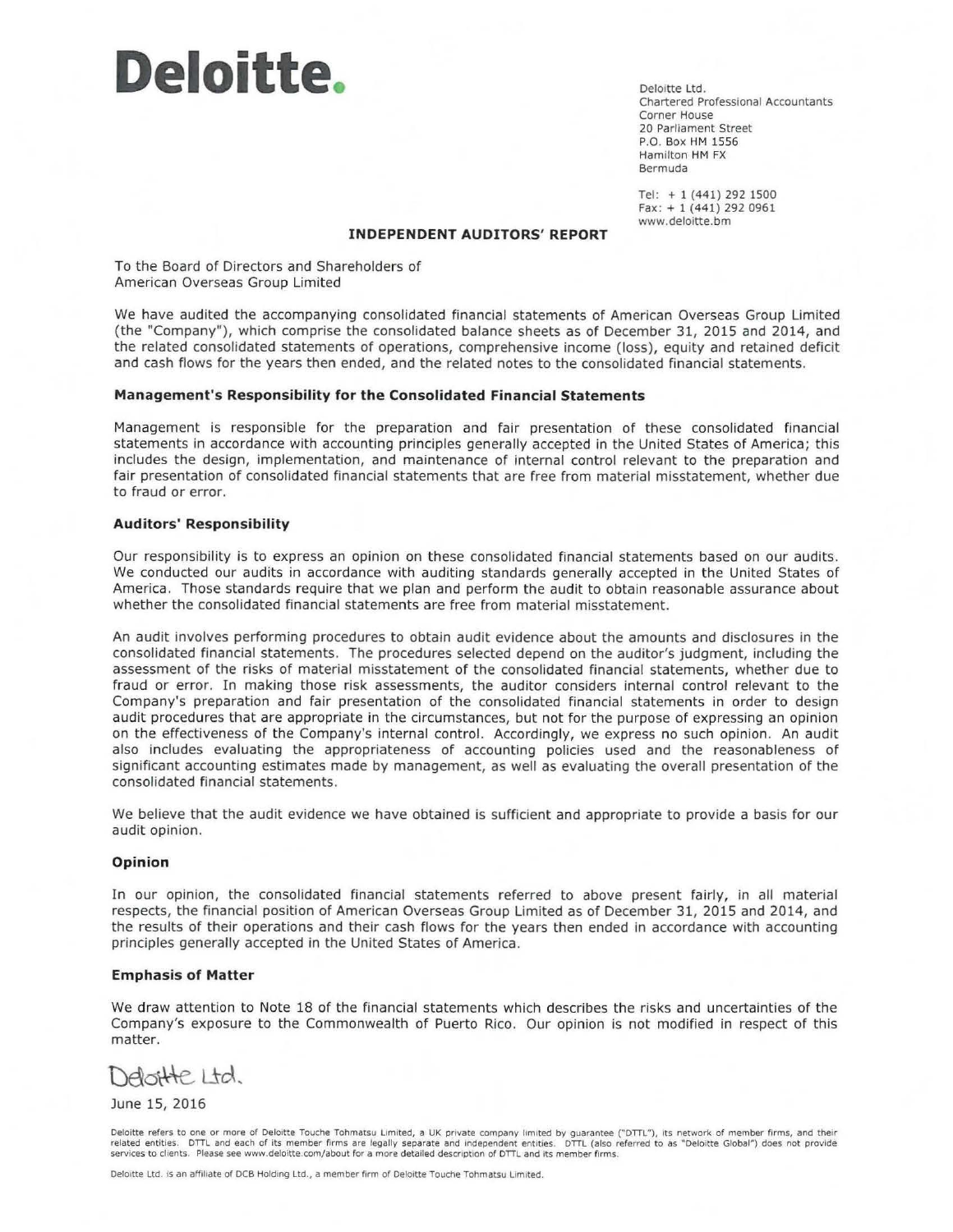#### **AMERICAN OVERSEAS GROUP LIMITED CONSOLIDATED BALANCE SHEETS December 31, 2015 and 2014**

|                                                                     | 2015                        | 2014              |
|---------------------------------------------------------------------|-----------------------------|-------------------|
|                                                                     |                             |                   |
| Assets                                                              |                             |                   |
| Fixed-maturity securities held as available for sale, at fair value | \$<br>103,801,752           | \$<br>123,526,758 |
| Equity investments available for sale, at fair value                | 6,856,397                   | 32,212,066        |
| Cash and cash equivalents                                           | 31,130,939                  | 35,497,038        |
| Restricted cash                                                     | 51,403,076                  | 46,967,926        |
| Accrued investment income                                           | 202,864                     | 320,185           |
| Premiums receivable                                                 | 61,877,148                  | 57,193,847        |
| Reinsurance balances receivable, net                                | 277,439,278                 | 282,979,695       |
| Salvage and subrogation recoverable                                 | 1,213,936                   | 2,661,560         |
| Deferred policy acquisition costs                                   | 192,408                     | 451,650           |
| Intangible assets                                                   | 4,800,000                   | 7,038,166         |
| Goodwill                                                            | 33,050,000                  | 33,050,000        |
| Assets held in segregated accounts                                  |                             | 537,310           |
| Other assets                                                        | 2,030,127                   | 1,064,222         |
| <b>Total assets</b>                                                 | $\mathbb{S}$<br>573,997,925 | \$<br>623,500,423 |
|                                                                     |                             |                   |
| <b>Liabilities and Shareholders' Equity</b><br>Liabilities:         |                             |                   |
| Losses and loss expense reserve                                     | \$<br>249,204,344           | \$<br>265,438,578 |
| Unearned premiums                                                   | 93,472,483                  | 95,276,840        |
| Ceded premium payable                                               | 64,380,313                  | 56,134,928        |
| Payable to general agents                                           | 1,193,824                   | 355,433           |
| Funds withheld                                                      | 3,925,745                   | 2,567,631         |
| Accounts payable and accrued liabilities                            | 2,315,601                   | 4,148,676         |
| Liabilities related to segregated accounts                          |                             | 537,310           |
| Redeemable Series A preference shares                               | 9,786,582                   | 9,445,656         |
| Derivative liabilities                                              | 16,778,892                  | 46,696,287        |
| Fair value adjustment                                               | 19,355,150                  | 22, 104, 393      |
| Notes payable                                                       | 40,000,004                  | 60,890,360        |
| Non-owned interest in VIE                                           | 300,000                     | 300,000           |
| Interest payable                                                    | 1,023,400                   | 1,187,773         |
| Deferred tax liability                                              | 37,625                      | 30,625            |
| <b>Total liabilities</b>                                            | 501,773,963                 | 565,114,490       |
|                                                                     |                             |                   |
| Shareholders' equity:                                               |                             |                   |
| Common shares                                                       | 4,376,500                   | 4,398,897         |
| Additional paid-in capital                                          | 186,398,669                 | 185,638,345       |
| Accumulated other comprehensive (loss)/income                       | (2,214,236)                 | 893,142           |
| Retained deficit                                                    | (122, 390, 347)             | (138, 597, 827)   |
| <b>Total shareholders' equity</b>                                   | 66,170,586                  | 52,332,557        |
| Non-controlling interest in preferred shares in subsidiaries        | 6,053,376                   | 6,053,376         |
| <b>Total equity</b>                                                 | 72,223,962                  | 58,385,933        |
| Total liabilities and equity                                        | $\mathbf S$<br>573,997,925  | \$<br>623,500,423 |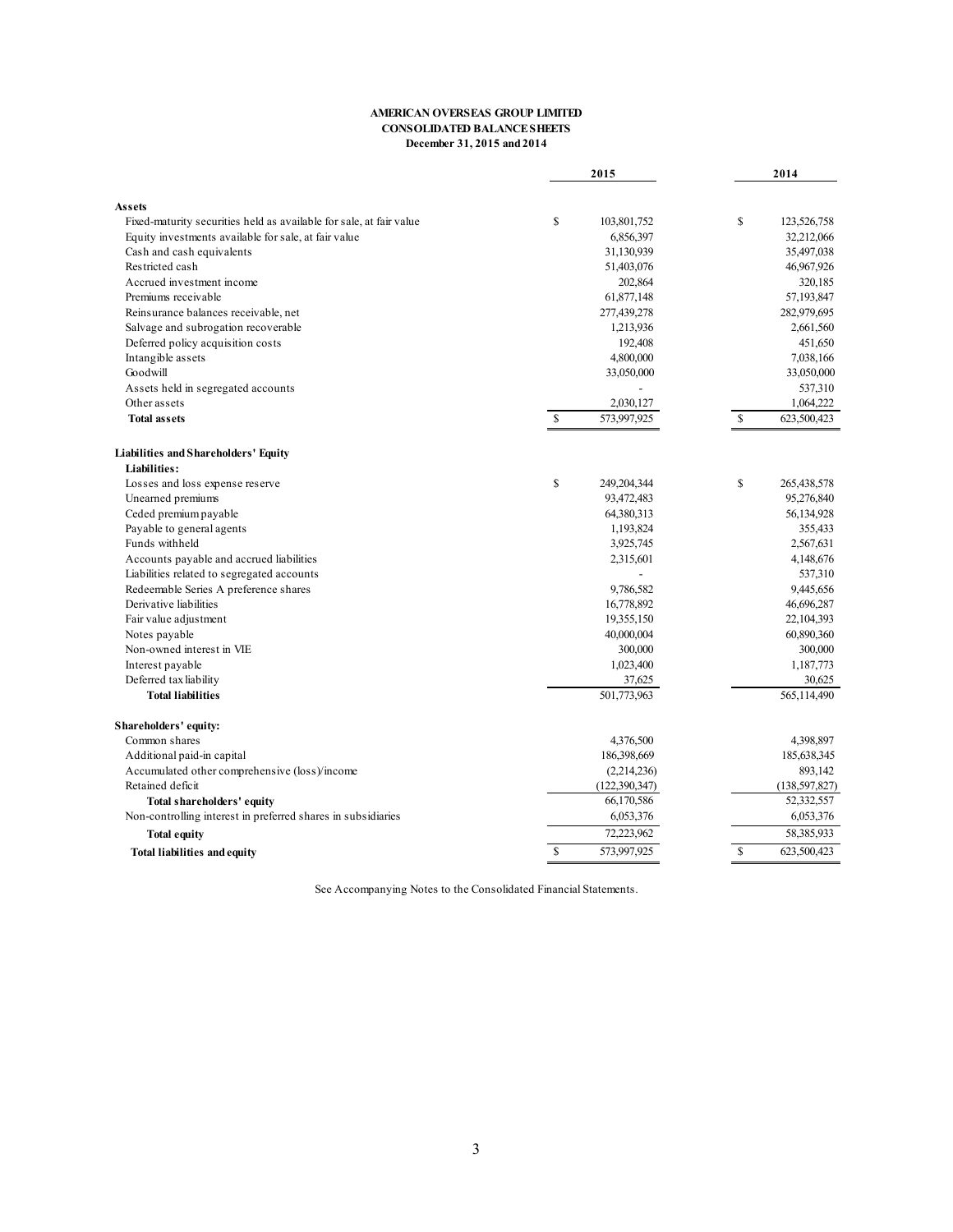# **AMERICAN O VERSEAS GRO UP LIMITED CO NSO LIDATED STATEMENTS O F O PERATIO NS December 31, 2015 and 2014**

|                                                                   | 2015             | 2014             |
|-------------------------------------------------------------------|------------------|------------------|
| Net premiums earned                                               | \$<br>6,424,495  | \$<br>36,298,263 |
| Fee income                                                        | 12,516,516       | 12,817,680       |
| Net investment income                                             | 2,782,718        | 4,362,929        |
| Net realized (losses) gains                                       | (87, 757)        | 4,843,815        |
| Fair value adjustment                                             | 2,408,319        | 4,519,332        |
| Net change in fair value of credit derivatives                    | 30,528,630       | 18,760,035       |
| Other income                                                      | 253,028          |                  |
| <b>Total revenues</b>                                             | 54,825,949       | 81,602,054       |
| Net losses and loss adjustment expenses                           | 11,583,988       | 12,685,506       |
| Acquisition costs                                                 | 864,632          | 6,931,525        |
| General and administrative expenses                               | 15,927,072       | 16,337,008       |
| Amortization of intangible assets                                 | 2,238,167        | 2,706,667        |
| Interest expense                                                  | 5,376,304        | 2,535,132        |
| Other expense                                                     | 280,295          | 499,802          |
| <b>Total expenses</b>                                             | 36,270,458       | 41,695,640       |
| Income before income tax expense and non-controlling              |                  |                  |
| interest                                                          | 18,555,491       | 39,906,414       |
| Income tax expense                                                | (7,000)          | (7,000)          |
| Net income before non-controlling interest                        | 18,548,491       | 39,899,414       |
| Non-controlling interest - dividends on Class B preference shares |                  |                  |
| of subsidiary                                                     | (2,341,011)      | (1,476,231)      |
| Net income attributable to common shareholders                    | \$<br>16,207,480 | \$<br>38,423,183 |
| Net income per common share:                                      |                  |                  |
| Basic                                                             | \$<br>371.96     | \$<br>1,813.44   |
| Diluted                                                           | \$<br>370.36     | \$<br>1,797.58   |
| Weighted-average number of common shares outstanding:             |                  |                  |
| <b>Basic</b>                                                      | 43,573           | 21,188           |
| Diluted                                                           | 43,761           | 21,375           |

\* Shares outstanding and net income per share as of December 31, 2014, reflect the effects of a 1 for 100 reverse stock split on October 14, 2014.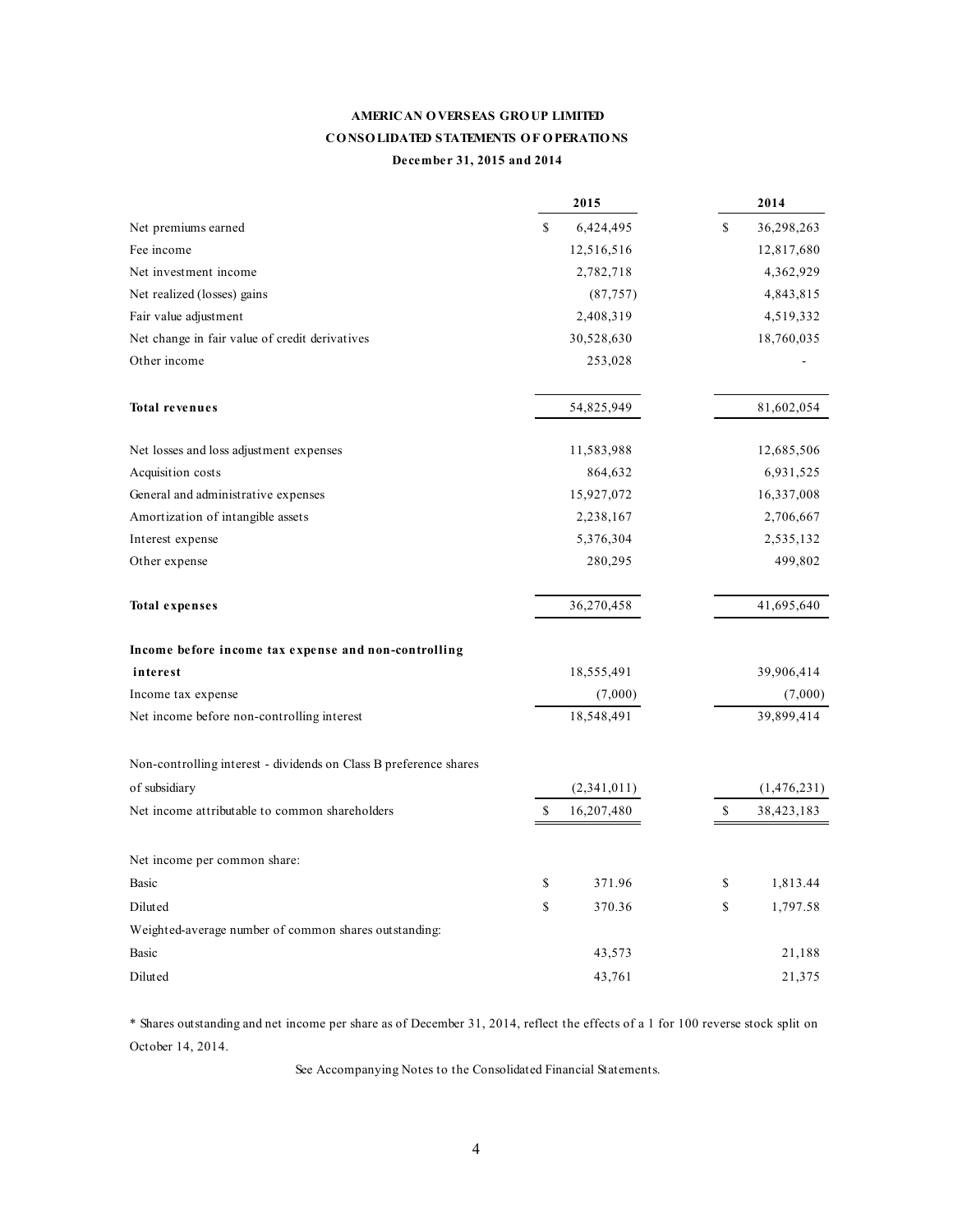#### **AMERICAN OVERSEAS GROUP LIMITED**

#### **CONSOLIDATED STATEMENTS OF COMPREHENSIVE INCOME (LOSS)**

#### **December 31, 2015 and 2014**

|                                                                     |    | 2015        | 2014 |             |  |
|---------------------------------------------------------------------|----|-------------|------|-------------|--|
| Net income before non-controlling interest                          | \$ | 18,548,491  | \$   | 39,899,414  |  |
| Other comprehensive loss                                            |    |             |      |             |  |
| Change in unrealized fair value of investments                      |    | (3,286,485) |      | (318,967)   |  |
| Less: reclassification adjustment for net realized investment gains |    |             |      |             |  |
| included in income                                                  |    | 87,757      |      | (5,010,736) |  |
| Less: Reclassification adjustment for OTTI included in net income   |    |             |      | 166,921     |  |
|                                                                     |    |             |      |             |  |
| Other comprehensive loss                                            |    | (3,198,728) |      | (5,162,782) |  |
|                                                                     |    |             |      |             |  |
| Comprehensive income                                                | £. | 15,349,763  | \$   | 34,736,632  |  |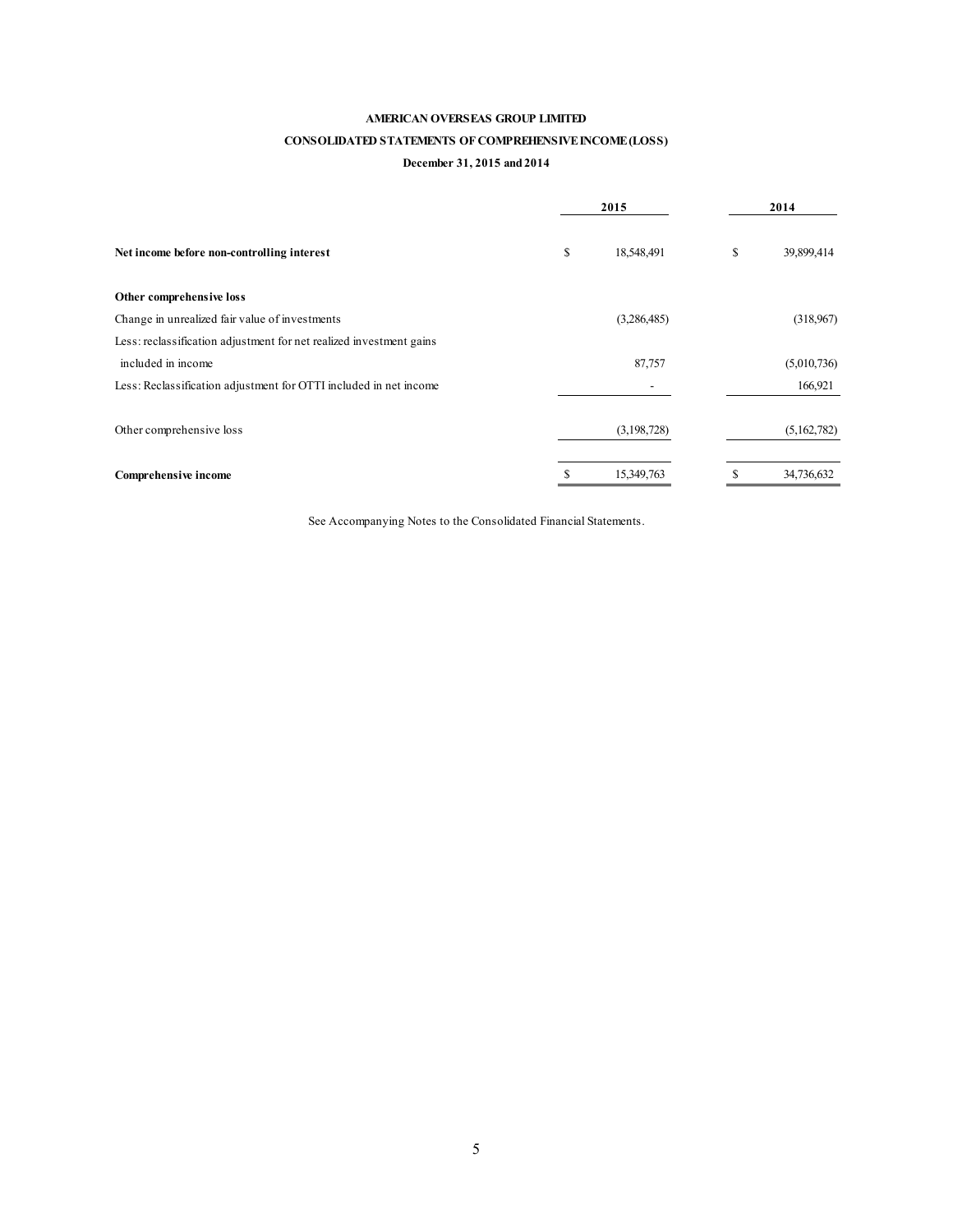|                                                                                                                                                                                                                                                                             | Share capital                           | Noncontrolling<br>Interest | paid-in-capital<br>Additional                  | Accumulated other<br>comprehensive<br>income (loss) | Retained<br>deficit            | stockholders'<br>Total<br>equity                                                                           |
|-----------------------------------------------------------------------------------------------------------------------------------------------------------------------------------------------------------------------------------------------------------------------------|-----------------------------------------|----------------------------|------------------------------------------------|-----------------------------------------------------|--------------------------------|------------------------------------------------------------------------------------------------------------|
| Balance, December 31, 2013, as adjusted                                                                                                                                                                                                                                     | 1,532,979<br>∽                          | 9,053,376                  | 233,210,892                                    | 6,055,924                                           | (177, 021, 010)                | 72,832,161                                                                                                 |
| Addional Series B preferred shares issued<br>Series B preferred shares redemption<br>Impact of amalgamation with OGL<br>Share based compensation - AOG<br>Share based compensation - OGL<br>Share repurchase in AOG<br>Treasury shares sold<br>Share issuance<br>Net income | (8,792)<br>29,210<br>9,100<br>2,836,400 | (3,800,000)                | (48, 445, 591)<br>377,506<br>74,840<br>420,698 |                                                     | 39,899,414                     | (3,800,000)<br>(45,609,191)<br>(8, 792)<br>800,000<br>377,506<br>420,698<br>104,050<br>9,100<br>39,899,414 |
| Dividends on preference shares<br>Net change in unrealized gains<br>Balance, December 31, 2014<br>and losses on investments                                                                                                                                                 | 4,398,897                               | 6,053,376                  | 185,638,345                                    | (5, 162, 782)<br>893,142                            | (1,476,231)<br>(138, 597, 827) | $(5,162,782)$<br>(1,476,231)<br>58,385,933                                                                 |
| Impact of amalgamation with OGL<br>Share based compensation - AOG<br>Share issuance<br>Net income                                                                                                                                                                           | (106, 997)<br>58,900<br>25,700          |                            | 310,385<br>434,292<br>15,647                   | 91,350                                              | 18,548,491                     | 336,085<br>493,192<br>18,548,491                                                                           |
| Dividends on preference shares<br>Net change in unrealized gains<br>Balance, December 31, 2015<br>and losses on investments                                                                                                                                                 | 4,376,500<br>∣∾                         | 6,053,376                  | 186,398,669                                    | (3, 198, 728)<br>(2, 214, 236)                      | (2,341,011)<br>(122, 390, 347) | (2,341,011)<br>(3, 198, 728)<br>72,223,962                                                                 |

CONSOLIDATED STATEMENTS OF EQUITY AND RETAINED DEFICIT<br>December 31, 2015 and 2014 **CO NSO LIDATED STATEMENTS O F EQ UITY AND RETAINED DEFICIT December 31, 2015 and 2014**

6

See Accompanying Notes to the Consolidated Financial Statements See Accompanying Notes to the Consolidated Financial Statements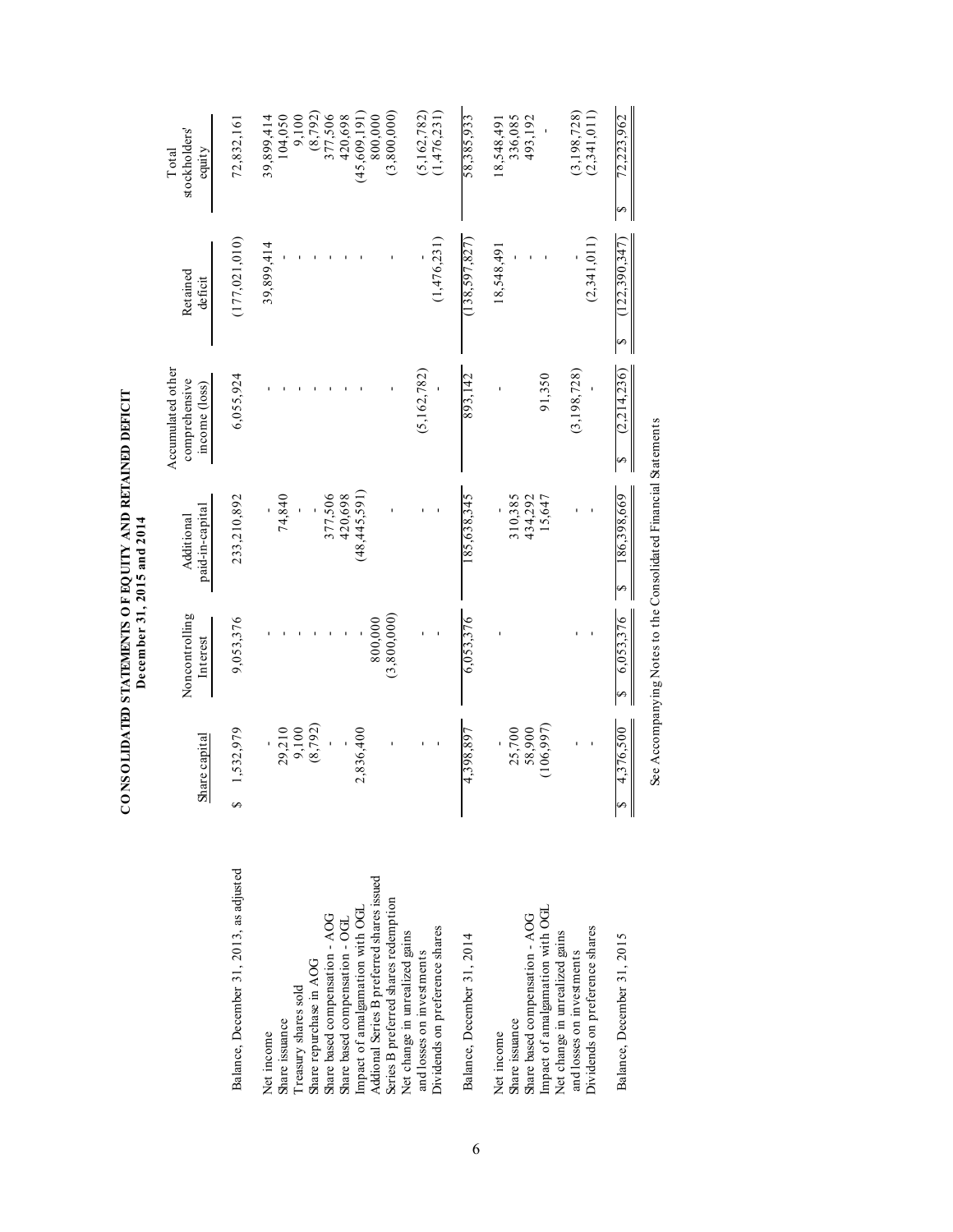#### **AMERICAN OVERSEAS GROUP LIMITED CONSOLIDATED STATEMENTS OF CASH FLOWS December 31, 2015 and 2014**

|                                                                             | 2015             | 2014             |
|-----------------------------------------------------------------------------|------------------|------------------|
| <b>CASH FLOWS FROM OPERATING ACTIVITIES:</b>                                |                  |                  |
| Net income for the year                                                     | \$<br>18,548,491 | \$<br>39,899,414 |
| Adjustments to reconcile net loss to net cash used in operating activities: |                  |                  |
| Net realized losses/(gains) on sale of investments                          | 87,757           | (4,843,815)      |
| Net unrealized gains on credit derivatives                                  | (30,528,630)     | (18,760,035)     |
| Deferred tax expense                                                        | 7,000            | 7,000            |
| Amortization of intangible assets                                           | 2,238,167        | 2,706,667        |
| Interest expense                                                            | 5,376,304        | 2,535,132        |
| Share based compensation - AOG                                              | 493,192          | 377,506          |
| Share based compensation - OGL                                              |                  | 420,698          |
| Amortization of fair value adjustment                                       | (2,408,317)      | (4,519,332)      |
| Amortization of bond discount                                               | 178,705          | 185,548          |
| Changes in operating assets and liabilities:                                |                  |                  |
| Accrued investment income                                                   | 117,321          | 465,170          |
| Premiums receivable                                                         | (4,683,301)      | 15,387,140       |
| Reinsurance balance receivable, net                                         | 5,540,417        | 47,142,338       |
| Salvage and subrogation                                                     | 1,447,624        | 4,022,420        |
| Deferred acquisition costs, net                                             | 259,242          | 489,160          |
| Other assets                                                                | (965, 905)       | (8,904)          |
| Changes in derivative liability                                             | 611,235          | 482,839          |
| Unpaid losses and loss adjustment expenses                                  | (16, 234, 234)   | (58, 164, 988)   |
| Unearned premiums                                                           | (1,804,357)      | (13,670,950)     |
| Ceded premium payable                                                       | 8,245,385        | (21, 615, 865)   |
| Payable to general agents                                                   | 838,391          | (45, 533)        |
| Funds withheld                                                              | 1,358,114        | (1,248,057)      |
| Accounts payable and accrued liabilities                                    | (1,833,075)      | 761,715          |
| Net cash used in operating activities                                       | (13, 110, 474)   | (7,994,732)      |
| CASH FLOWS FROM INVESTING ACTIVITIES:                                       |                  |                  |
| Purchase of available for sale securities                                   | (45,090,980)     | (160, 075, 604)  |
| Proceeds from sales of investments                                          | 67,992,535       | 78,264,276       |
| Proceeds from maturities of investments                                     | 18,713,929       | 102,167,531      |
| Proceeds from sales of equities                                             |                  | 28,649,466       |
| Change in restricted cash                                                   | (4,435,150)      | (3,280,107)      |
| Net cash provided by investing activities                                   | 37,180,334       | 45,725,562       |
| CASH FLOWS FROM FINANCING ACTIVITIES:                                       |                  |                  |
| Repayment of long-term note payable                                         | (20,890,356)     | (32, 468, 831)   |
| Interest paid                                                               | (5,540,677)      | (1,664,897)      |
| Redemption of preferred shares                                              |                  | (3,000,000)      |
| Proceeds from issuance of common shares                                     | 336,085          | 104,358          |
| Dividends paid on preferred shares                                          | (2,341,011)      | (1, 551, 231)    |
| Net cash used in financing activities                                       | (28, 435, 959)   | (38,580,601)     |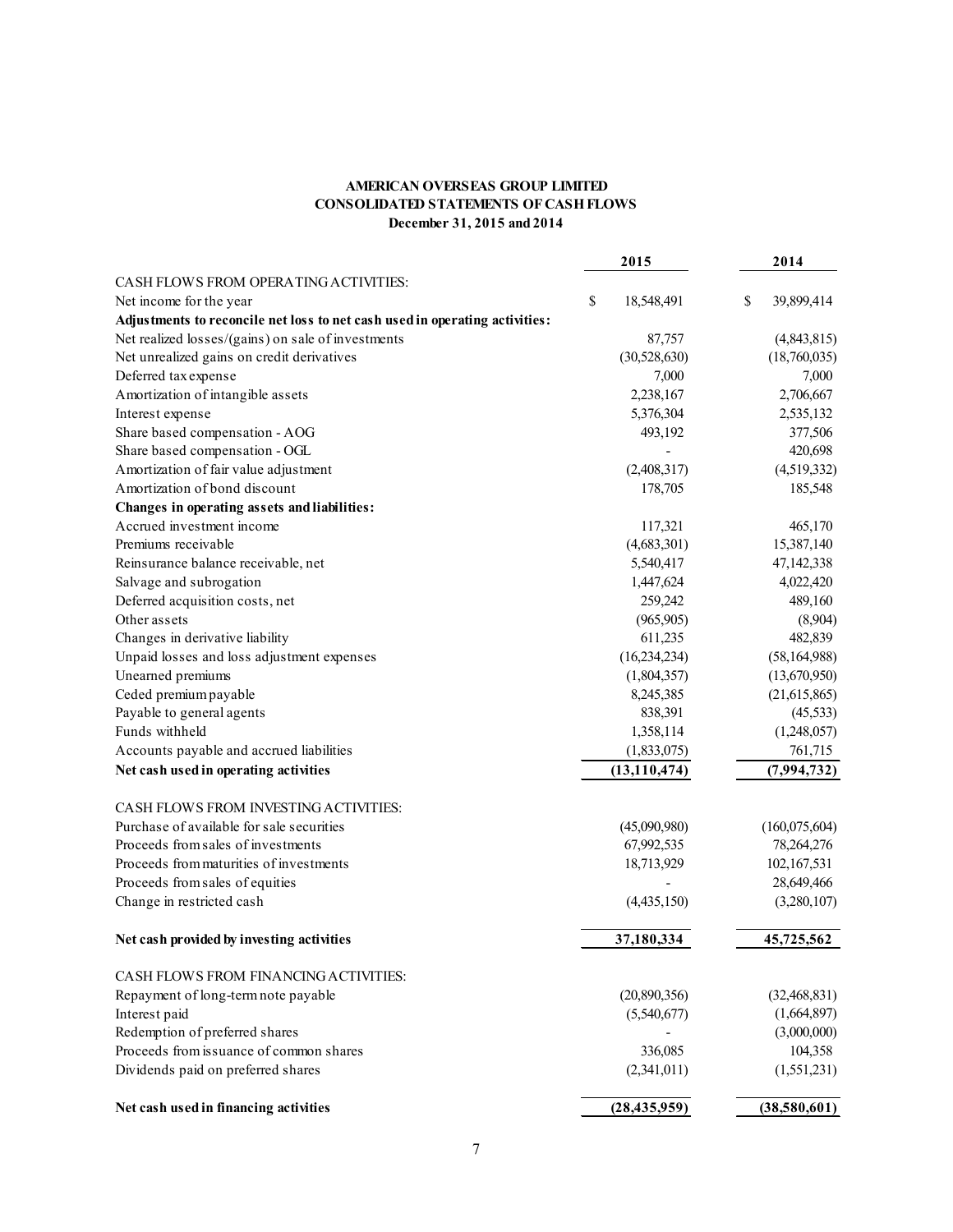### **AMERICAN OVERSEAS GROUP LIMITED CONSOLIDATED STATEMENTS OF CASH FLOWS December 31, 2015 and 2014**

|                                               | 2015                     | 2014         |
|-----------------------------------------------|--------------------------|--------------|
| Net decrease in cash and cash equivalents     | (4,366,099)              | (849,771)    |
| Cash and cash equivalents - Beginning of year | 35,497,038               | 36,346,809   |
| Cash and cash equivalents - End of year       | \$31,130,939             | \$35,497,038 |
| Net taxes (refunded)/paid                     | $\overline{\phantom{a}}$ | (17,329)     |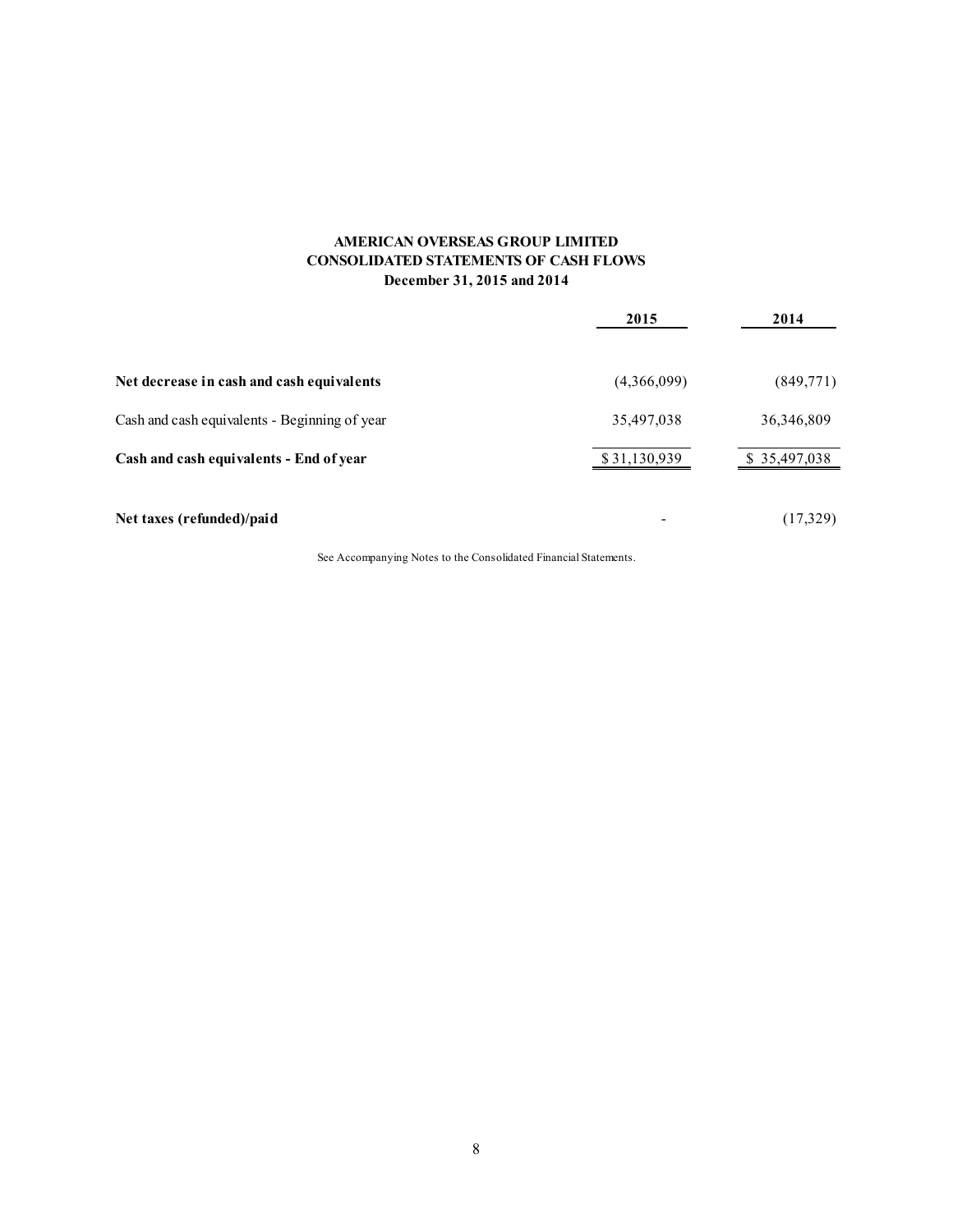#### **1. BACKGROUND**

American Overseas Group Limited ("AOG" or the "Company") was incorporated on January 28, 1998, under the laws of Bermuda. The Company was originally organized to operate a mono-line financial guaranty reinsurance subsidiary which was placed in voluntary run-off in 2009. After substantially reducing its financial guaranty exposure, AOG entered the property and casualty reinsurance business in 2012. On June 26, 2013 the Company's principal shareholder at that time, Orpheus Group Ltd. ("OGL"), acquired voting control of AOG. On October 28, 2014, AOG acquired OGL for a combination of common stock and senior notes. The Company is now a major writer of non-standard auto insurance through its U.S. subsidiaries. The bulk of its earned premium and fee income are related to its property and casualty book of business. The financial guaranty book of business remains in run-off.

#### **2. SIGNIFICANT ACCOUNTING POLICIES**

The following is a summary of the significant accounting policies adopted by the Company:

#### **(a) Basis of preparation**

The consolidated financial statements have been prepared in accordance with accounting principles generally accepted in the United States of America ("US GAAP"). The preparation of financial statements in accordance with generally accepted accounting principles requires management to make estimates and assumptions that affect the amounts reported in the consolidated financial statements and the accompanying notes. Actual results could differ materially from those estimates.

#### **(b) Basis of consolidation**

The consolidated financial statements comprise the financial statements of the Company and of its subsidiaries, as well as those of Old American County Mutual Fire Insurance Company ("OACM"), a variable interest entity ("VIE") which the Company is required to consolidate. All significant intercompany balances have been eliminated in consolidation. Transactions with the segregated account owned by the Company have been eliminated on consolidation. For further discussion of VIEs, see Note 20.

As described in Note 1, the acquisition of OGL in 2014 represents a transaction between entities under common control and as such, in accordance with Accounting Standards Codification ("ASC") 805-50 "Business Combinations", the comparative financial information has been combined from the earliest date on which the entities were under common control, June 26, 2013. AOG adopted OGL's historical basis of accounting upon acquisition of OGL on October 28, 2014. The fair value adjustments resulting from OGL's acquisition of voting control over AOG in 2013 are therefore reflected in these consolidated financial statements.

#### **(c) Cash and cash equivalents**

The Company considers all highly liquid investments, including fixed-interest and money market fund deposits, with a maturity of 90 days or less when purchased, as cash equivalents. Cash equivalents are carried at cost which approximates fair value.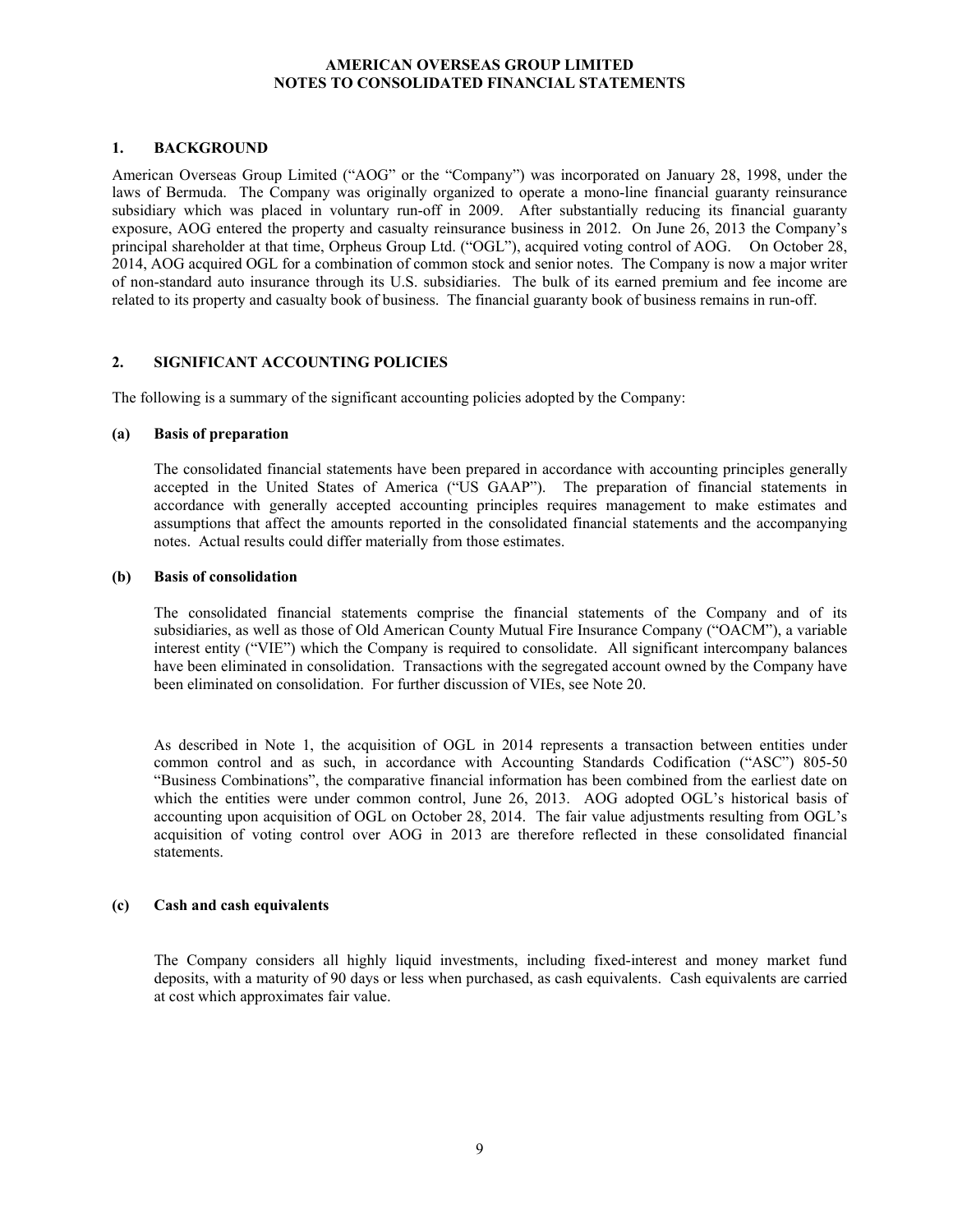#### **2. SIGNIFICANT ACCOUNTING POLICIES (Cont'd)**

#### **(d) Investments**

The Company has classified its fixed-maturity investments as available-for-sale and held to maturity. Available-for-sale investments are carried at fair value, with unrealized appreciation or depreciation reported as a separate component of accumulated other comprehensive income. The Company's fair values of fixedmaturity investments are based on prices obtained from nationally recognized independent pricing services and represent quoted prices in active markets when available. Equity securities include investments in shares of publicly traded companies and offshore mutual funds. All investment transactions are recorded on a trade date basis. Realized gains and losses on sales of fixed-maturity investments are determined on the basis of amortized cost. Gains and losses on sale of investments are included in "net realized gains on sale of investments" when realized. The cost of securities sold is determined using the specific identification method. The Company's investment guidelines require the orderly sale of securities that do not meet investment guidelines due to a downgrade by rating agencies or other circumstances, unless otherwise authorized by management to hold.

#### **Other-than-temporary impairments on investments**

The Company reviews its investment portfolio no less than quarterly in order to determine whether an otherthan-temporary impairment ("OTTI") of its fixed-maturity investments classified as available-for-sale exists. An impairment is considered to be other-than-temporary if the Company (i) intends to sell the security, (ii) more likely than not will be required to sell the security before recovering its cost, or (iii) does not expect to recover the security's entire amortized cost basis (even if the Company does not intend to sell). A "credit loss" is recognized when the present value of cash flows expected to be collected from the fixed-maturity investment is less than the amortized cost basis of the security. If there is an intent to sell the impaired security or it is more likely than not that the Company will be required to sell the security before recovering its cost, then the entire difference between amortized cost and the security's fair value is recognized as an OTTI charge in earnings in the period. If there is no intent to sell the impaired security and it is not more likely than not that the Company will be required to sell the security before recouping its cost but there is a credit loss, then the credit loss portion of the unrealized loss is recognized in earnings with the remainder recognized in other comprehensive income.

Factors considered when assessing impairment include: (i) securities whose market values have declined by 20% or more below amortized cost for a continuous period of at least six months; (ii) credit downgrades by rating agencies; (iii) the financial condition of the issuer; (iv) whether scheduled interest payments are past due; and (v) whether the Company has an intent to sell the security.

#### **(e) Revenue recognition**

The Company earns property casualty insurance and reinsurance premium revenue over the terms of the related policies. Unearned premiums represent the unexpired portion of premiums written. Such reserves are computed by pro rata methods. In addition, the Company earns fee income for providing insurance capacity for its nonstandard automobile liability and physical damage insurance products produced by managing general agents or other producers and ceded to reinsurers. Fee income is the excess of the ceding commission received from the reinsurers over the commission expense paid to the managing general agents or other producers.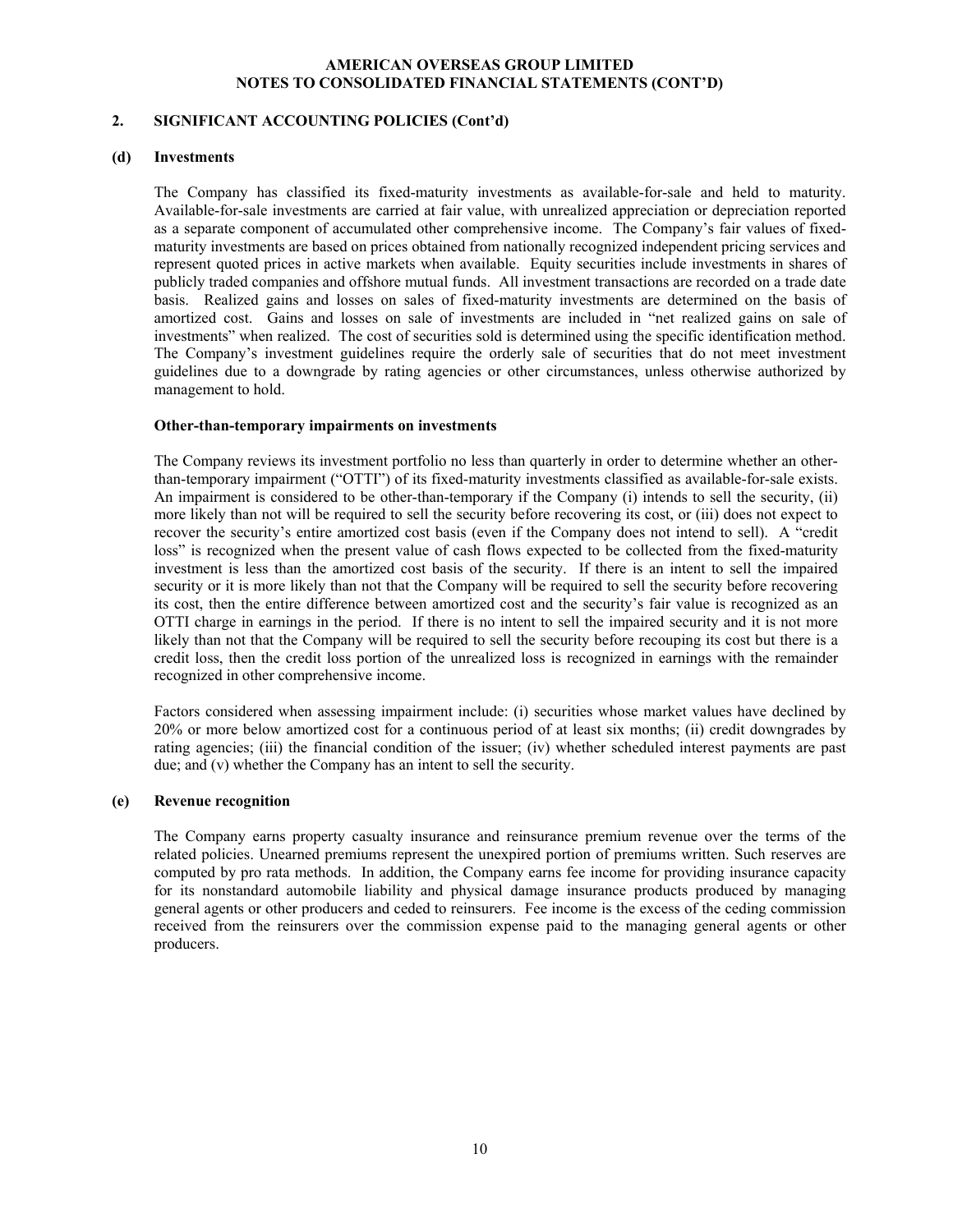#### **2. SIGNIFICANT ACCOUNTING POLICIES (CONT'D)**

#### **(f) Deferred policy acquisition costs**

Deferred policy acquisition costs comprise those expenses that vary with and are primarily related to the production of business, including ceding commissions paid.

When assessing the recoverability of deferred policy acquisition costs, the Company considers the future earnings of premiums and anticipated investment income and compares this to the sum of unamortized policy acquisition costs, expected loss and loss adjustment expenses and expected maintenance costs. This comparison is completed by underwriting year and risk type. If a deficiency were calculated, the unamortized acquisition costs would be reduced by a charge to expense. For the financial guaranty assessment, any deficiency driven by the maintenance costs that is greater than the balance of the deferred acquisition costs for the underwriting year and risk type is recorded as a premium deficiency.

#### **(g) Losses and loss adjustment expenses**

For its property/casualty insurance and reinsurance, unpaid losses and loss adjustment expenses include an amount determined from individual case estimates ("case basis loss reserves"), including reports received from ceding companies for reinsurance, and an amount for losses incurred but not reported. Such liabilities are necessarily based on assumptions and estimates and while management believes the amount is adequate, the ultimate liability may be in excess of or less than the amount provided. The methods for making such estimates and for establishing the resulting liabilities are continually reviewed and adjustments are reflected in the period determined.

For its financial guaranty reinsurance business, the Company establishes loss reserves based on a review of reserving practices, reported reserves, surveillance reports and other data provided by its ceding companies. In addition, the Company augments the ceding company information with its own research, analysis and modeling.

The Company recognizes a claim liability on a financial guaranty insurance contract (excluding those written in derivative form) when the Company estimates that the present value of expected net cash outflows to be paid under the insurance contract will exceed the unearned premium revenue for that contract. The present value of expected net cash outflows is discounted using a current risk free rate based on the remaining period (contractual or expected as applicable) of the insurance contract. Expected net cash outflows are probability weighted cash flows that reflect the likelihood of possible outcomes, based on all information available to the Company.

The Company updates the discount rate each reporting period and revises expected net cash outflows when increases or decreases in the likelihood of a default and potential recoveries occurs. The discount of the loss and loss expense reserve is accreted through earnings and included in losses and loss adjustment expenses. Changes to the estimate of loss and loss adjustment expenses reserve after initial recognition are recognized in "loss and loss adjustment expenses" in the Consolidated Statements of Operations in the period of the change.

The Company reviews the portfolio on a continuous basis to identify problem credits. Quarterly, the Company reviews reserves. Management establishes reserves that it believes are adequate to cover the present value of the ultimate liability for claims. The reserves are based on estimates and are substantially dependent on the surveillance activities and reserving policies of the Company's ceding companies and may vary materially from actual results. Adjustments based on actual loss experience are recorded in the Consolidated Statements of Operations in the periods in which they become known.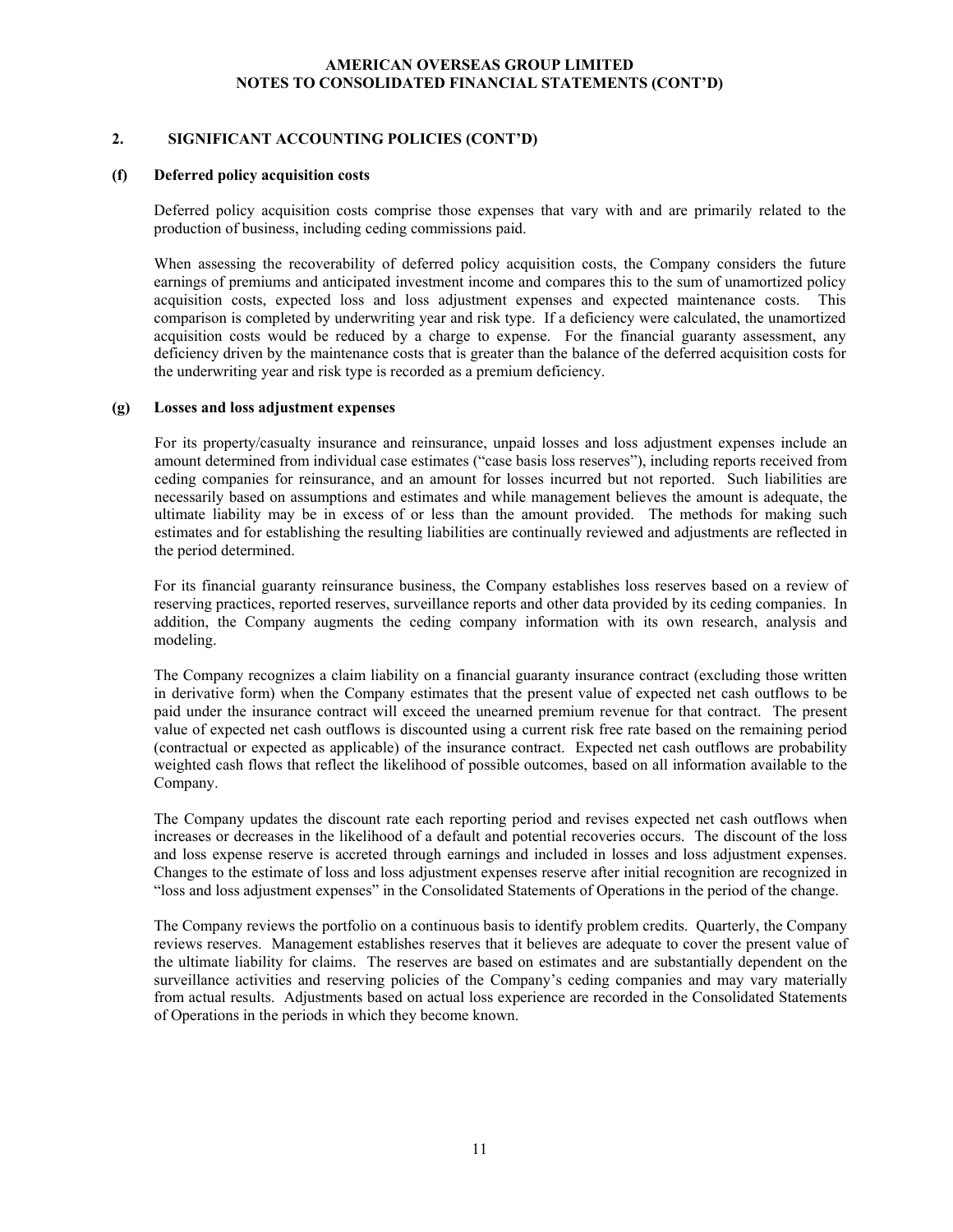#### **2. SIGNIFICANT ACCOUNTING POLICIES (Cont'd)**

#### **(h) Derivative instruments**

American Overseas Reinsurance Company Limited ("AORE") has entered into agreements to reinsure derivative instruments, consisting primarily of credit default swaps that it intends to reinsure for the full term of the contract. While management considers these agreements to be a normal extension of its financial guaranty reinsurance business and reinsurance in substance, certain of these contracts meet the definition of a derivative under Accounting Standards Codification ("ASC") 815 "Derivatives and hedging" ("ASC 815"). ASC 815 establishes accounting and reporting standards for derivative instruments, and requires the Company to recognize the derivative instruments on the Consolidated Balance Sheets at their fair value, under "Derivative assets or liabilities," as applicable, with changes in fair value recognized in earnings. Changes in fair value are recorded in "Net change in fair value of credit derivatives" on the Consolidated Statements of Operations. The "Realized gains (losses) and other settlements" component of this change in fair value includes (i) net premiums earned on credit derivative policies, including current premiums receivable on assumed credit derivative polices, net of ceding commissions, and (ii) loss payments to the reinsured including losses payable upon the occurrence of a credit event. The "Unrealized gains (losses)" component of the "Net change in fair value of credit derivatives" includes all other changes in fair value, including changes in instrument specific credit spreads and reduction in fair values due to commutation of credit derivative policies.

Management uses, as a key input to the estimation of the fair value of our derivatives, the mark–to-market valuation information provided to us by our ceding companies ("the mark"). The Company participates in credit default swaps through a reinsurance treaty with a ceding company and therefore the contract to be valued is a reinsurance contract on a derivative. This contract is not identical to the underlying credit default swaps. In particular, although the Company's contract allows it to share in the economic results of the underlying contracts, it does not provide rights to the same information to which the ceding companies have access. Under ASC 820, "Fair value measurements and disclosures" ("ASC 820"), the fair value of the Company's contract represents the exit price that would be paid to a market participant to assume the reinsurance contract as written; that is, the amount the market participant would require to assume the Company's potential obligations under the contract with the same contractual rights and obligations, including those which limit the information about the ceding companies' underlying contracts that are being reinsured. Given the contractual terms that exist, the Company believes that an exit market participant would look to the information that is available from the ceding companies to determine the exit value of the Company's reinsurance contract. The primary insurers underwrite each of the transactions underlying the reinsurance contract and they have access to all the underlying data related to the transactions. The ceding companies use their own internal valuation models where market prices are not available. The Company employs procedures to test the reasonableness of the mark both in process and absolute terms because we believe that an exit market participant would perform similar procedures when determining an exit price for our reinsurance contract. If it appears that the fair values generated by the ceding companies internal models and reported to the Company are consistent with macro spread movements and general market trends, and the Company believes that the modeling and assumptions that drive the modeling are reasonable (based on the Company's ceding company reviews and review of publicly available information), the Company will use the mark provided by the ceding company as a key input in the determination of the fair value of the reinsurance contract. There is no single accepted model for fair valuing credit default swaps and there is generally not an active market for the type of credit default swaps insured by ceding companies and reinsured by us. Therefore, due to the limited availability of quoted market prices for these derivative contracts and the inherent uncertainties in the assumptions used in models, different valuation models may produce materially different results and be materially different from actual experience. In addition, due to the complexity of fair value accounting in particular on accounting for derivatives, future amendments or interpretations of these standards may cause us to modify our accounting methodology in a manner which may have an adverse impact on our financial results.

The use of valuation information provided to us by our ceding companies remains appropriate for the reasons described above, as well as the fact that the credit default swaps we reinsure are the same as those valued by our primaries, and the Company views its hypothetical principal market to be the same as that of our primaries,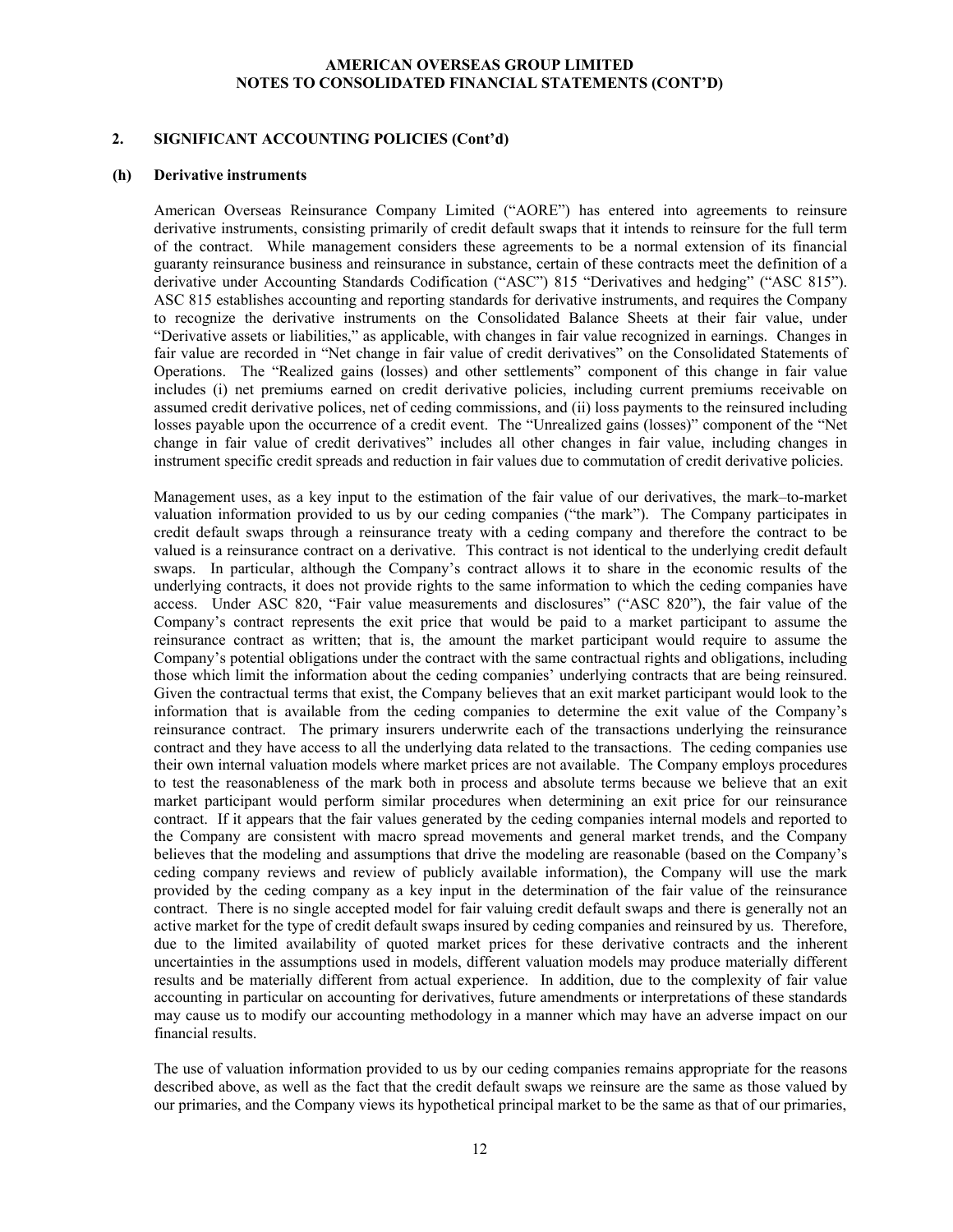#### **2. SIGNIFICANT ACCOUNTING POLICIES (Cont'd)**

#### **(h) Derivative instruments (cont'd)**

being the financial guaranty insurance and reinsurance market. The Company's fair value on credit derivatives is adjusted for the Company's own non-performance risk in accordance with ASC 820.

#### **(i) Fair Value Measurements**

ASC 820 provides guidance for fair value measurement of assets and liabilities and associated disclosures about fair value measurement. Under this standard, the definition of fair value focuses on the price that would be received to sell the asset or paid to transfer the liability (an exit price), not the price that would be paid to acquire the asset or received to assume the liability (an entry price). ASC 820 clarifies that fair value is a market-based measurement, not an entity-specific measurement. ASC 820 establishes a fair value hierarchy of inputs in measuring fair value, with the highest level being observable inputs and the lowest being unobservable data as follows:

- Level 1 inputs valuations based on quoted prices in active markets for identical assets or liabilities. Valuations in this level do not entail a significant degree of judgment.
- Level 2 inputs valuations based on quoted prices for similar assets or liabilities in active markets, quoted prices for identical or similar assets or liabilities in markets that are not active and model derived valuations where all significant inputs are observable in active markets.
- Level 3 inputs valuations based on significant inputs that are unobservable.

 Disclosures relating to fair value measurements are included in Note 6 – Financial Guaranty Contracts Accounted for as Credit Derivatives and Note 7 – Fair Value of Financial Instruments.

#### **(j) Goodwill and Intangible Assets**

The Company tests for impairment of goodwill and indefinite-lived intangible assets on an annual basis, or more frequently if events or changes in circumstances indicate that impairment exists.

The Company amortizes finite-lived intangible assets over the respective useful lives of the assets. If events or changes in circumstances indicate that impairment of these assets exists, the Company will test for impairment.

If, as a result of the evaluation, the Company determines that the value of the goodwill or intangible assets is impaired, then the value of the assets will be written-down through net income in the period in which the determination of the impairment is made.

#### **(k) Acquisitions**

The Company uses the purchase method in accounting for acquisitions and business combinations except for transactions between entities under common control. The difference between the fair value of net assets acquired and purchase price is recorded as goodwill or negative goodwill.

Due to OGL's consolidation of AOG effective June 26, 2013, certain adjustments were required under the purchase method of accounting. As further described in Note 2 (b), AOG adopted OGL's historical basis of accounting on acquisition of OGL on October 28, 2014. The fair value adjustments resulting from OGL's acquisition of voting control over AOG in 2013 are therefore reflected in these consolidated financial statements.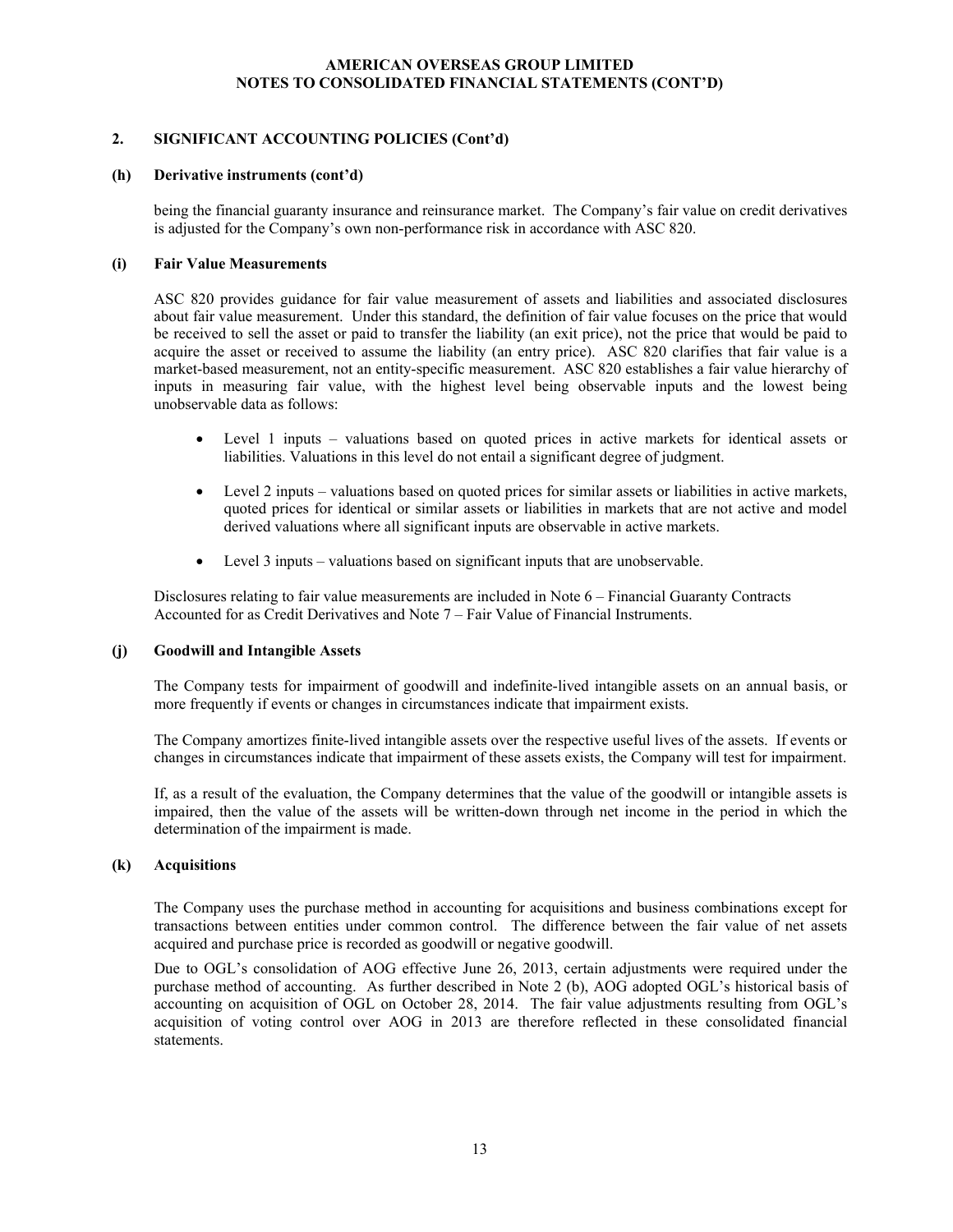#### **2. SIGNIFICANT ACCOUNTING POLICIES (Cont'd)**

#### **(k) Acquisitions (cont'd)**

The purchase method of accounting requires that the acquirer record the assets and liabilities acquired at their estimated fair value. The fair values of each of the reinsurance assets and liabilities acquired are derived from probability-weighted ranges of the associated projected cash flows, based on actuarially prepared information and management's strategy. It is assumed that a hypothetical market participant would incorporate the runoff of the AORE financial guaranty business into existing insurance operations. The key assumptions used by OGL and, it believes, by other run-off market participants in the fair valuation in a business combination are (i) the projected payout, timing and amount of claims liabilities; (ii) a risk-free discount rate, which is applied to determine the present value of the future cash flows; (iii) the estimated unallocated loss adjustment expenses to be incurred over the life of the run-off; (iv) the impact of any accelerated run-off strategy; (v) an appropriate risk margin; and (vi) the non-performance risk of the AOG as it relates to its own liabilities.

The difference between the original carrying values of the liability recorded for the Redeemable Series A preference shares, as well as that of certain reinsurance assets and liabilities, including unearned premium reserves, loss and loss adjustment expenses and deferred acquisition costs, acquired at the date of acquisition and their fair values are recorded as an adjustment to those assets and liabilities, with the remainder recognized as an other liability. The other liability, related to the costs related to the financial guaranty business, is referred to in the Consolidated Balance Sheet as the Fair Value Adjustment ("FVA"). The FVA, along with adjustments to certain assets and liabilities, are amortized over the estimated payout period of outstanding losses and loss expenses acquired and accreted over the period to maturity of the Redeemable Series A preference shares; such adjustments are referred to as Fair Value Adjustment on the Consolidated Statements of Operations. To the extent the actual payout experience after the acquisition is materially faster or slower than anticipated at the time of the acquisition, there is an adjustment to the estimated ultimate loss reserves, or there are changes in bad debt provisions or in estimates of future run-off costs following accelerated payouts, then the amortization of the purchase adjustments is adjusted to reflect such changes.

#### **(l) Assets Held and Liabilities Related to Segregated Accounts**

A subsidiary of the Company is licensed to maintain segregated accounts relating to third party entities. The assets related to these programs (which include cash and accounts receivable) represent funds under management as the participants retain the risk and rewards of ownership. In the case where the Company is the beneficiary of the segregated accounts, the segregated accounts have been consolidated in the accompanying financial statements. For those segregated accounts owned by unrelated parties, the assets and liabilities are captioned as "Assets held in segregated accounts" and "Liabilities related to segregated accounts" in the consolidated balance sheet.

#### **(m) Taxation**

Deferred tax assets and liabilities are determined based on differences between the financial reporting and tax basis of assets and liabilities and are measured using enacted tax rates and laws that are expected to be in effect when the difference is reversed. A valuation allowance is recorded against gross deferred tax assets if it is more likely than not that all or some portion of the benefits related to the deferred tax assets will not be realized.

#### **(n) Share-based Compensation**

The Company measures and records compensation costs for all share-based payment awards based on grantdate fair value over the requisite service period. This includes consideration of expected forfeitures in determining share based-based employee compensation expenses.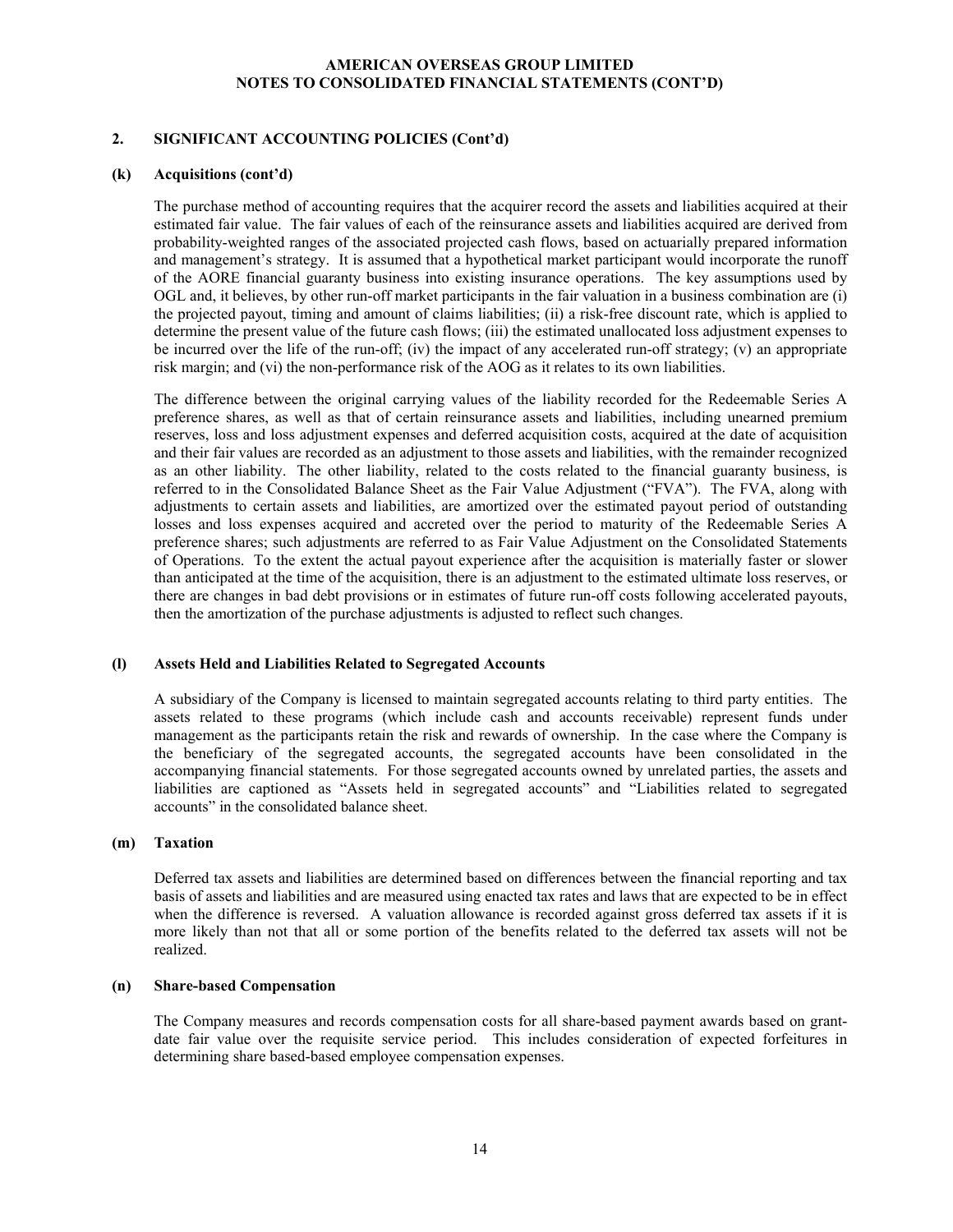#### **2. SIGNIFICANT ACCOUNTING POLICIES (Cont'd)**

#### **(o) Treasury Shares**

 Common shares of AOG held by the Company and its subsidiaries are accounted for similar to share cancellations with the excess of the par value reflected in additional paid in capital.

#### **(p) Recent accounting pronouncements**

#### *Financial Instruments*

In January 2016, the Financial Accounting Standards Board ("FASB") issued Accounting Standards Update ("ASU") 2016-01, *Financial Instruments - Overall (Subtopic 825-10) - Recognition and Measurement of Financial Assets and Financial Liabilities*. The amendments in this ASU are intended to make targeted improvements to US GAAP by addressing certain aspects of recognition, measurement, presentation, and disclosure of financial instruments. One of the amendments pertains to liabilities that an entity has elected to measure at fair value in accordance with the fair value option for financial instruments. For these liabilities, the portion of fair value change related to credit risk will be separately presented in other comprehensive income. Currently, the entire change in the fair value of these liabilities is reflected in the income statement.

The ASU is effective for fiscal years beginning after December 15, 2017, including interim periods within those fiscal years. Entities will be required to record a cumulative-effect adjustment to the statement of financial position as of the beginning of the fiscal year in which the guidance is adopted. For the Company, this would be as of January 1, 2018. Early adoption is permitted only for the amendment related to the change in presentation of financial liabilities that are fair valued using the fair value option. The Company is currently evaluating the effect of adopting this ASU on its Consolidated Financial Statements.

#### *Insurance Contracts*

In May 2015, the FASB issued ASU 2015-09, *Financial Services - Insurance (Topic 944) - Disclosures about Short-Duration Contracts.* The primary objective of this ASU is to improve disclosures for insurance entities which issue short-duration contracts. The Company is currently evaluating the effect of adopting this ASU on its Consolidated Financial Statements. The ASU is effective for annual periods beginning after December 15, 2015, and interim periods within annual periods beginning after December 15, 2016.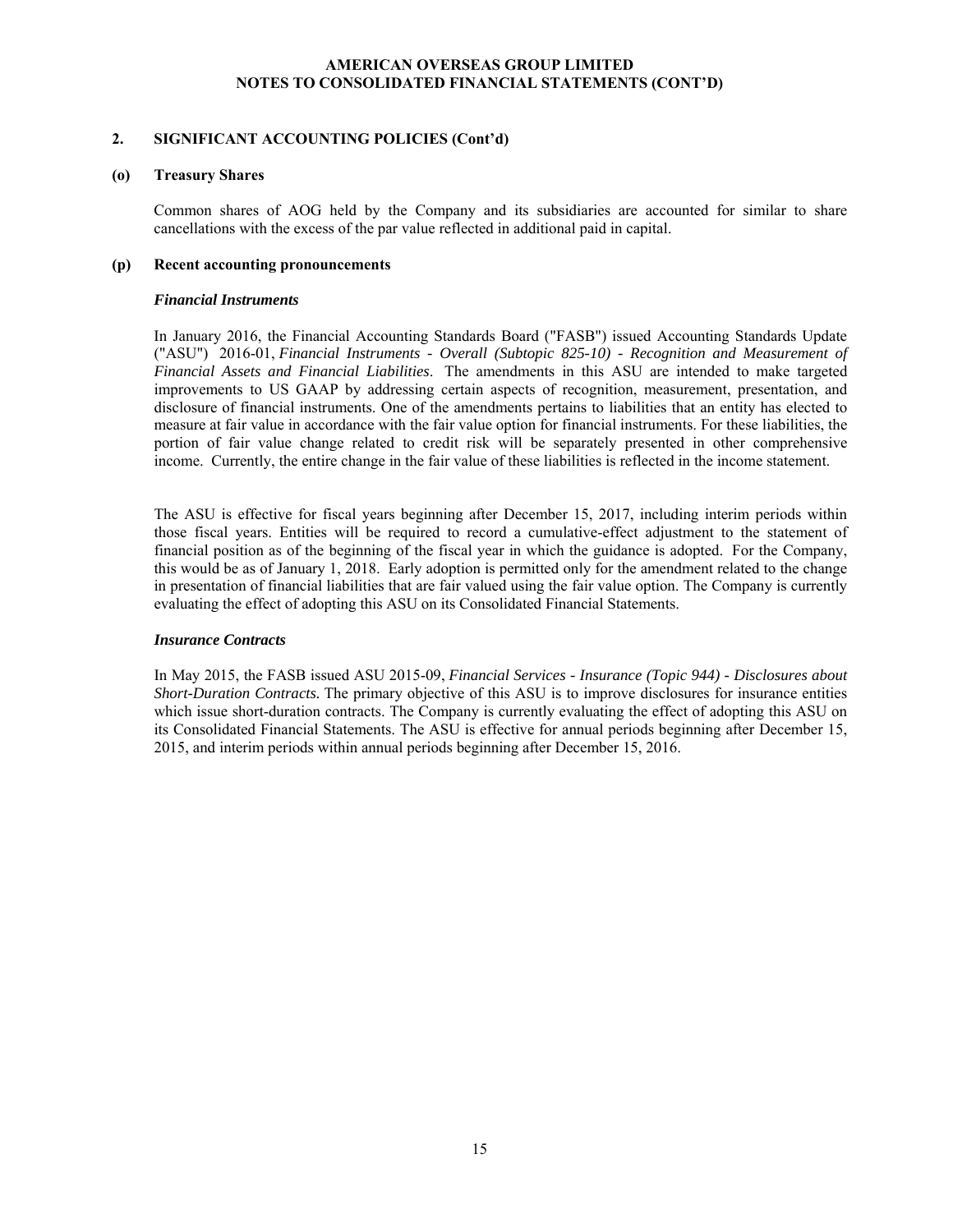#### **3. PLEDGED ASSETS**

As of December 31, 2015 and 2014, there were investments of \$1.6 million, for both years respectively, on deposit with state insurance department regulators related to a U.S. subsidiary.

As of December 31, 2015, and 2014, the Company had restricted cash of \$51.4 million and \$47.0 million, respectively, and investments at fair value of \$70.8 million and \$90.8 million, respectively, in trust and escrow accounts for the benefit of ceding companies. Pursuant to the terms of the reinsurance agreements with ceding companies regulated in the United States, the Company is required to secure its obligations to these ceding companies in accordance with applicable state statutes governing credit for reinsurance, and may not withdraw funds from these trust accounts without the ceding companies' express permission. The trust accounts are required to hold cash and investments equivalent to unearned premiums, case-basis and incurred but not reported loss reserves, credit impairments (a non GAAP measure representing losses expected to be paid on insured credit derivative policies), and a contingency reserve calculated by the ceding companies. Management reviews these balances for reasonableness quarterly.

On February 19, 2014 AOG established an irrevocable trust (the "Series A Security Trust") for the benefit of the holders of the Series A Preference Shares. As of December 31, 2015 and 2014, the asset value of the Series A Security Trust was \$3.1 million and \$3.2 million, respectively, included within investments. Butterfield Trust Company has been appointed as its trustee. The Company has been authorized to redeem Series A Shares at any time for the amount that is not in excess of the Holder's pro-rata share of the assets in the Series A Security Trust.

On July 21, 2014 AORE established an irrevocable trust (the "Class B Security Trust") for the benefit of the holders of its Class B Preference Shares. As of December 31, 2015 and 2014, the asset value of the Class B Security Trust was \$1.9 million and \$2.0 million, respectively, included within investments. Butterfield Trust Company has been appointed as its trustee. The Company has been authorized to redeem Class B Shares at any time for the amount that is not in excess of the Holder's pro-rata share of the assets in the Class B Security Trust.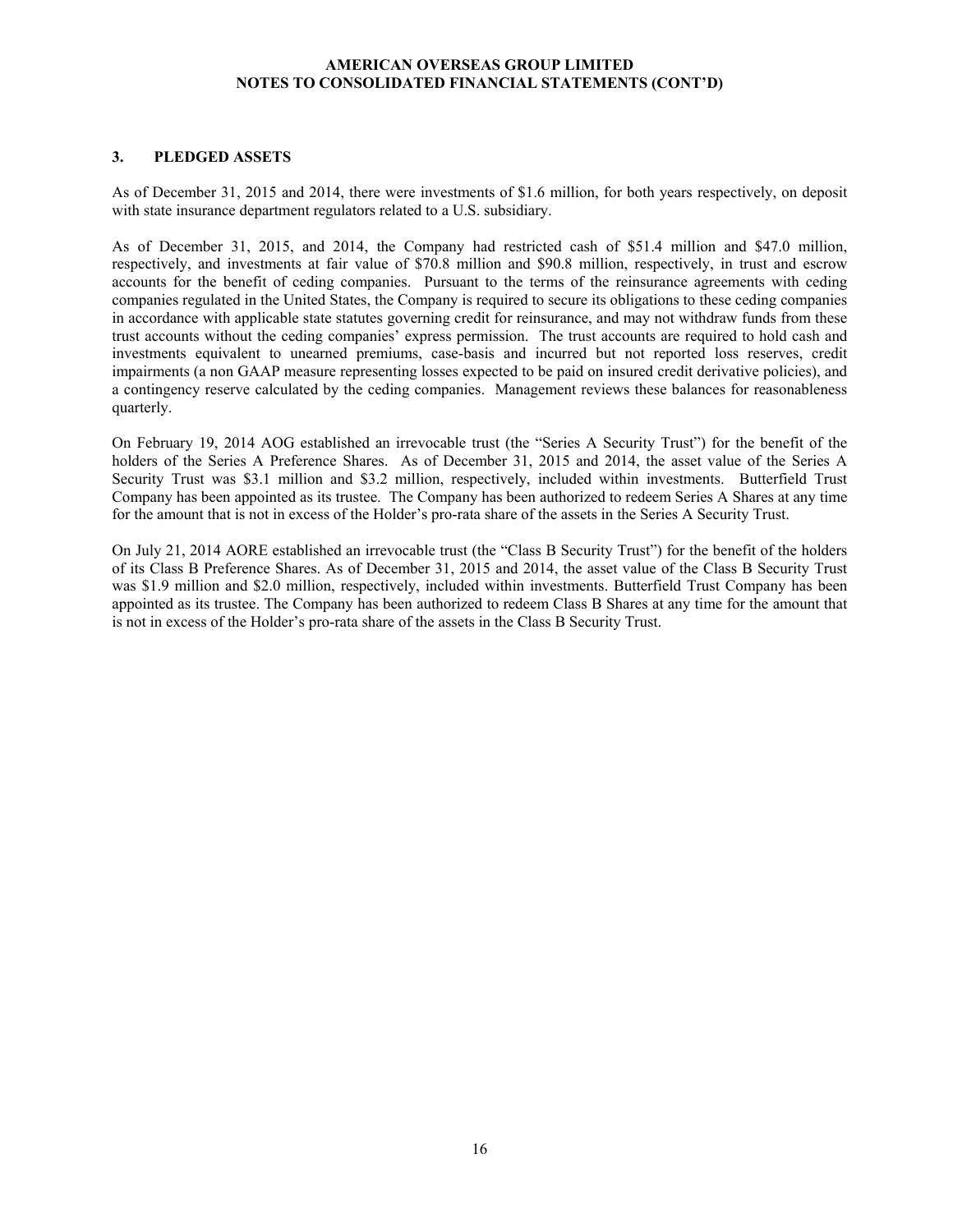#### **4. INVESTMENTS**

The amortized cost, gross unrealized gains, gross unrealized losses, OTTI and estimated fair value recorded in accumulated other comprehensive income of the Company's available for sale investments at December 31, 2015 and 2014, were as follows:

|                                                         |                   | <b>Included in Accumulated Other</b> |                                                            |             |                                                   |                   |
|---------------------------------------------------------|-------------------|--------------------------------------|------------------------------------------------------------|-------------|---------------------------------------------------|-------------------|
|                                                         |                   | Comprehensive Income ("AOCI")        |                                                            |             |                                                   |                   |
|                                                         |                   |                                      | <b>Gross Unrealized Losses</b>                             |             |                                                   |                   |
|                                                         | <b>Amortized</b>  | Gross<br><b>Unrealized</b>           | <b>Related to</b><br><b>Changes</b> in<br><b>Estimated</b> |             | <b>OTTI</b> Included<br>in Other<br>Comprehensive | <b>Estimated</b>  |
| 2015                                                    | Cost              | Gains                                | <b>Fair Value</b>                                          |             | $Income(1)$                                       | <b>Fair Value</b> |
| US Treasuries and government<br>agencies <sup>(2)</sup> | \$<br>24,708,169  | \$<br>245,987                        | \$<br>(21, 575)                                            | \$          |                                                   | \$<br>24,932,581  |
| Corporate debt securities                               | 13,594,812        |                                      | (1,744,427)                                                |             |                                                   | 11,850,385        |
| Mortgage-backed securities                              | 22,612,687        | 345,469                              | (253, 803)                                                 |             |                                                   | 22,704,353        |
| Asset-backed securities                                 | 44,727,077        | 10,683                               | (423, 327)                                                 |             |                                                   | 44, 314, 433      |
| Total available for sale fixed-maturity                 |                   |                                      |                                                            |             |                                                   |                   |
| investments                                             | \$<br>105,642,745 | \$<br>602,139                        | \$(2,443,132)                                              | $\mathbb S$ |                                                   | \$<br>103,801,752 |
| Equity securities available<br>for sale                 | 7,229,640         | 60,432                               | (433, 675)                                                 |             |                                                   | 6,856,397         |
| <b>Total investment portfolio</b>                       | \$112,872,385     | \$<br>662,571                        | \$(2,876,807)                                              | \$          |                                                   | 110,658,149       |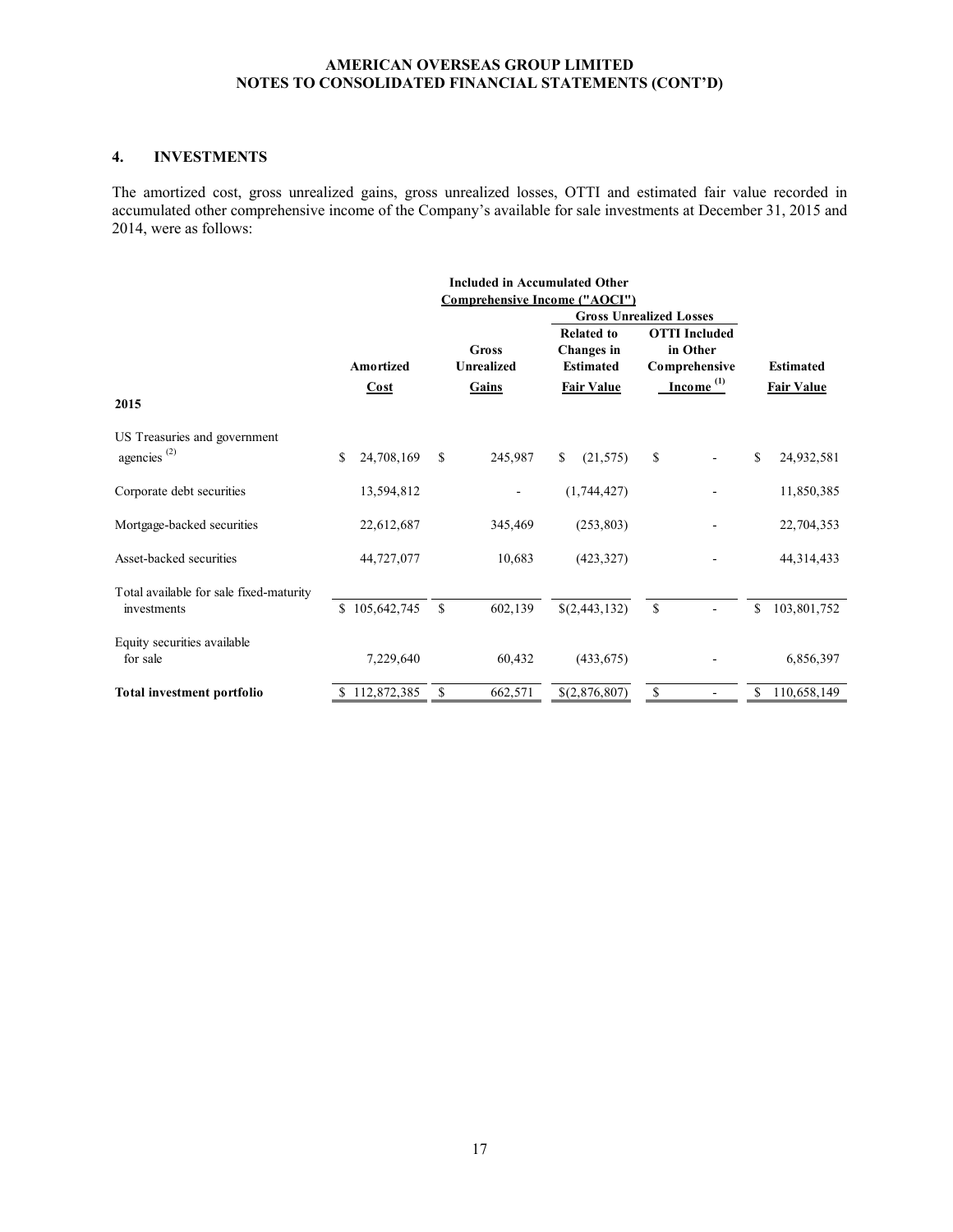#### **4. INVESTMENTS (Cont'd)**

|                                                |                   | <b>Included in Accumulated Other</b> |                                |                      |                   |
|------------------------------------------------|-------------------|--------------------------------------|--------------------------------|----------------------|-------------------|
|                                                |                   | Comprehensive Income ("AOCI")        |                                |                      |                   |
|                                                |                   |                                      | <b>Gross Unrealized Losses</b> |                      |                   |
|                                                |                   |                                      | <b>Related to</b>              | <b>OTTI</b> Included |                   |
|                                                |                   | <b>Gross</b>                         | <b>Changes</b> in              | in Other             |                   |
|                                                | Amortize d        | Unrealized                           | <b>Estimated</b>               | Comprehensive        | <b>Estimated</b>  |
| 2014                                           | $\cos t$          | Gains                                | <b>Fair Value</b>              | Income $(1)$         | <b>Fair Value</b> |
| US Treasuries and government<br>agencies $(2)$ | \$<br>30,674,762  | \$<br>591,549                        | \$<br>(2,315)                  | \$                   | \$<br>31,263,996  |
|                                                |                   |                                      |                                |                      |                   |
| Corporate debt securities                      | 13,653,354        | 233                                  | (291, 418)                     |                      | 13,362,169        |
| Mortgage-backed securities                     | 33,711,597        | 646,394                              | (192, 513)                     |                      | 34, 165, 478      |
| Asset-backed securities                        | 44,771,828        | 124,872                              | (161, 585)                     |                      | 44,735,115        |
| Total available for sale fixed-maturity        |                   |                                      |                                |                      |                   |
| investments                                    | \$<br>122,811,541 | \$<br>1,363,048                      | \$<br>(647, 831)               | \$                   | \$<br>123,526,758 |
| Equity securities available<br>for sale        | 31,942,789        | 437,553                              | (168,276)                      |                      | 32,212,066        |
| <b>Total investment portfolio</b>              | 154,754,330       | \$<br>1,800,601                      | \$<br>(816, 107)               | \$                   | \$<br>155,738,824 |

(1) Represents the amount of OTTI losses in accumulated other comprehensive income ("AOCI"), since adoption of the accounting guidance for OTTI.

(2) Including US Government temporary liquidity guarantee program securities.

The Company did not have an aggregate investment in a single entity, other than U.S. Treasury securities, in excess of 10% of total investments at December 31, 2015 and 2014. The Company had no material investments in securities guaranteed by third parties and had no direct investments in financial guarantors as at December 31, 2015 and 2014.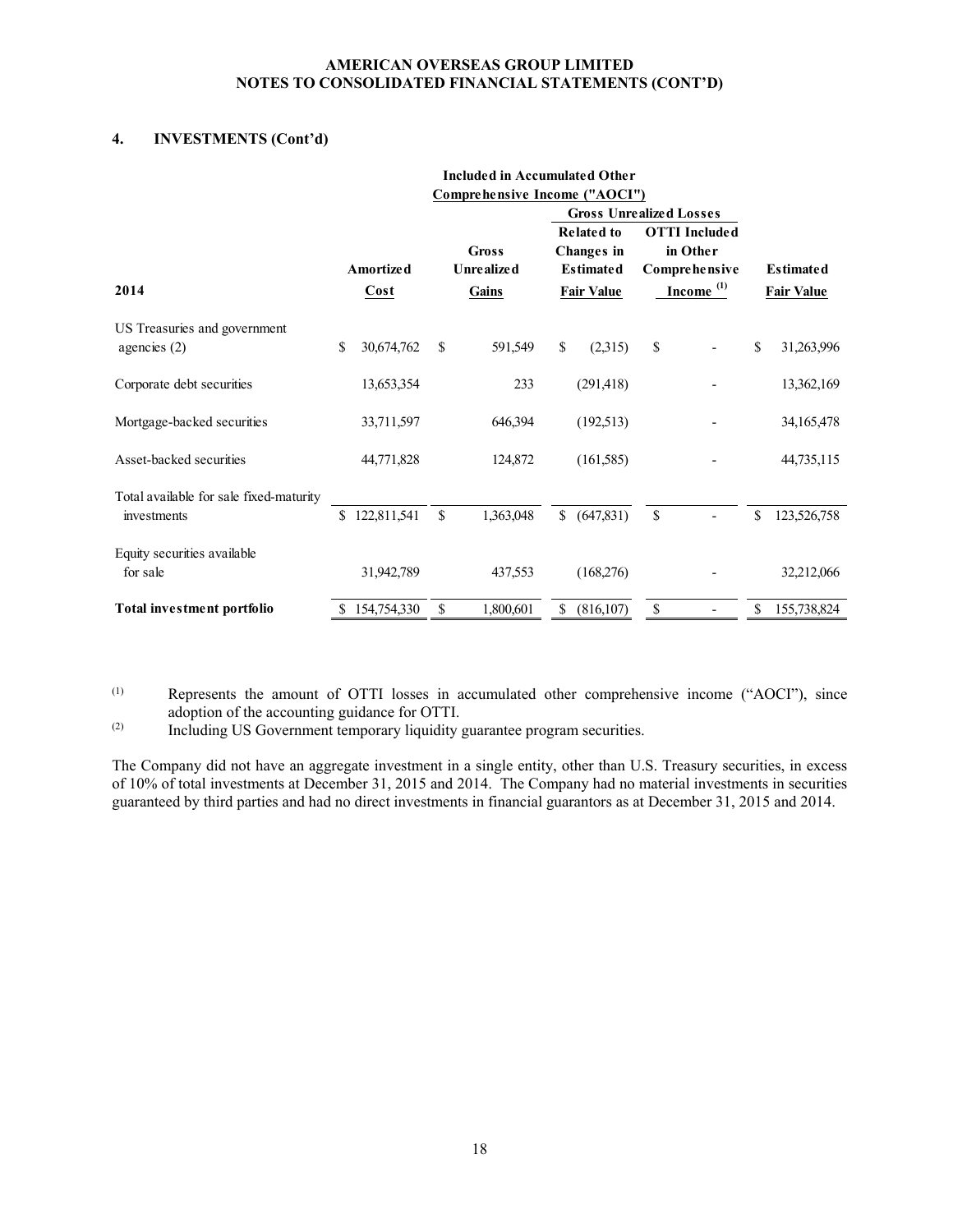#### **4. INVESTMENTS (Cont'd)**

The amortized cost and estimated fair value of fixed-maturity securities classified as available-for–sale, as of December 31, 2015 and 2014, by contractual maturity, are shown below. Expected maturities differ from contractual maturities because borrowers may have the right to call or repay obligations with or without call or prepayment penalties.

|                             | December 31, 2015 |                   |               | December 31, 2014 |    |                   |
|-----------------------------|-------------------|-------------------|---------------|-------------------|----|-------------------|
|                             | Amortized         | <b>Estimated</b>  |               | Amortized         |    | <b>Estimated</b>  |
|                             | Cost              | <b>Fair Value</b> |               | <b>Cost</b>       |    | <b>Fair Value</b> |
| Less than one year          | \$<br>20,274,043  | \$20,258,250      | <sup>\$</sup> | 26,314,084        | S. | 26,479,841        |
| One through five years      | 18,553,866        | 17,060,423        |               | 18,314,770        |    | 18,446,771        |
| Greater than five years     | 1,160,156         | 1,147,093         |               | 1,368,498         |    | 1,361,850         |
| Mortgage-backed securities: |                   |                   |               |                   |    |                   |
| <b>RMBS</b>                 | 20,927,603        | 21,021,554        |               | 26,475,034        |    | 26,818,328        |
| <b>CMBS</b>                 |                   |                   |               | 5,567,327         |    | 5,684,853         |
| Asset-backed securities     | 44,727,077        | 44,314,432        |               | 44,771,828        |    | 44,735,115        |
| <b>Total</b>                | \$<br>105,642,745 | \$103,801,752     | S             | 122,811,541       |    | \$123,526,758     |

The investments that have unrealized loss positions as of December 31, 2015 and 2014, aggregated by investment category and the length of time they have been in a continuous unrealized loss position, are as follows:

|                                                 |                   | <b>Less than 12 Months</b> | <b>12 Months or More</b>       |                                | <b>Total</b>      |                |  |  |  |
|-------------------------------------------------|-------------------|----------------------------|--------------------------------|--------------------------------|-------------------|----------------|--|--|--|
|                                                 |                   | Unrealized                 |                                | Unrealized                     |                   | Unrealized     |  |  |  |
|                                                 | <b>Fair Value</b> | <b>Loss</b>                | <b>Fair Value</b>              | Loss                           | <b>Fair Value</b> | <b>Loss</b>    |  |  |  |
| 2015:                                           |                   |                            |                                |                                |                   |                |  |  |  |
| <b>Fixed-maturity</b>                           |                   |                            |                                |                                |                   |                |  |  |  |
| investments:                                    |                   |                            |                                |                                |                   |                |  |  |  |
| <b>US</b> Treasuries<br>and government agencies | \$ 8,728,075      | (21, 184)<br>\$            | \$<br>$\overline{\phantom{a}}$ | \$<br>$\overline{\phantom{a}}$ | 8,728,075<br>S.   | (21, 184)<br>S |  |  |  |
| Corporate debt securities                       | 10,584,422        | (1,727,900)                | 1,004,315                      | (6,364)                        | 11,588,737        | (1,734,264)    |  |  |  |
| Mortgage-backed securities                      | 14,959,251        | (262, 345)                 | 296.117                        | (2,012)                        | 15,255,368        | (264, 357)     |  |  |  |
| Asset-backed securities                         | 18,925,068        | (77,040)                   | 21,369,565                     | (346, 287)                     | 40,294,633        | (423, 327)     |  |  |  |
| Total temporarily                               |                   |                            |                                |                                |                   |                |  |  |  |
| impaired securities                             | \$53,196,816      | \$(2,088,469)              | 22,669,997                     | $$$ (354,663)                  | \$75,866,813      | \$(2,443,132)  |  |  |  |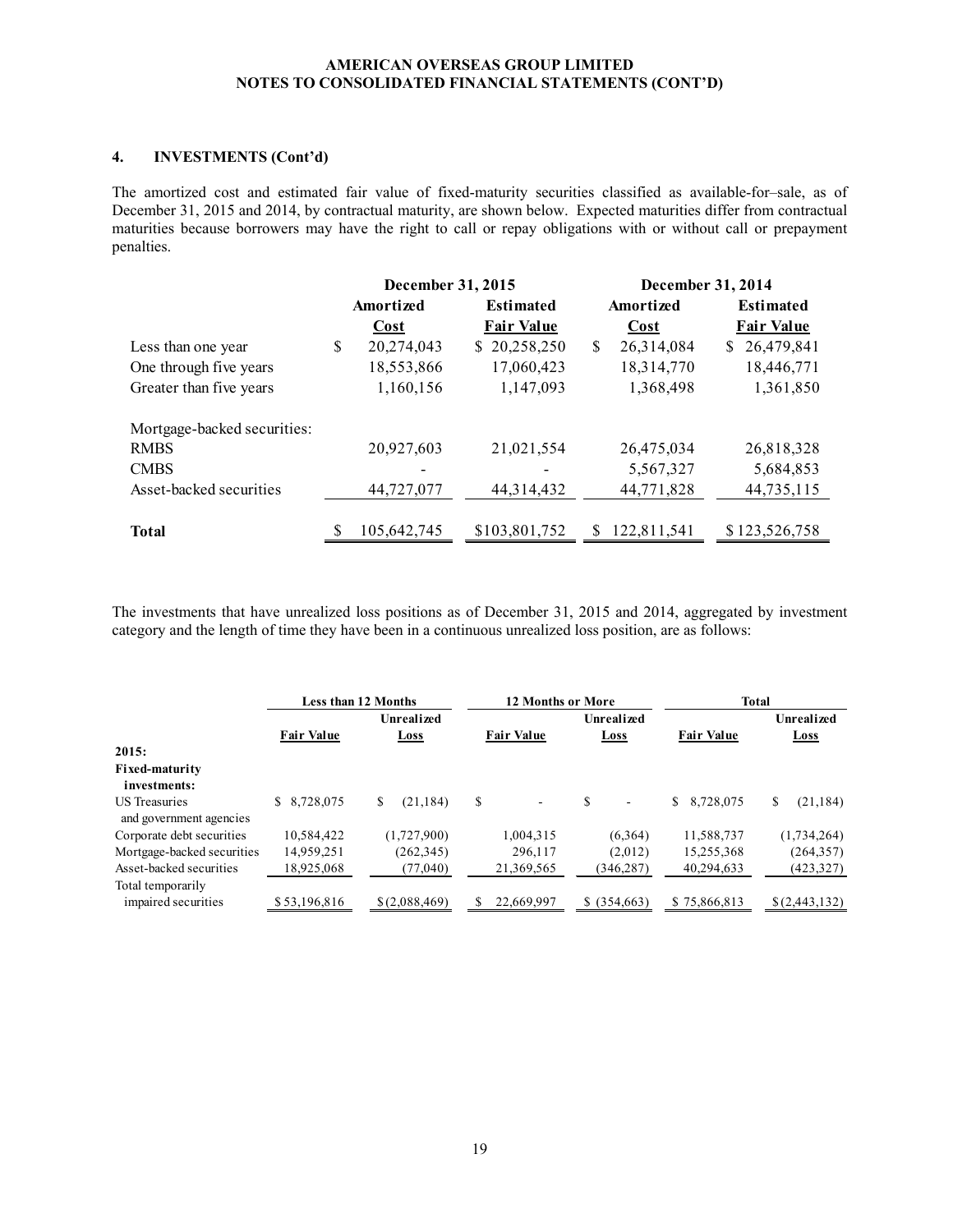#### **4. INVESTMENTS (Cont'd)**

|                                                 |   | <b>Less than 12 Months</b> |                   | 12 Months or More              |                   | <b>Total</b>      |   |                   |
|-------------------------------------------------|---|----------------------------|-------------------|--------------------------------|-------------------|-------------------|---|-------------------|
|                                                 |   |                            | <b>Unrealized</b> |                                | <b>Unrealized</b> |                   |   | <b>Unrealized</b> |
|                                                 |   | <b>Fair Value</b>          | Loss              | <b>Fair Value</b>              | Loss              | <b>Fair Value</b> |   | Loss              |
| 2014:                                           |   |                            |                   |                                |                   |                   |   |                   |
| <b>Fixed-maturity</b>                           |   |                            |                   |                                |                   |                   |   |                   |
| investments:                                    |   |                            |                   |                                |                   |                   |   |                   |
| <b>US</b> Treasuries<br>and government agencies | S | ۰                          | \$<br>$\sim$      | \$<br>$\overline{\phantom{0}}$ | \$                | \$                | S |                   |
| Corporate debt securities                       |   | 14,933,367                 | (292, 901)        | 84,147                         | (827)             | 15,017,514        |   | (293, 728)        |
| Mortgage-backed securities                      |   | 300,306                    | (296)             | 16,597,179                     | (192, 222)        | 16,897,485        |   | (192, 518)        |
| Asset-backed securities                         |   | 17,920,355                 | (53,809)          | 16,852,300                     | (107,776)         | 34,772,655        |   | (161, 585)        |
| Total temporarily                               |   |                            |                   |                                |                   |                   |   |                   |
| impaired securities                             |   | 33,154,028                 | (347,006)         | 33,533,626                     | (300, 825)        | 66,687,654        |   | (647, 831)        |

The following table sets forth the investment ratings of the Company's available-for-sale corporate fixed income securities as at December 31, 2015 and 2014. Ratings are assigned by Standard & Poor's or AM Best in instances where Standard & Poor's do not issue a rating.

| 2015          | Amortized Cost     | $\frac{0}{0}$ |
|---------------|--------------------|---------------|
| AAA           | \$<br>59, 135, 445 | 56.0%         |
| AA            | 32,737,406         | 31.0%         |
| A             | 2,001,262          | 1.9%          |
| BBB and below | 11,768,632         | 11.1%         |
|               | 105,642,745<br>\$. | 100%          |
| 2014          | Amortized Cost     | $\frac{0}{0}$ |
| AAA           | 66,614,013<br>\$   | 54.2%         |
| AA            | 42,544,039         | 34.6%         |
| A             | 2,402,572          | $2.0\%$       |
| BBB and below | 11,250,917         | $9.2\%$       |
|               | 122,811,542        | 100%          |

As of December 31, 2015, 38 out of 70 fixed maturity securities were in unrealized loss positions compared to 33 out of 75 as of December 31, 2014. As at December 31, 2015, the Company's gross unrealized loss position for fixed maturity securties was \$1.5 million compared to \$0.7 million at December 31, 2014. Management does not believe these investments to be other than temporarily impaired, and has no intention to sell the securities. Unrealized gains and losses relating to fixed maturity investments, excluding any credit loss portion, are currently recorded in accumulated other comprehensive income in shareholders' equity as the Company generally holds these investments to maturity. The unrealized gains and losses are expected to decrease as the investment approaches maturity and the Company expects to realize a value substantially equal to amortized cost. Eight of the securities have been in an unrealized loss position of \$0.4 million for 12 months or more as of December 31, 2015 and there were nine securities in an unrealized loss postion \$0.3 million for 12 months or more as of December 31, 2014.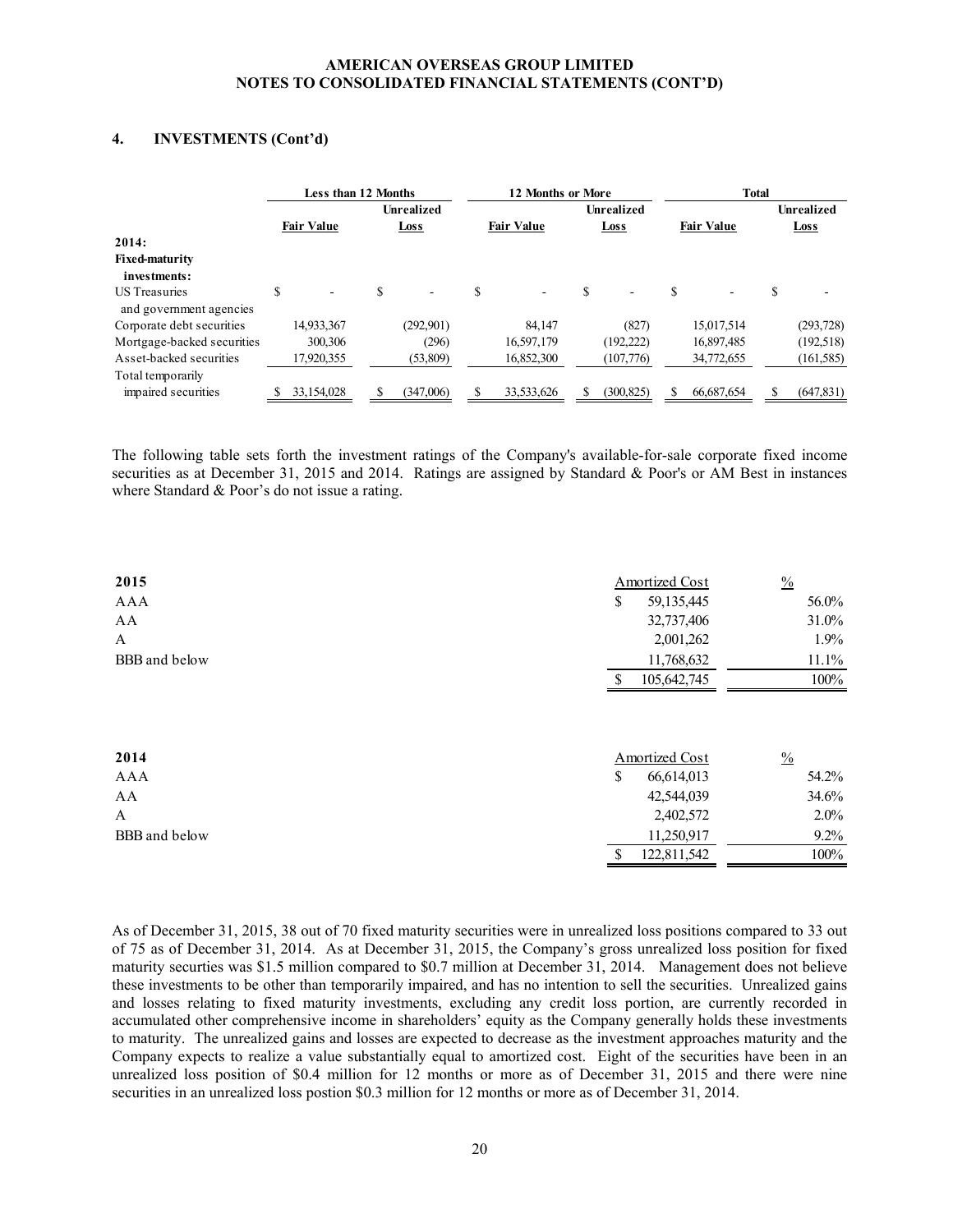#### **4. INVESTMENTS (Cont'd)**

During the years ended December 31, 2015 and 2014, the Company recognized nil and \$0.17 million, respectively on other than temporary impairments. There was no movement in the amount of OTTI recognized in other comprehensive income during such years.

As of December 31, 2015 and 2014, an immaterial amount of net unrealized gains were recorded in accumulated other comprehensive income on securities which have previously had a credit loss written off to earnings, respectively.

Proceeds from maturities and sales of investments in fixed-maturity securities available for sale during 2015 and 2014 were \$86.7 million and \$180.4 million, respectively. Gross gains of \$0.05 million and \$2.2 million in 2015 and 2014, respectively, and gross losses of \$0.14 million and \$0.04 million in 2015 and 2014, respectively, were realized on those sales. The Company did not sell any equity investments in 2015 however in 2014, the Company sold equity investments in the amount of \$28.7 million which resulting in a gain \$2.7 million.

Major categories of net investment income are summarized as follows for the years ended December 31, 2015 and 2014:

|                                         |   | 2015       |    | 2014       |
|-----------------------------------------|---|------------|----|------------|
| Interest from fixed-maturity securities | S | 3,100,233  | \$ | 4,412,427  |
| Interest from cash equivalents          |   | 9,272      |    | 121,136    |
| Dividend income                         |   |            |    | 245,738    |
| Investment expense                      |   | (361, 620) |    | (442, 358) |
| Interest on funds held                  |   | 34,833     |    | 25,986     |
| Net Investment income                   |   | 2,782,718  | S  | 4,362,929  |
|                                         |   |            |    |            |

#### **5. FINANCIAL GUARANTY CONTRACTS ACCOUNTED FOR AS REINSURANCE**

The underwriting of insured risks and the reporting of underwriting results to AORE are the responsibility of the primary insurers under the treaties. AORE does not "re-underwrite" the transactions ceded under the treaties. AORE's business model has always been that of a reinsurer in which it leverages and relies on the operations and reporting of the primary insurers. As a result of this model, AORE is highly dependent on the operating and reporting of the ceding companies. As the result of commutations in previous years, AORE is only assuming from ceding companies owned by a common group. AORE assesses the reasonableness of the ceding companies' reporting by i) discussing with primary insurers their earnings methodology, ii) reviewing the primaries' publicly available information regarding their accounting policies and methodologies, iii) comparing the primary reported information to the results of AORE's own basic model and iv) performing analytical reviews on AORE's underwriting results.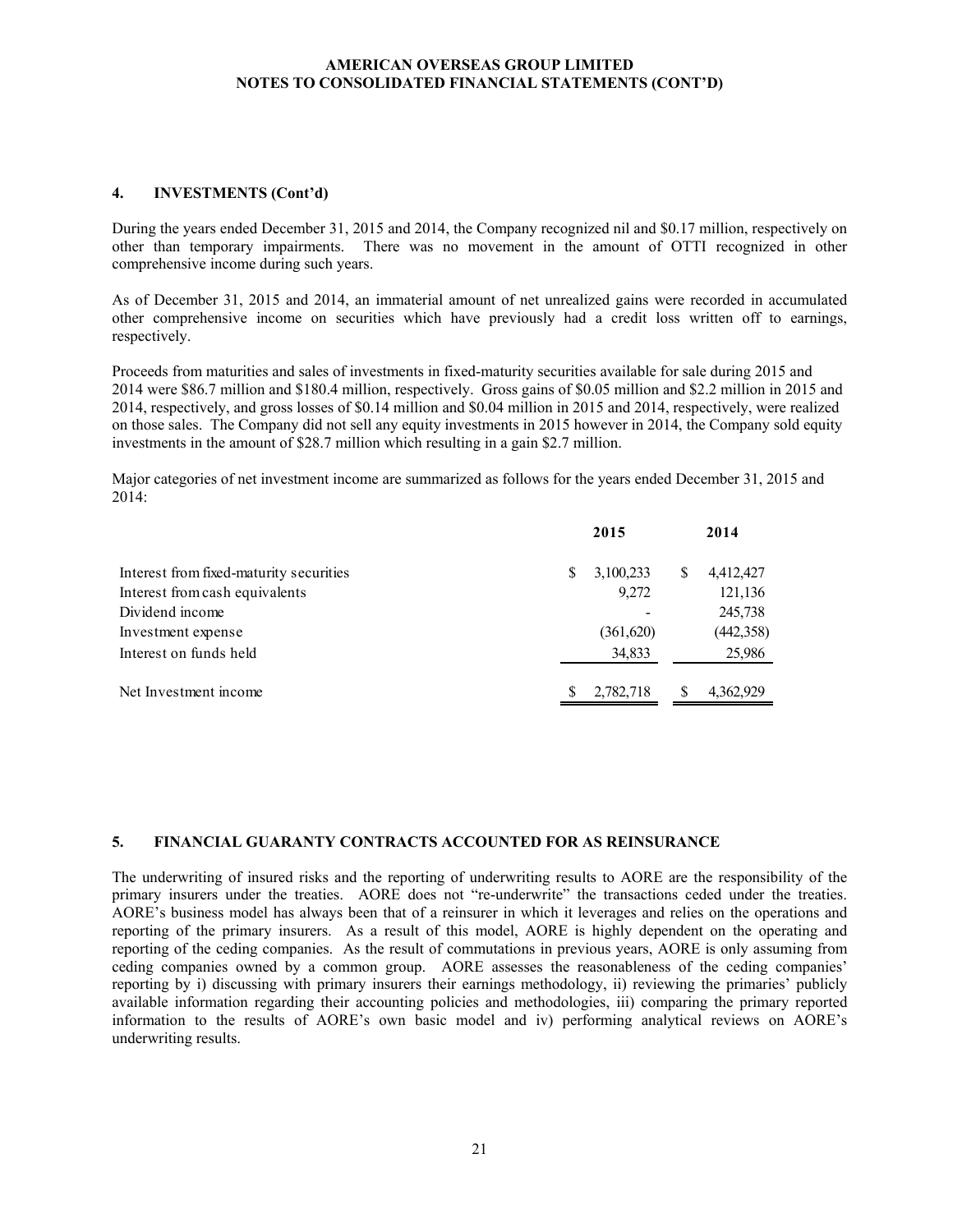#### **5. FINANCIAL GUARANTY CONTRACTS ACCOUNTED FOR AS REINSURANCE (Cont'd)**

The following tables present a roll forward of AORE's premiums receivable on installment policies for the years ended December 31, 2015 and 2014:

|                                                      | <b>Years ended December 31,</b> |         |      |         |  |  |
|------------------------------------------------------|---------------------------------|---------|------|---------|--|--|
| (dollars in thousands)                               |                                 | 2015    | 2014 |         |  |  |
| Premiums receivable beginning balance                | <sup>S</sup>                    | 10.904  | S    | 13,608  |  |  |
| Change in premiums receivable discount               |                                 |         |      | 507     |  |  |
| Adjustments for changes in expected term of policies |                                 |         |      |         |  |  |
| (including early terminations)                       |                                 | 25      |      | (675)   |  |  |
| Foreign exchange movement                            |                                 | (479)   |      | (630)   |  |  |
| Premiums received                                    |                                 | (1,225) |      | (1,906) |  |  |
| Premiums receivable ending balance                   |                                 | 9,226   |      | 10,904  |  |  |

As of December 31, 2015 and 2014, AORE had \$9.2 million and \$10.9 million, respectively, of premiums receivable, which represents the present value of future expected premiums on contracts where installments are collected over the term of the policy. This amount is included within "Reinsurance balances receivable, net" on the Consolidated Balance Sheets, net of the related ceding commissions payable as of December 31, 2015 and 2014 of \$3.9 million and \$4.6 million, respectively. As of December 31, 2015 and 2014, \$0.4 million and \$0.6 million, respectively, of paid losses (recoverable)/due to ceding companies was netted off "Reinsurance balances receivable, net" on the Consolidated Balance Sheets where the right of offset with a ceding company exists.

AORE experienced a number of downgrades, commencing in the middle of 2008, by both Moody's and S&P. On May 19, 2009, Moody's downgraded AORE to Ba3 and, at the same time, withdrew the rating at AORE's request. On August 31, 2009, S&P downgraded AORE's financial strength rating to BB with negative outlook and, at the same time, withdrew the rating at AORE's request. As a result of these downgrades, since 2008 certain of the ceding companies have a right under some of our treaty agreements to increase the ceding commission charged to AORE on the U.S. statutory unearned premium balance, as well as premiums payable after the downgrade. This increase applies to all financial guaranty and derivative policies covered by the relevant treaties. The additional ceding commissions charged to AORE have been paid or accrued and deferred and are being expensed in proportion to the earning of the remaining unearned premium, except for credit derivative policies where they are expensed as incurred. As of December 31, 2015 and 2014, additional ceding commissions due on the present value of premiums receivable on installment policies are netted off the premiums receivable within "Reinsurance balances receivable, net".

The accretion of premiums receivable discount is included in earned premiums in the Company's consolidated statements of operations. As of December 31, 2015 and 2014, the weighted average risk-free rate used to discount the premiums receivable was 3.29% and 3.39%, respectively. The weighted average expected period of future premiums used to estimate the premiums receivable was 8.8 years as of such dates, respectively. This information is presented excluding the impact of the amortization of fair value adjustments recorded in the conjunction with the change in voting control of AOG in 2013, discussed further in Note 19.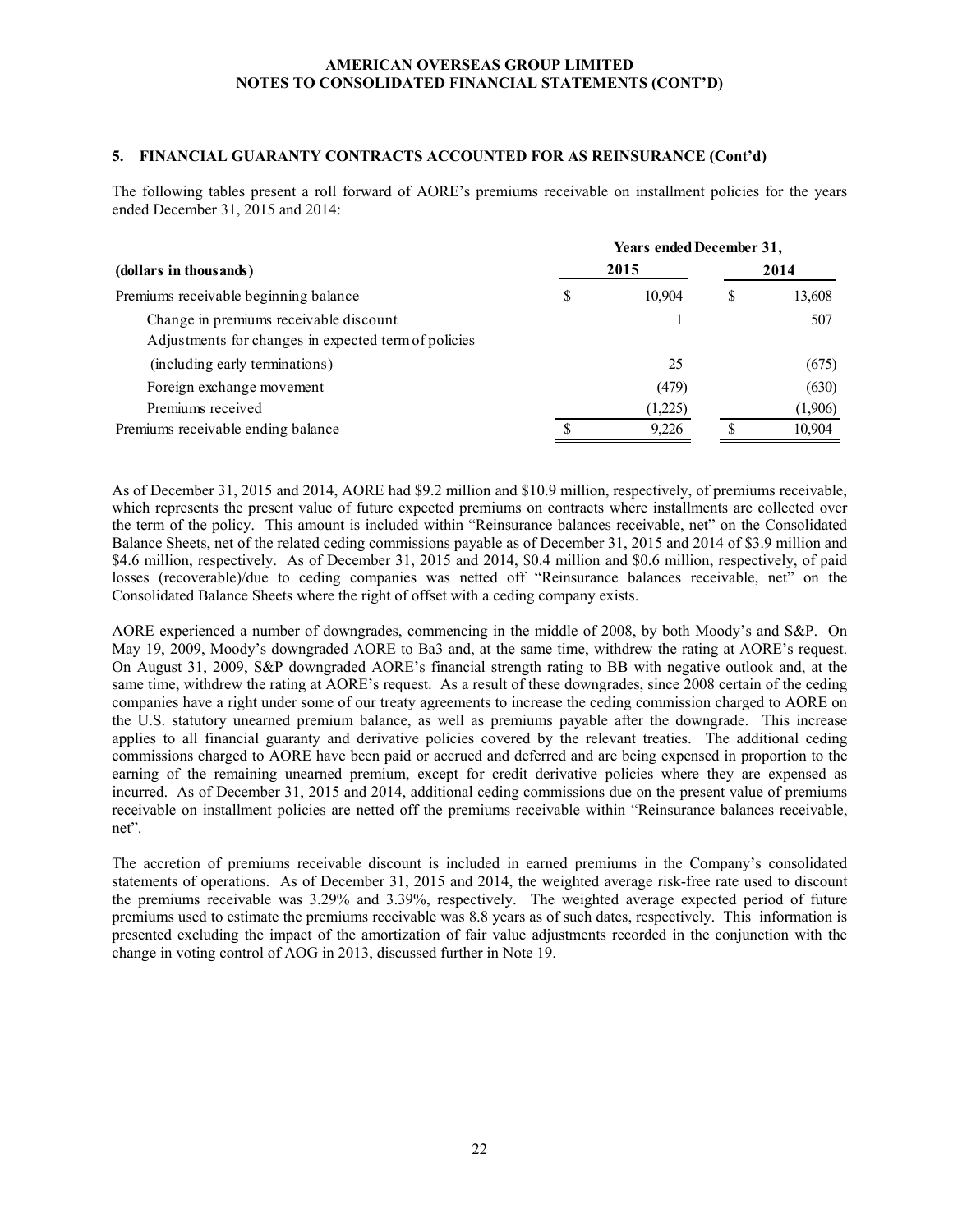#### **5. FINANCIAL GUARANTY CONTRACTS ACCOUNTED FOR AS REINSURANCE (Cont'd)**

The following table presents the future amount of undiscounted premiums expected to be collected on installment policies and the period in which those collections are expected to occur. These amounts are based on AORE's estimates as of December 31, 2015, utilizing information as reported by the ceding companies, and any changes to the underlying information on insured obligations could cause actual results to be materially different from the amounts below:

|                             | <b>Premiums Expected</b> |
|-----------------------------|--------------------------|
|                             | to be collected          |
| (dollars in thousands)      |                          |
| Three Months Ended:         |                          |
| March 31, 2016              | \$<br>373                |
| June 30, 2016               | 329                      |
| September 30, 2016          | 335                      |
| December 31, 2016           | 280                      |
| <b>Twelve Months Ended:</b> |                          |
| December 31, 2017           | 1,200                    |
| December 31, 2018           | 1,003                    |
| December 31, 2019           | 905                      |
| December 31, 2020           | 812                      |
| Five Years Ended:           |                          |
| December 31, 2025           | 2,839                    |
| December 31, 2030           | 1,441                    |
| December 31, 2035           | 769                      |
| December 31, 2040           | 497                      |
| December 31, 2045           | 365                      |
| December 31, 2050           | 222                      |
| After 2050                  | 180                      |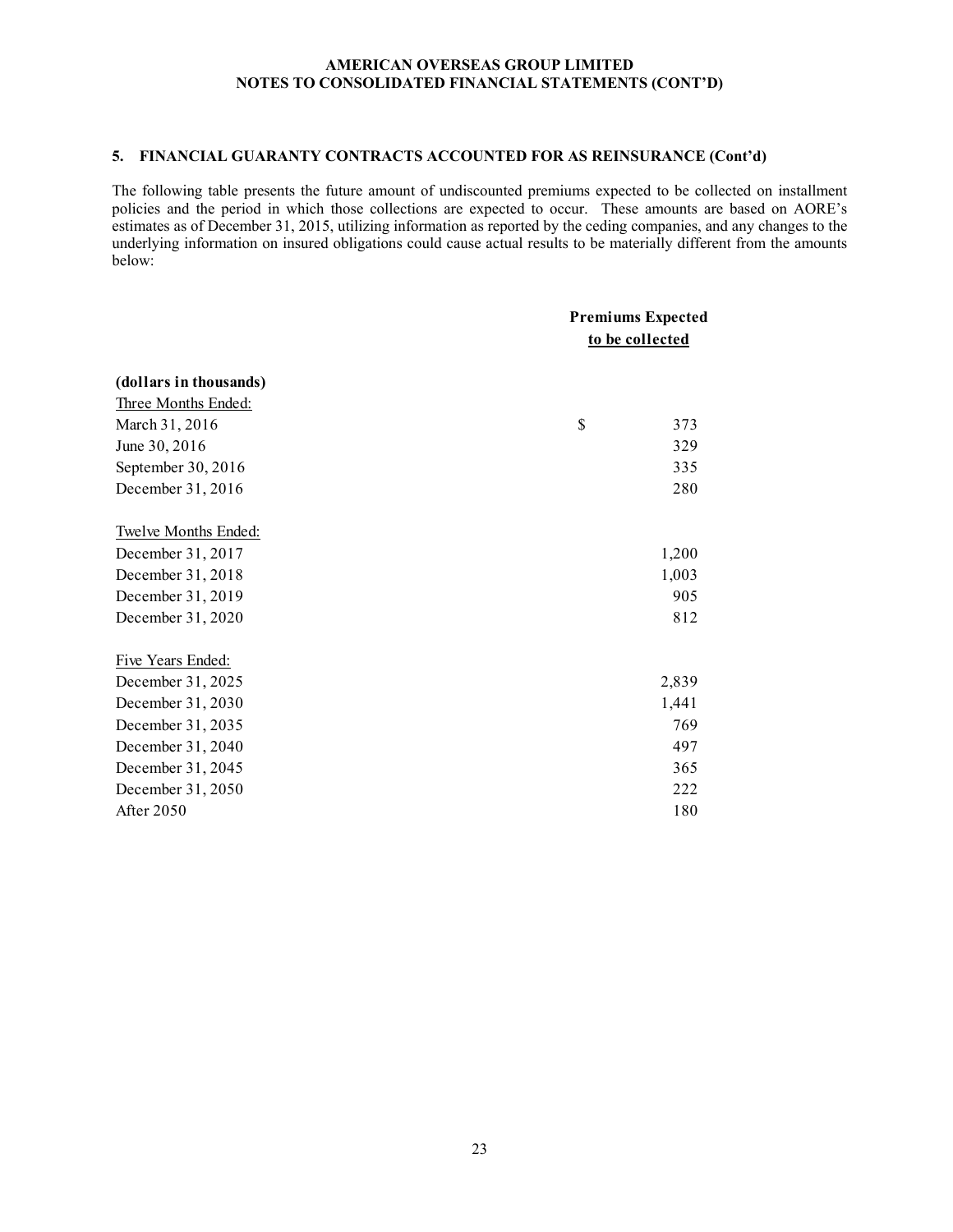#### **5. FINANCIAL GUARANTY CONTRACTS ACCOUNTED FOR AS REINSURANCE (Cont'd)**

The estimated premiums written for the years ended December 31, 2015 and 2014, were \$0.1 million and \$(0.2) million, respectively; see Note 10 – Commutations and Other Settlements for details of commutations in the period included within these numbers. Included in premiums written in 2015 and 2014 was estimated accretion of the premiums receivable of \$0.1 million and \$(0.2) million, respectively. Accretion of the ceding commissions payable of \$0.1 million and \$(0.1) million, respectively, was included in acquisition expenses for such years.

#### **6. FINANCIAL GUARANTY CONTRACTS ACCOUNTED FOR AS CREDIT DERIVATIVES**

AORE has entered into agreements to reinsure derivative instruments, consisting primarily of credit default swaps ("CDS"), that it intends to reinsure for the full term of the contract, unless commuted early in the normal course of business. While management considers these agreements to be a normal extension of its financial guaranty reinsurance business and reinsurance in substance, these transactions reinsured by AORE meet the definition of a derivative under ASC 815. The Company is required to recognize all derivatives as either assets or liabilities in the Consolidated Balance Sheets and measure those instruments at fair value. The gain or loss on credit derivatives will change at each measurement date based on the underlying assumptions and information used in the estimate of fair value. Such fair value changes may not be indicative of ultimate claims. The credit derivative contracts AORE has reinsured require it to make payments upon the occurrence of certain defined credit events relating to an underlying obligation. Credit derivative exposures are substantially similar to financial guaranty insurance contracts and provide for credit protection against payment default, are generally held to maturity, and the unrealized gains and losses on derivative financial instruments will approach zero as the exposure approaches its maturity date, unless there is a credit impairment. Since these derivative instruments are considered a normal extension of the AORE's financial guaranty business, AORE monitors the risks associated with these policies in accordance with its normal risk management activities as discussed in Note 8 - Losses and Loss Expense Reserve.

The following table provides the components of "Net change in fair value of credit derivatives" included in the Company's Consolidated Statements of Operations related to our credit derivative policies:

|                                                    |                 | <b>Years ended December 31,</b> |  |  |  |  |  |
|----------------------------------------------------|-----------------|---------------------------------|--|--|--|--|--|
|                                                    | 2015            | 2014                            |  |  |  |  |  |
| Change in fair value of credit derivatives:        |                 |                                 |  |  |  |  |  |
| Credit derivative premiums earned and receivable   | \$<br>1,388,781 | 1,788,930<br>S.                 |  |  |  |  |  |
| Expenses on credit derivatives                     | (502,990)       | (648,956)                       |  |  |  |  |  |
| Losses and loss adjustment expenses <sup>(1)</sup> | (427, 240)      | (553,372)                       |  |  |  |  |  |
| Realized gains and other settlements               | 458,551         | 586,602                         |  |  |  |  |  |
| Unrealized gain                                    | 30.070.079      | 18, 173, 433                    |  |  |  |  |  |
| Net change in fair value of credit derivatives     | 30.528.630      | \$18,760,035                    |  |  |  |  |  |

(1) See Note 10 – Commutations and Other Settlements, for details of the effect of the commutations on the above balances.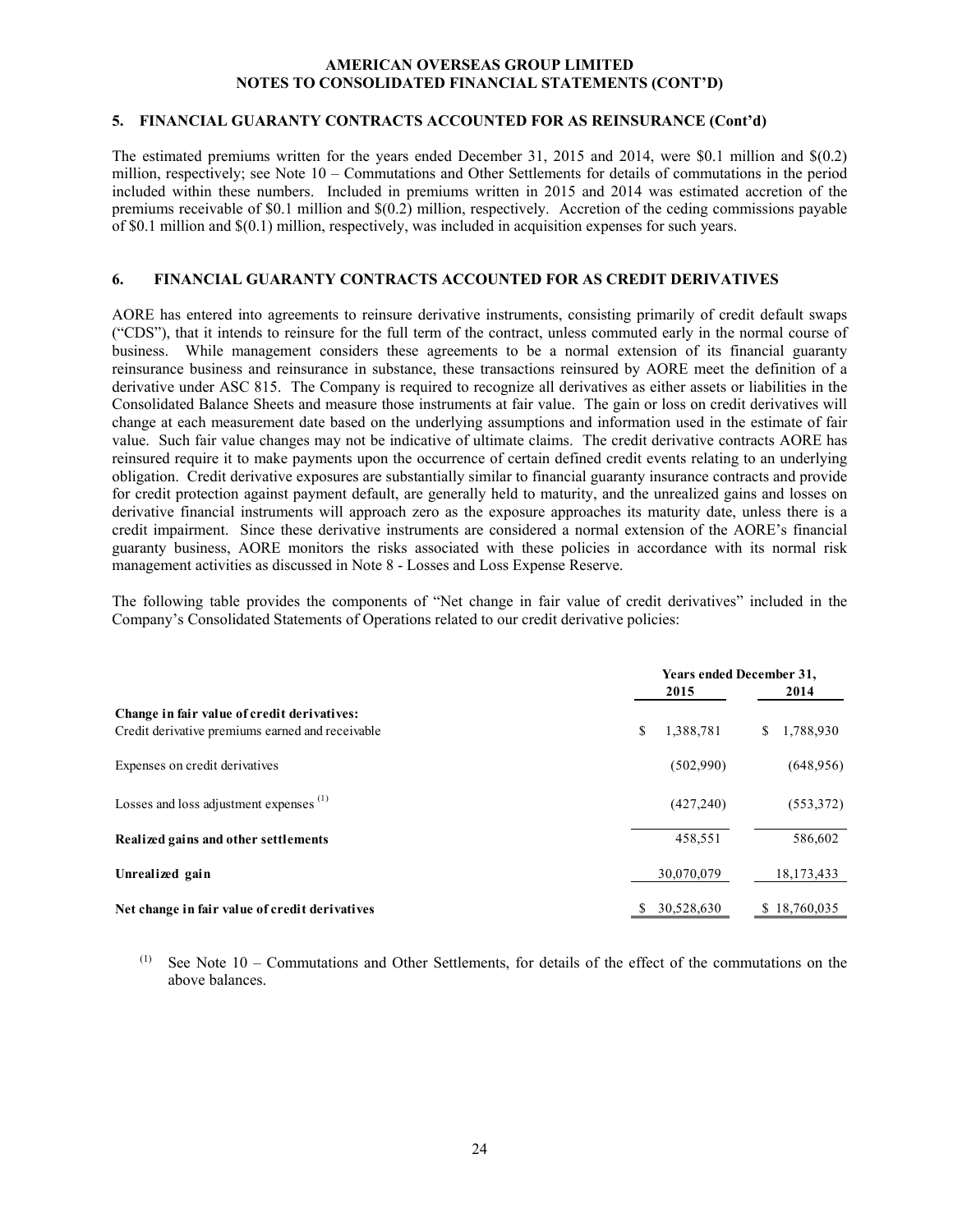#### **6. FINANCIAL GUARANTY CONTRACTS ACCOUNTED FOR AS CREDIT DERIVATIVES (cont'd)**

#### **Determining Fair Value**

In accordance with ASC 820, fair value is defined as the price that would be received to sell an asset or paid to transfer a liability in an orderly transaction between market participants at the measurement date. Fair value is determined based on quoted market prices, if available. Financial guarantors sell credit protection in CDS form to financial institutions in a principal-to-principal market in which transactions are highly customized and negotiated independently. A CDS contract written by a financial guarantor differs from typical CDS contracts entered into by parties that are not financial guarantors because:

- CDS contracts written by financial guarantors are neither held for trading purposes (i.e., a short-term duration contract written for the purpose of generating trading gains) nor used as hedging instruments. Instead they are written with the intent to provide protection for the stated duration of the contract, similar to the financial guarantor's intent with regard to a financial guaranty contract.
- Financial guarantors are not entitled to terminate a CDS contract they write that is "in-the-money" and realize a profit on such a position.
- The liquidity risk present in most CDS contracts sold outside the financial guaranty industry, i.e., the risk that the CDS writer would be required to make cash payments, is typically not present in a CDS contract written by a financial guarantor. Terms are designed to replicate the payment provisions of financial guaranty contracts in that (a) losses, if any, are generally paid over time, and (b) the financial guarantor is generally not required to post collateral to secure its obligation under the CDS contract (the financial guarantor may be required to post collateral on their downgrade).

As a result of these differences, we believe there have been few, if any, relevant third-party exit transactions for CDS contracts written by financial guarantors. In the absence of a principal exit market, a financial guarantor determines the fair value of a CDS contract it writes by using internally developed models, as more fully discussed below.

#### **Fair Value Modeling**

AORE's CDS policies are not readily tradable as there is no active market for them. Therefore, AORE views its principal market as the financial guaranty insurance and reinsurance market, whose participants would hypothetically be able to assume this business if AORE were to hypothetically transfer a policy.

Each ceding company uses its own internal valuation models where market prices are not available. The primary insurers underwrite each of the transactions underlying the reinsurance contract and they have access to all the underlying data related to the transactions. In addition, they have sophisticated modeling capabilities and services (i.e. Loan Performance and Intex) that allow them to evaluate the performance of all of the underlying credits in a transaction. Given the contractual terms of AORE's reinsurance that limit its access to the terms of the underlying credit derivatives, which are highly individualized, and the underlying loan level data, AORE believes that an exit market participant would look to the information that is available from the ceding companies to determine the exit value of AORE's reinsurance contract, as discussed above. Therefore, AORE, in determining the fair value of derivative instruments, uses credit derivative contract valuations from its ceding companies as a key input. Management then assesses the reasonableness of the ceding companies' valuations by i) discussing with primary insurers their mark-to-market valuation methodology including the nature of changes in key assumptions, ii) reviewing the primaries' publicly available information regarding their mark-to-market process, including methodology and key assumptions, and iii) analyzing the movement of individual derivative policies compared to observable market data, including credit spread movements. Spreads and the related movements, quarter to quarter, are identified from observable market information such as indices, including the CDX, ABX,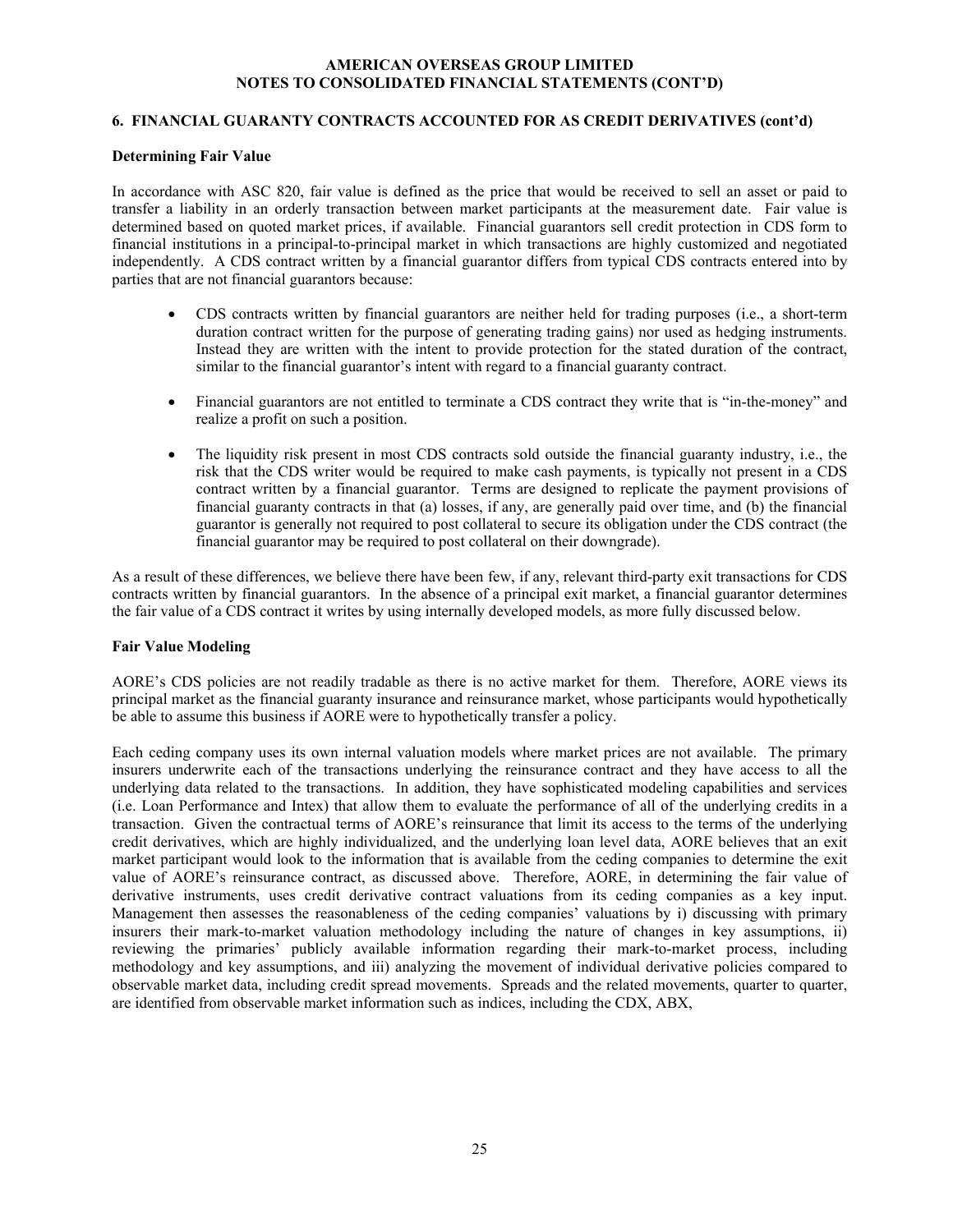#### **6**. **FINANCIAL GUARANTY CONTRACTS ACCOUNTED FOR AS CREDIT DERIVATIVES (cont'd)**

CMBX and LCDX indices, as related to specific types of derivative contracts. Overall, the relationship between the widening of credit spreads and fair value is not a linear one due to the mix of policy types (duration, rating, and maturities) within the portfolio. Therefore, it is difficult to calculate the actual magnitude of any increase/decrease in the unrealized gain/(loss) with the movement of spreads alone. Additionally, there are many other assumptions that drive the ceding companies' ultimate fair value assessment namely asset recovery assumptions, correlation across asset assumptions, discount rate used, time to maturity, timing of default assumptions, and collateral posting requirements, where applicable. So while spreads are a significant driving factor in models of fair value, they are not the only variables. Changes in correlation and recovery assumptions can result in valuations moving more or less than the absolute movement of spreads. If it appears that the marks are consistent with macro spread movements, and general market trends and AORE believes that the modeling and assumptions that drive the modeling are reasonable (based on AORE's ceding company reviews and review of publicly available information), AORE will use the mark provided by the ceding company as a key input in the determination of the fair value of its reinsurance contracts on credit derivatives. These fair values are based on estimates and are sensitive to selected assumptions and changes to assumptions could lead to materially different results.

Fair values from the ceding companies' models may differ from values calculated by companies outside of the financial guaranty industry because, according to the ceding companies, the terms of the CDS contracts insured generally differ from other non-insured CDS contracts. Because of these terms and conditions, the fair value of the ceding companies' credit derivatives may not reflect the same prices observed in an actively traded market of CDS that do not contain terms and conditions similar to those observed in the financial guaranty market. These models and the related assumptions are continuously reevaluated by the ceding companies and enhanced, as appropriate, based upon improvements in modeling techniques and availability of market information.

As of December 31, 2015 and 2014, included in AORE's outstanding par exposure was \$750.4 million and \$1.0 billion, respectively, of CDS that have been fair valued. These derivative instruments had a remaining average legal term to maturity of 16.2 years and 16.1 years as of December 31, 2015 and 2014, respectively.

The following tables set forth AORE's exposure to credit derivatives by major asset type as at December 31, 2015 and 2014:

#### **December 31, 2015:** Remaining

| Asset Type <sup>(1)</sup>   | <b>Net Par</b><br><b>Outstanding</b><br>(\$ in millions) | Weighted<br>Average<br><b>Credit Rating</b> <sup>(2)</sup> | Weighted Average<br>Legal<br>Contract Term <sup>(3)</sup> |
|-----------------------------|----------------------------------------------------------|------------------------------------------------------------|-----------------------------------------------------------|
| HY<br>IG                    | 466.4<br>44.6                                            | AA<br><b>AAA</b>                                           | 10.67<br>0.96                                             |
| Other CDO                   | 149.5                                                    | A                                                          | 39.64                                                     |
| <b>Total CDO</b>            | 660.5                                                    |                                                            |                                                           |
| <b>RMBS</b>                 | 21.3                                                     | BIG <sup>(4)</sup>                                         | 20.96                                                     |
| Other<br><b>Grand Total</b> | 108.9<br>790.7<br>\$                                     | A                                                          | 6.96                                                      |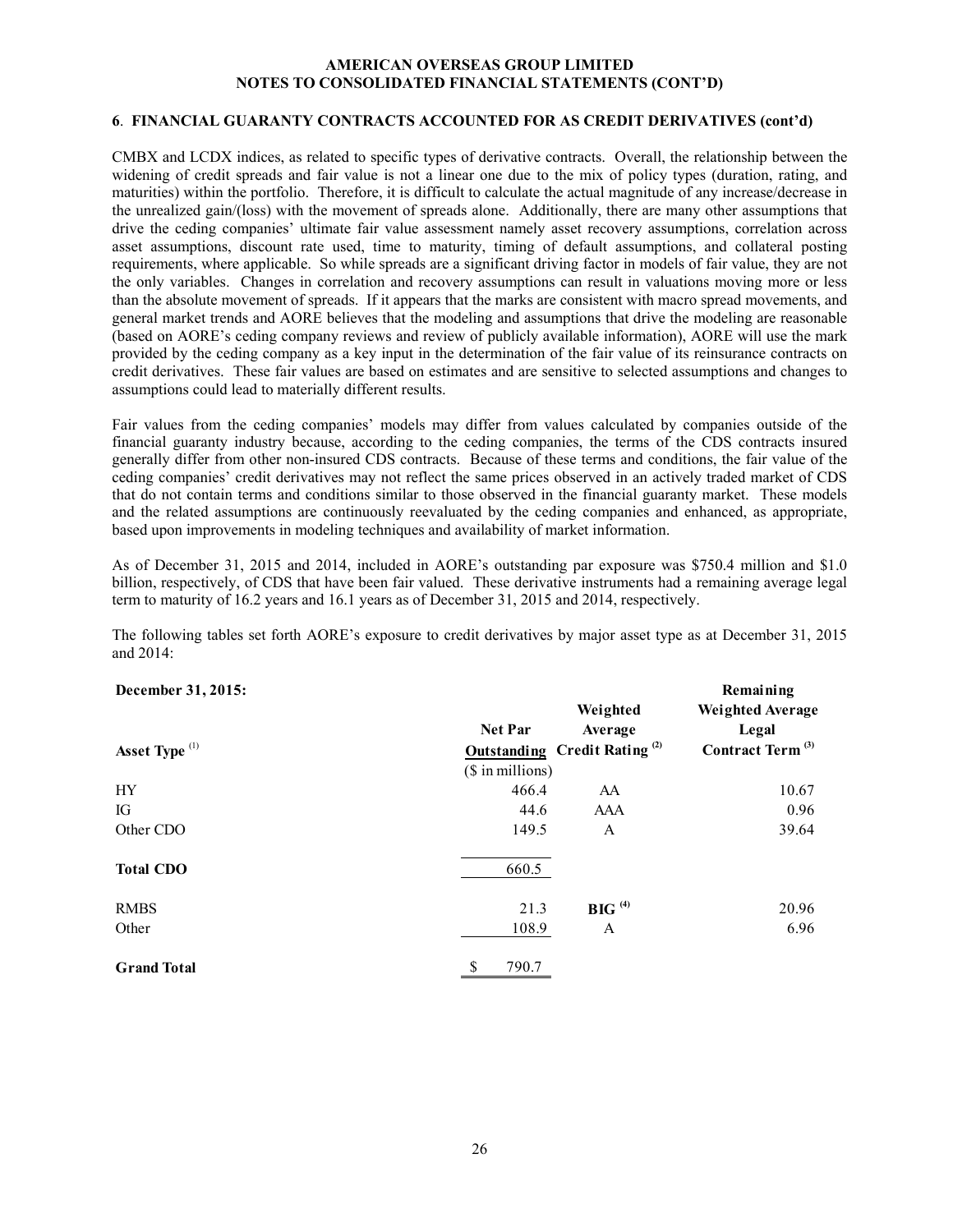#### **6.** F**INANCIAL GUARANTY CONTRACTS ACCOUNTED FOR AS CREDIT DERIVATIVES (cont'd)**

| December 31, 2014:        |                    | Weighted                     | Remaining<br>Weighted Average |
|---------------------------|--------------------|------------------------------|-------------------------------|
|                           | <b>Net Par</b>     | Average                      | Legal                         |
| Asset Type <sup>(1)</sup> | <b>Outstanding</b> | Credit Rating <sup>(2)</sup> | Contract Term <sup>(3)</sup>  |
|                           | $($in$ millions)   |                              |                               |
| HY                        | 662.1              | AA                           | 11.38                         |
| IG                        | 52.3               | AAA                          | 2.69                          |
| Other CDO                 | 166.9              | A                            | 40.35                         |
| <b>Total CDO</b>          | 881.3              |                              |                               |
| <b>RMBS</b>               | 42.4               | BIG <sup>(4)</sup>           | 26.41                         |
| Other                     | 104.9              | A                            | 10.21                         |
| <b>Grand Total</b>        | 1,028.6<br>\$      |                              |                               |

 $(1)$  The definitions of the CDO types in the above table are as follows:

**HY** – Non-investment grade corporates, predominantly Collateralized Loan Obligations ("CLOs") backed by corporate loans.

**IG** – Investment grade corporate securities (predominantly corporate, may include limited asset-backed securities ("ABS")).

Other CDO – includes Double-Wrap CDO's, Emerging markets sovereign debt obligations and Multisector collateral, primarily CMBS.

- (2) For the year ending December 31, 2015, these ratings are current as of March 7, 2016 (for the year ending December 31, 2014, ratings were as of February 20, 2015). These ratings are assigned by AORE based on management's judgment and take into consideration the ratings assigned by the ceding companies and the rating agencies. AORE undertakes no obligation to update its ratings, and such ratings do not constitute investment advice.
- $^{(3)}$  Actual maturity of CDS is generally expected to be significantly less than the legal term.
- (4) BIG Below Investment Grade.

In compliance with the requirements of ASC 820, AORE considers its own non-performance risk when measuring the fair value of a liability.

There is no observable credit spread for AORE or AOG, and as such there is inherently a significant amount of judgment, subjectivity and uncertainty involved in the estimation of the adjustment for AORE's non-performance risk. Management has used inputs that reflect assumptions market participants may use in pricing AORE's creditworthiness. In determining AORE's own non-performance risk when measuring the fair value of a liability, AORE uses an implied market price for buying credit protection on AORE and a cash flow model, which models a CDS contract, to calculate a price based on those spreads and cash flows. AORE identifies comparable entities with active CDS markets to estimate credit spreads for AORE. Such identification focuses on the nature of risk positions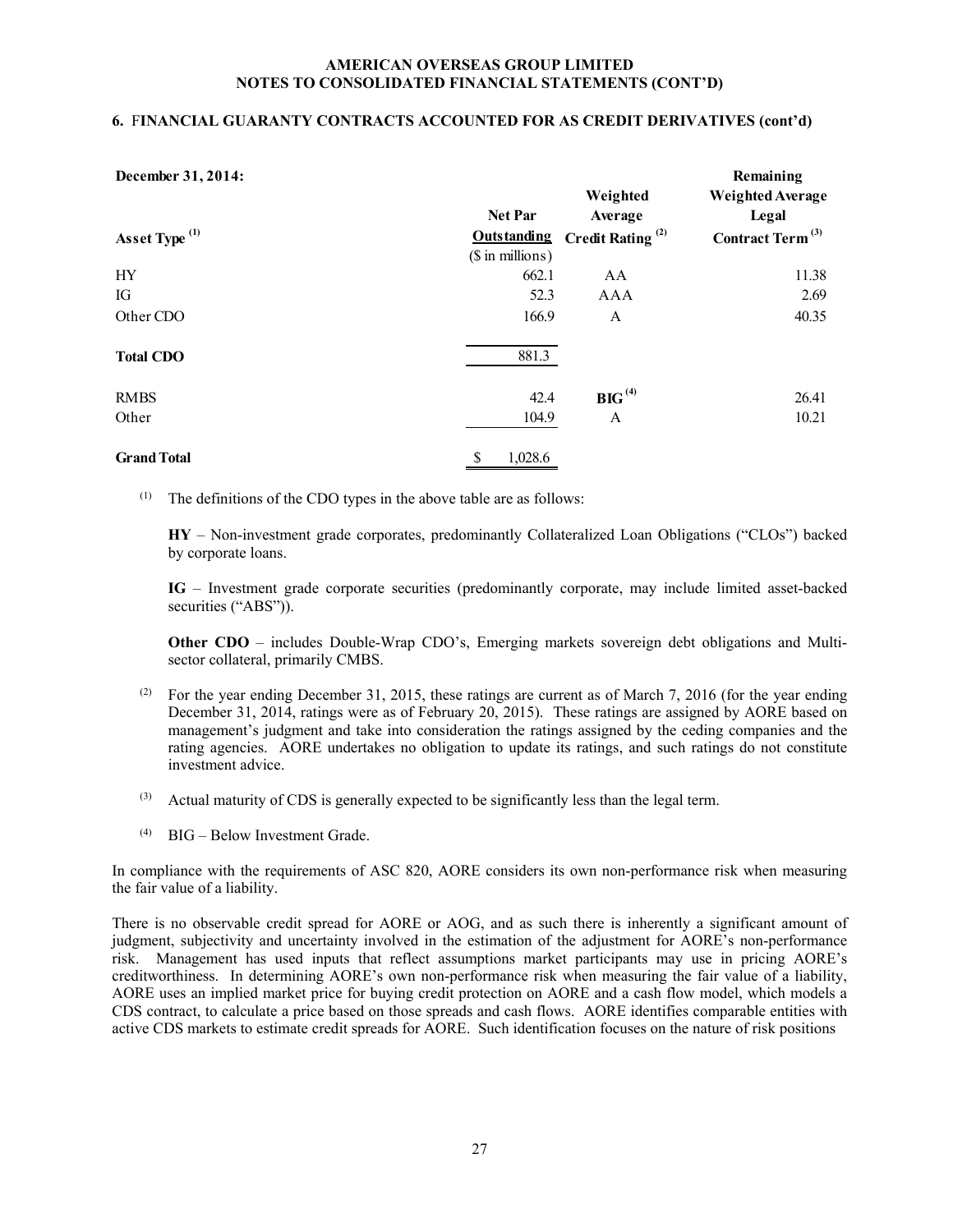#### **6.** F**INANCIAL GUARANTY CONTRACTS ACCOUNTED FOR AS CREDIT DERIVATIVES (cont'd)**

(primarily public finance and structured products), ratings and approximate capital adequacy as depicted by publicly available information. Based on this information, as at December 31, 2015 and 2014, AORE estimated its credit spread to be approximately 2,316 and 1,120 basis points, respectively. An approximation of a CDS contract is made based on a 5-year insured CDS contract, an assumption of a 8 year weighted average life (7.5 years in 2014), and an assumption for par, coupon, duration and the appropriate discount rate based on a 5-year swap rate. AORE believes that these data points may be considered by hypothetical market participants in determining AORE's creditworthiness. AORE also considers other data points that may be relevant. These data points include transactions involving AORE's debt or preferred shares, if any, during the financial statement period. AORE assesses the interrelationship of market prices for these transactions with the results of applying the implied credit spreads described above. Furthermore, AORE considers the interrelationship between observed market prices for similar buyback transactions of other industry participants and their credit spreads and non-performance risk adjustments. These interrelationships are not always intuitive, nor are they necessarily consistent across all observed market participants. As a result, AORE has not directly incorporated these data points into the calculation of the nonperformance risk adjustment, but rather has utilized them as a point of reference in assessing the reasonableness of the results of AORE's estimate of the non-performance risk adjustment. AORE will continue to evaluate the significance of any future transactions in the determination of our own credit worthiness.

The effect of applying this requirement of ASC 820 was a reduction in AORE's derivative liability at December 31, 2015 and 2014, of approximately \$34.6 million and \$27.5 million, respectively. As noted above, this calculation is based on estimates, involves a significant degree of management judgment and is sensitive to selected assumptions. Changes to the assumptions used in this valuation could lead to materially different results. For example, a change in AORE's estimated spread would have a significant impact on the amount of the adjustment for AORE's own nonperformance risk. Adjustments to AORE's non-performance risk will be recorded in the periods in which they become known or estimable by AORE.

The following table summarizes the estimated changes in fair value of our credit derivatives assuming immediate changes in AORE's non-performance credit risk at specified levels at December 31, 2015:

|                                 | <b>Estimated Net</b><br><b>Fair Value of</b> |                             | <b>Impact of</b><br><b>Change on</b> |                   |  |
|---------------------------------|----------------------------------------------|-----------------------------|--------------------------------------|-------------------|--|
| <b>Change in Credit Spreads</b> |                                              | <b>Derivative Liability</b> |                                      | <b>Net Income</b> |  |
|                                 |                                              |                             | $($$ in millions)                    |                   |  |
| 1000 basis point narrowing      | \$                                           | (35.1)                      | S                                    | (14.0)            |  |
| 500 basis point narrowing       |                                              | (26.9)                      |                                      | (5.9)             |  |
| 100 basis point narrowing       |                                              | (22.0)                      |                                      | (1.0)             |  |
| Base scenario                   |                                              | (21.0)                      |                                      |                   |  |
| 100 basis point widening        |                                              | (20.0)                      |                                      | 1.0               |  |
| 500 basis point widening        |                                              | (16.8)                      |                                      | 4.2               |  |
| 1000 basis point widening       |                                              | (13.6)                      |                                      | 7.4               |  |

AORE believes that the above hypothetical spread movements used in the sensitivity analysis of 100, 500, and 1000 basis points are supported by previous large spread changes that have occurred during 2015 and 2014 in our primaries' spreads. Therefore, AORE believes it is not unreasonable for AORE to use these spread movements in the sensitivity analysis. This calculation is based on estimates, involves a significant degree of management judgment and is sensitive to selected assumptions. Changes to assumptions used in this valuation could lead to materially different results.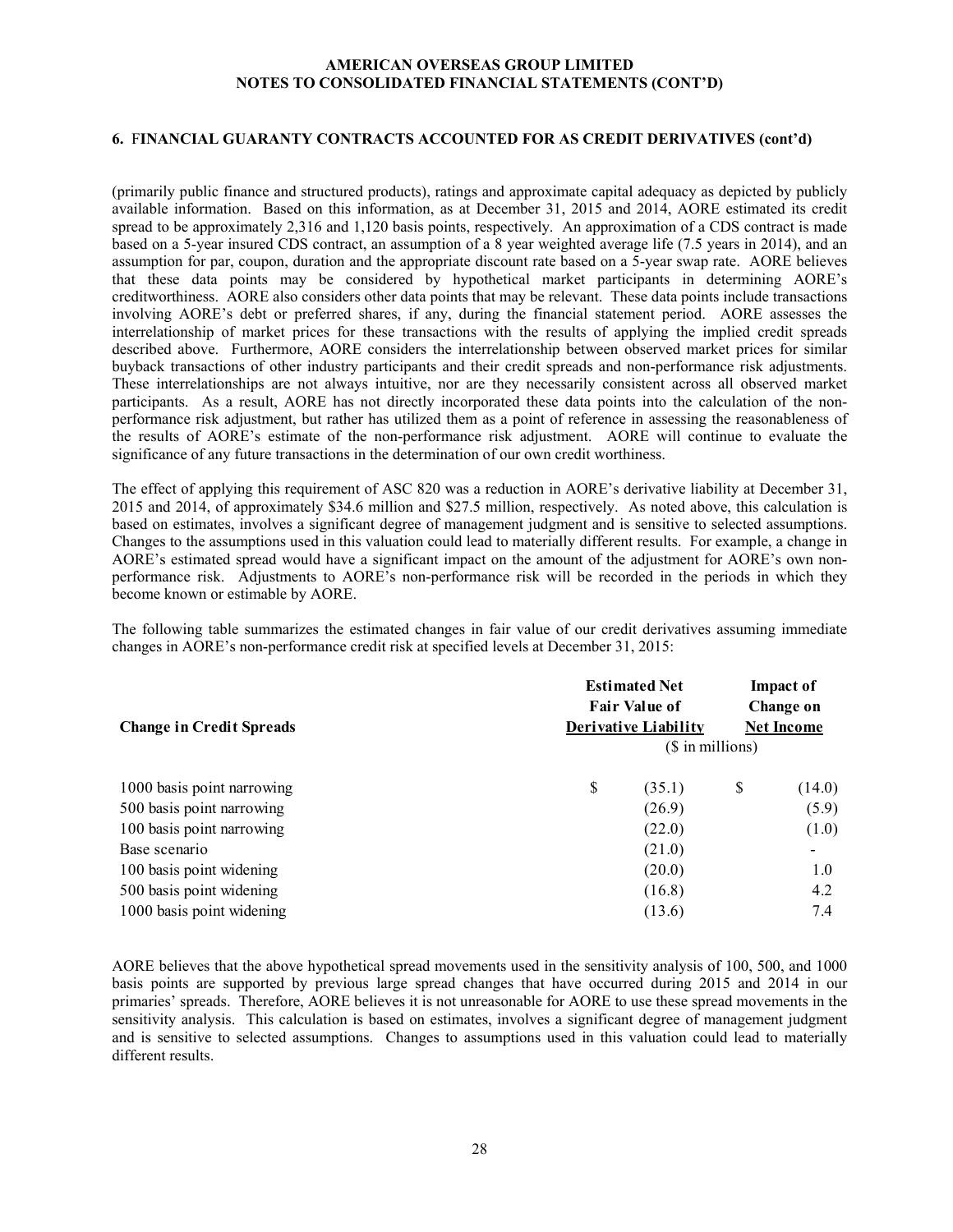#### **6.** F**INANCIAL GUARANTY CONTRACTS ACCOUNTED FOR AS CREDIT DERIVATIVES (cont'd)**

Our credit derivative policies are classified as Level 3 in the fair value hierarchy in Note 7 since the inputs provided to us by our ceding companies and our own non-performance risk adjustments are from valuation models which place reliance on at least one significant unobservable input. Consistent with the requirements of ASC 820, we believe these models use observable market data when available.

The following table presents changes in the net credit derivative liabilities balance for which fair value was measured under Level 3 for the years ended December 31, 2015 and 2014:

#### **Fair value measurement using significant unobservable inputs (Level 3)**

|                                                                                        |    | Years ended December 31, |    |              |  |
|----------------------------------------------------------------------------------------|----|--------------------------|----|--------------|--|
|                                                                                        |    | 2015                     |    | 2014         |  |
| Balance, beginning of period                                                           | \$ | (46,696,287)             | S. | (64,973,483) |  |
| Total unrealized gains included in earnings (1)                                        |    | 30,070,079               |    | 18, 173, 433 |  |
| Total realized gains included in earnings (2)                                          |    | 458,551                  |    | 586,602      |  |
| Net Cash Receipts <sup>(3)</sup>                                                       |    | (611,235)                |    | (482, 839)   |  |
| Transfers in and/or out of Level 3                                                     |    |                          |    |              |  |
| Balance, end of period                                                                 | S  | (16,778,892)             | S  | (46,696,287) |  |
| Change in unrealized gains and losses relating to assets<br>held at the reporting date | S  | 27, 267, 265             |    | 13,797,953   |  |

(1) Included within "Net change in fair value of credit derivatives".

(2) Included in "Realized gains and other settlements" within "Net change in fair value of credit derivatives".<br>
(3) Net Cash Payments (Receipts) includes all ongoing contractual cash payments inclusive of payments to

Net Cash Payments/ (Receipts) includes all ongoing contractual cash payments inclusive of payments to commute credit derivatives (see Note 10 – Commutations and Other Settlements for details of commutations in the years ended December 31, 2015 and 2014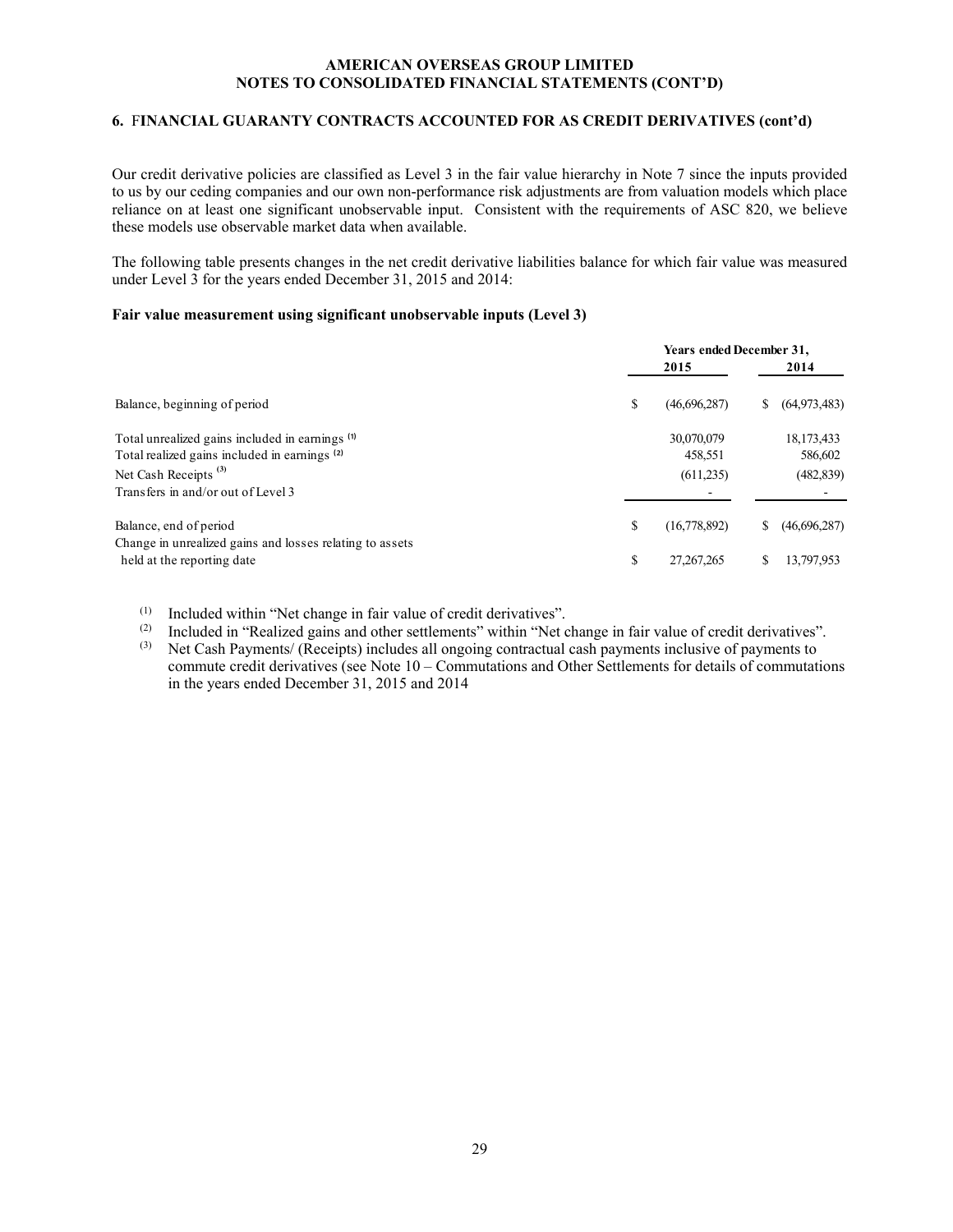#### **7. FAIR VALUE OF FINANCIAL INSTRUMENTS**

#### **Fair Value Measurements**

The Company follows the guidance of ASC 820 for fair value measurement of financial instruments. ASC 820 establishes a hierarchy of inputs in measuring fair value, with the highest level being observable inputs and the lowest being unobservable data, with the standard requiring that the use of observable inputs is maximized (see Note  $2(i)$  -Significant Accounting Policies – Fair Value Measurements for a description of each of the three levels).

The following table presents the fair value measurement levels for assets and liabilities, which the Company has recorded at fair value as of December 31, 2015 and 2014. As required by ASC 820, items are classified in their entirety based on the lowest level of input that is significant to the fair value measurement:

|                                                                                                                                                              | Fair Value Measurements at Reporting Date Using            |                                                                            |                                                            |                                                 |  |  |  |
|--------------------------------------------------------------------------------------------------------------------------------------------------------------|------------------------------------------------------------|----------------------------------------------------------------------------|------------------------------------------------------------|-------------------------------------------------|--|--|--|
|                                                                                                                                                              | Balance as of<br>December 31,<br>2015                      | Quoted Prices<br>in Active<br>Markets for<br>Identical<br>Assets (Level 1) | Significant<br>Other<br>Observable<br>Inputs $(Level 2)$   | Significant<br>Unobservable<br>Inputs (Level 3) |  |  |  |
| <b>Financial Assets:</b>                                                                                                                                     |                                                            |                                                                            |                                                            |                                                 |  |  |  |
| U.S. treasuries and government<br>agencies<br>Corporate debt securities<br>Mortgage-backed securities<br>Asset-back securities                               | \$<br>24,932,582<br>11,850,384<br>22,704,353<br>44,314,433 | 18,421,460<br>\$                                                           | \$<br>6,511,122<br>2,554,135<br>22,704,353<br>44, 314, 433 | \$<br>9,296,249                                 |  |  |  |
| Investments available for sale fixed<br>maturity investments<br>Equity investments available for sale<br>Cash and Cash Equivalents<br><b>Restricted Cash</b> | 103,801,752<br>6,856,397<br>31,130,939<br>51,403,076       | 18,421,460<br>1,749,271<br>31,130,939<br>51,403,076                        | 76,084,043<br>5,107,126                                    | 9,296,249                                       |  |  |  |
| <b>Financial Liabilities:</b><br>Derivative Liabilities <sup>(1)</sup>                                                                                       | 16,778,892<br>\$                                           | \$                                                                         | \$                                                         | 16,778,892<br>\$                                |  |  |  |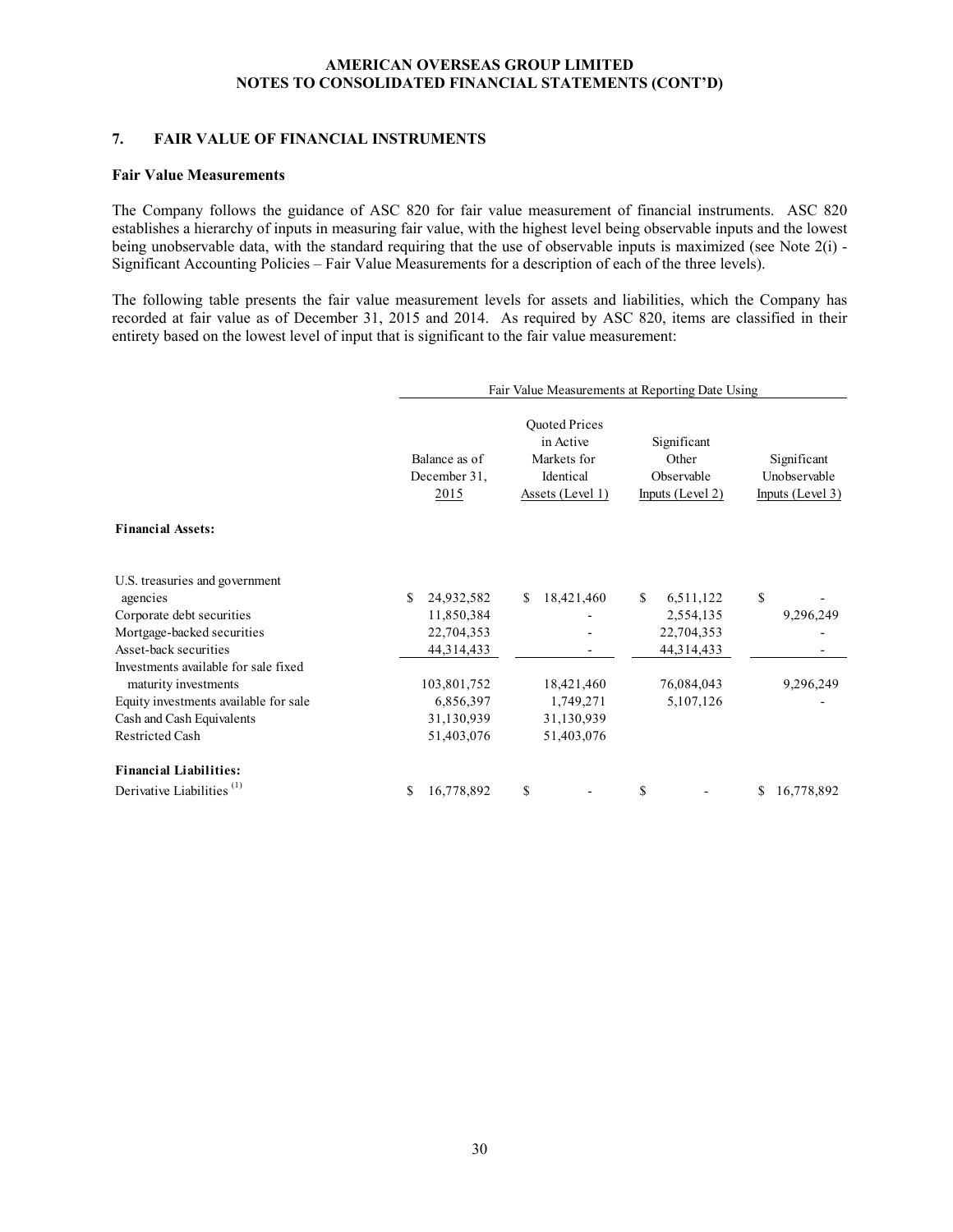#### **7. FAIR VALUE OF FINANCIAL INSTRUMENTS (cont'd)**

|                                       | <b>Ouoted Prices</b><br>in Active<br>Balance as of<br>Markets for<br>December 31,<br>Identical<br>Assets (Level 1)<br>2014 |              |    | Significant<br>Other<br>Observable<br>Inputs (Level 2) |    | Significant<br>Unobservable<br>Inputs (Level 3) |                  |
|---------------------------------------|----------------------------------------------------------------------------------------------------------------------------|--------------|----|--------------------------------------------------------|----|-------------------------------------------------|------------------|
| <b>Financial Assets:</b>              |                                                                                                                            |              |    |                                                        |    |                                                 |                  |
| U.S. treasuries and government        |                                                                                                                            |              |    |                                                        |    |                                                 |                  |
| agencies                              | \$                                                                                                                         | 31,263,996   | \$ | 26,527,396                                             | \$ | 4,736,600                                       | \$               |
| Corporate debt securities             |                                                                                                                            | 13,362,169   |    |                                                        |    | 2,632,169                                       | 10,730,000       |
| Mortgage-backed securities            |                                                                                                                            | 34, 165, 478 |    |                                                        |    | 34, 165, 478                                    |                  |
| Asset-back securities                 |                                                                                                                            | 44,735,115   |    |                                                        |    | 44,735,115                                      |                  |
| Investments available for sale fixed  |                                                                                                                            |              |    |                                                        |    |                                                 |                  |
| maturity investments                  |                                                                                                                            | 123,526,758  |    | 26,527,396                                             |    | 86,269,362                                      | 10,730,000       |
| Equity investments available for sale |                                                                                                                            | 32,212,066   |    | 15,060,105                                             |    | 17, 151, 961                                    |                  |
| Cash and Cash Equivalents             |                                                                                                                            | 35,497,038   |    | 35,497,038                                             |    |                                                 |                  |
| <b>Restricted Cash</b>                |                                                                                                                            | 46,967,926   |    | 46,967,926                                             |    |                                                 |                  |
| <b>Financial Liabilities:</b>         |                                                                                                                            |              |    |                                                        |    |                                                 |                  |
| Derivative Liabilities (1)            | \$                                                                                                                         | 46,696,287   | \$ |                                                        | \$ |                                                 | \$<br>46,696,287 |

 $<sup>(1)</sup>$  See Note 6 – Financial Guaranty Contracts Accounted for as Credit Derivatives for further disclosure on the</sup> application of ASC 820 to the Company's derivative liabilities.

#### **Fixed-maturity investments**

The Company's fair values of fixed-maturity and short-term investments are based on prices obtained from nationally recognized independent pricing services. Where available, the prices are obtained from market quotations in active markets. Where there is no quoted price for an identical security, then the pricing service may use matrix pricing or model processes, such as the option adjusted spread model, to estimate the fair value of a security. The matrix pricing or model processes consist primarily of observable inputs, which may include: benchmark yields, reported trades, broker/dealer quotes, issuer spreads, two-sided markets, benchmark securities, bids, offers and reference data. The Company receives at least one fair value price for each of its investment securities and has not adjusted any of the prices received from the pricing services. At December 31, 2015 and 2014, all but one security was valued using the independent pricing services.

There were no transfers into or out of Level 1 or 2 during the years ended December 31, 2015 and 2014.

As management is ultimately responsible for determining the fair value measurements for all securities, the Company assesses the reasonableness of the fair values received by comparing them to other pricing information readily available and management's knowledge of the current markets. The Company also assesses the pricing methodologies and related inputs used by the pricing services to estimate fair value. Any prices that, in management's opinion, may not be representative of fair value are challenged with the pricing service. Based on the information obtained from the above reviews, the Company evaluated the fixed-maturity securities in the investment portfolio to determine the appropriate fair value hierarchy level in accordance with ASC 820. Based on the Company's evaluation, each security was classified as Level 1, 2, or 3. Prices with observable market inputs were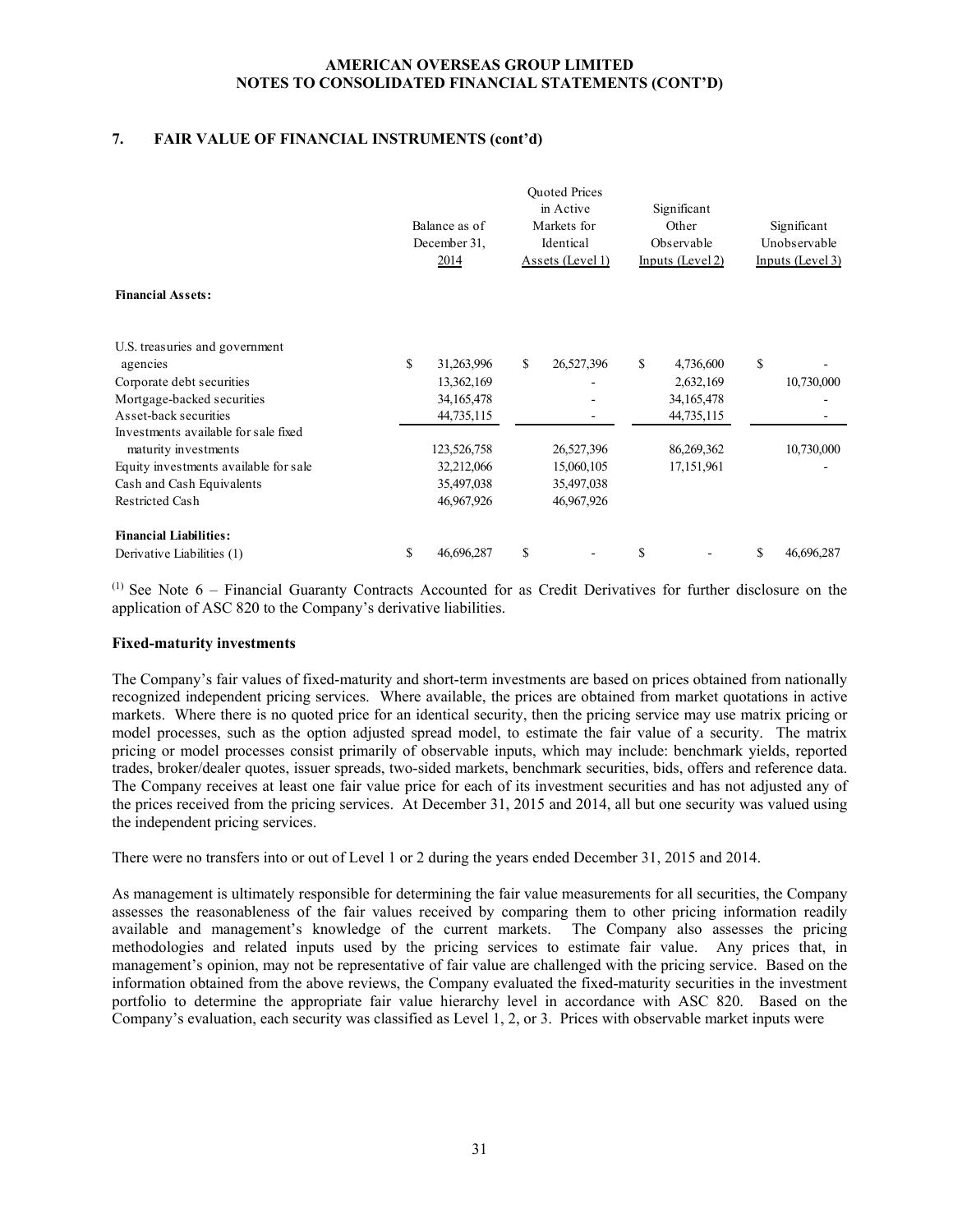#### **7. FAIR VALUE OF FINANCIAL INSTRUMENTS (cont'd)**

classified as Level 2, prices on money market funds and US treasuries were classified as Level 1, and valuations with no significant observable inputs were classified as Level 3 as of December 31, 2015 and 2014. The Company holds an investment in a capital trust, classified as a corporate debt security available for sale, which was valued using an analysis to comparable securities, incorporating a spread to the yields on the comparable securities to derive the fair value. Because the investment in this security was valued using significant unobservable inputs, it is classified as Level 3 in the fair value hierarchy. There were no liabilities measured at fair value on a recurring basis using unobservable measurements other than those dealt with in Note 6 – Financial Guaranty Contracts Accounted for as Credit Derivatives.

The following table presents changes in the fixed maturity investment balance for which fair value was measured under Level 3 for the years ended December 31, 2015 and 2014:

|                                                                             | 2015                                        |                                             | 2014       |  |  |
|-----------------------------------------------------------------------------|---------------------------------------------|---------------------------------------------|------------|--|--|
|                                                                             | <b>Fixed maturity</b><br><i>investments</i> | <b>Fixed maturity</b><br><i>investments</i> |            |  |  |
| Balance beginning of period                                                 | \$<br>10,730,000                            | S                                           | 10,475,625 |  |  |
| Unrealized (losses) gains included in OCI<br>Sales                          | (1,433,751)                                 |                                             | 254,375    |  |  |
| Balance, end of period                                                      | 9,296,249                                   |                                             | 10,730,000 |  |  |
| Change in unrealized gains relating to<br>assets held at the reporting date | (1,688,126)                                 |                                             | 254,375    |  |  |

#### **Equity investments**

The Company's equity investments are comprised of funds invested in a range of diversified strategies. In accordance with U.S. GAAP, the fair values of the funds are based on the unadjusted net asset value of the funds as reported by the fund manager. As such, the fair values of those funds are included in the Level 1 and Level 2 fair value hierarchy. The Company validates these prices through agreeing net asset values to audited financial statements where available, in conjunction with regular discussion and analysis of the investment portfolio's structure.

#### **Other fair value disclosures**

Management has estimated the fair value of certain financial instruments based upon market information using appropriate valuation methodologies. Fair value estimates are not necessarily indicative of the amount the Company could realize in a current market exchange.

The Company considers carrying amounts of cash and cash equivalents, interest, other assets, accounts payable and accrued liabilities to be reasonable estimates of their fair values.

As of December 31, 2015 and 2014, the fair value of the Company's \$59.7 million redeemable Series A Preference Shares was approximately \$9.8 million and \$9.4 million, respectively. These fair value estimates are based on the present value of expected cashflows, together with the Company's best estimate of fair value of this instrument. The fair value measurement was classified as Level 3 in the fair value hierarchy.

The carrying amounts of certain assets and liabilities were adjusted to their respective fair value as of June 26, 2013 in conjunction with OGL's acquisition of voting control of AOG. See Note 19 for further information.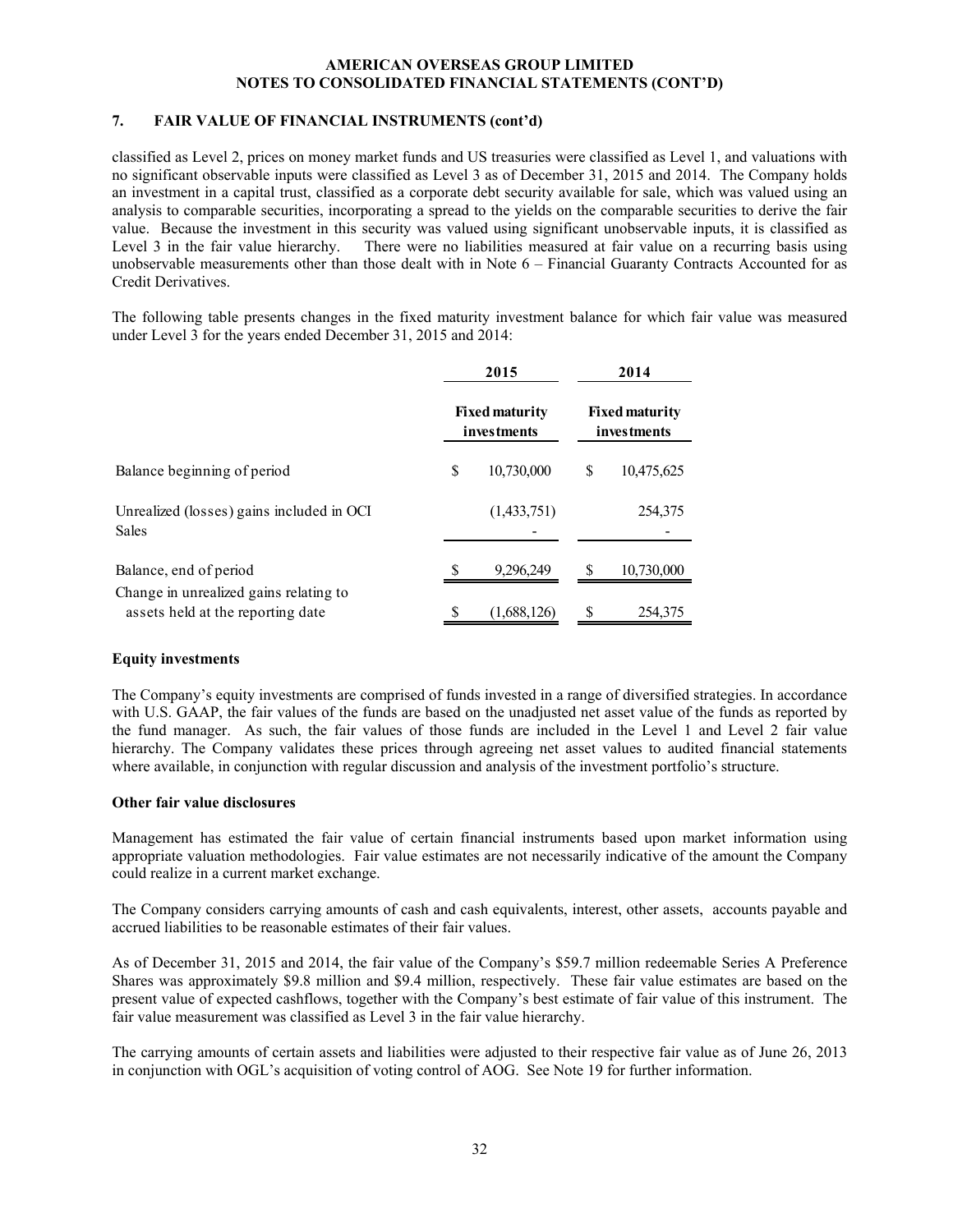# **7. FAIR VALUE OF FINANCIAL INSTRUMENTS (cont'd)**

The following table sets out the carrying amounts and the estimated fair values of the Company's financial instruments at December 31, 2015 and 2014:

|                               | <b>Years Ended December 31,</b> |             |    |                   |    |             |    |                   |
|-------------------------------|---------------------------------|-------------|----|-------------------|----|-------------|----|-------------------|
|                               |                                 | 2015        |    |                   |    | 2014        |    |                   |
|                               |                                 | Carrying    |    |                   |    | Carrying    |    |                   |
|                               |                                 | Amount      |    | <b>Fair Value</b> |    | Amount      |    | <b>Fair Value</b> |
| <b>Financial Assets:</b>      |                                 |             |    |                   |    |             |    |                   |
| Fixed-maturity investments    | \$                              | 103,801,752 | \$ | 103,801,752       | \$ | 123,526,758 | \$ | 123,526,758       |
| Equity investments            |                                 | 6,856,397   |    | 6,856,397         |    | 32,212,066  |    | 32,212,066        |
| Cash and cash equivalents     |                                 | 31,130,939  |    | 31,130,939        |    | 35,497,038  |    | 35,497,038        |
| Restricted cash               |                                 | 51,403,076  |    | 51,403,076        |    | 46,967,926  |    | 46,967,926        |
| Accrued investment income     |                                 | 202,864     |    | 202.864           |    | 320,185     |    | 320,185           |
| <b>Financial Liabilities:</b> |                                 |             |    |                   |    |             |    |                   |
| Derivative liabilities        |                                 | 16,778,892  |    | 16,778,892        |    | 46,696,287  |    | 46,696,287        |
| Redeemable preference shares  |                                 | 9,786,582   |    | 9,786,582         |    | 9,445,656   |    | 9,445,656         |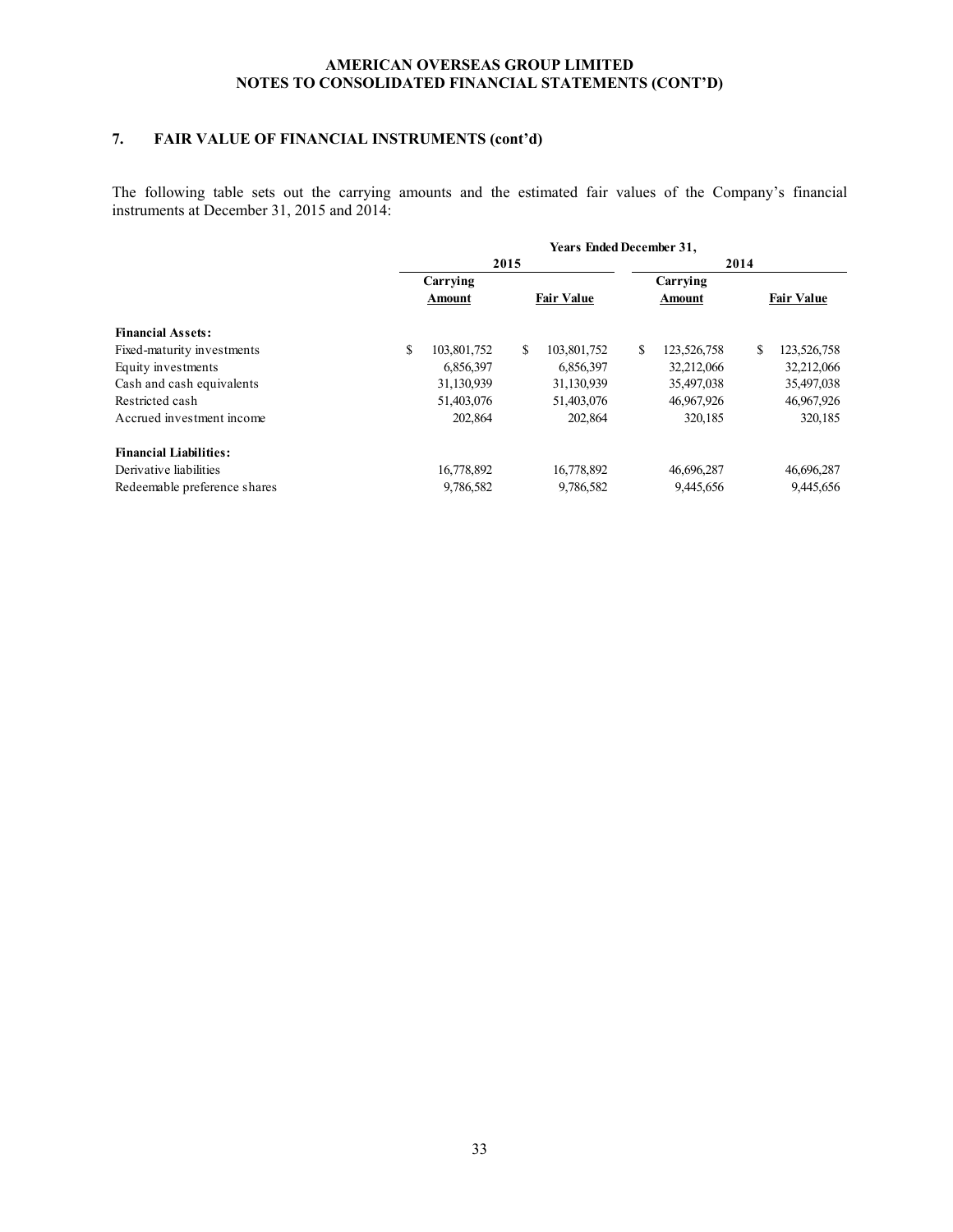#### **8. LOSSES AND LOSS EXPENSE RESERVE**

The Company's loss and loss expense reserve as of December 31, 2015, represented case basis loss reserves and incurred but not reported reserves, or claim liability which includes a fair value adjustment of the financial guaranty reserves. Refer to Note 2 - Significant Accounting Policies for a description of the Company's accounting policy for insurance losses.

A summary of the movement in the provision for losses and LAE for the years ended December 31, 2015 and 2014 is presented in the following table:

|                                                         | 2015              | 2014              |
|---------------------------------------------------------|-------------------|-------------------|
| Losses and loss expense reserve                         |                   |                   |
| Balance - Beginning of year                             | \$<br>265,438,578 | 323,603,567<br>S. |
| Less: reinsurance recoverable                           | (185,076,937)     | (218, 714, 980)   |
| Net Balance - Beginning of year                         | 80,361,641        | 104,888,587       |
| Reserves transferred in through loss portfolio transfer | 5,632,352         |                   |
| Incurred related to:                                    |                   |                   |
| Current year                                            | 7,787,102         | 31,655,312        |
| Prior Years                                             | 3,796,886         | (18,969,806)      |
| Total incurred                                          | 11,583,988        | 12,685,506        |
| Net losses paid related to:                             |                   |                   |
| Current year                                            | (11,043,915)      | (17,559,322)      |
| Prior Years                                             | (11, 941, 748)    | (19,653,130)      |
| <b>Total Paid</b>                                       | (22, 985, 663)    | (37, 212, 452)    |
| Net balance - End of year                               | 74,592,318        | 80, 361, 641      |
| Add: reinsurance recoverable                            | 174,612,026       | 185,076,937       |
|                                                         |                   |                   |
| <b>Balance - End of year</b>                            | 249,204,344<br>\$ | 265,438,578<br>\$ |

For the year ended December 31, 2015, the Company incurred loss and LAE of \$11.6 million. Incurred losses related to the Company's short-tailed property casualty business were \$4.0 million. The majority of the losses from the property casualty business are from the prior year, with only \$1.7 million development on the current accident year. The financial guaranty reinsurance business generated positive net incurred losses of \$7.6 million in 2015 including fair value adjustments.

For the year ended December 31, 2014, the Company incurred loss and LAE of \$12.7 million. Incurred losses related to the Company's short-tailed property casualty business were \$35.9 million. The majority of the losses from the property casualty business are from the current year, with only \$4.2 million development on the prior accident year. The financial guaranty reinsurance business generated negative net incurred losses of \$23.2 million in 2014 including fair value adjustments.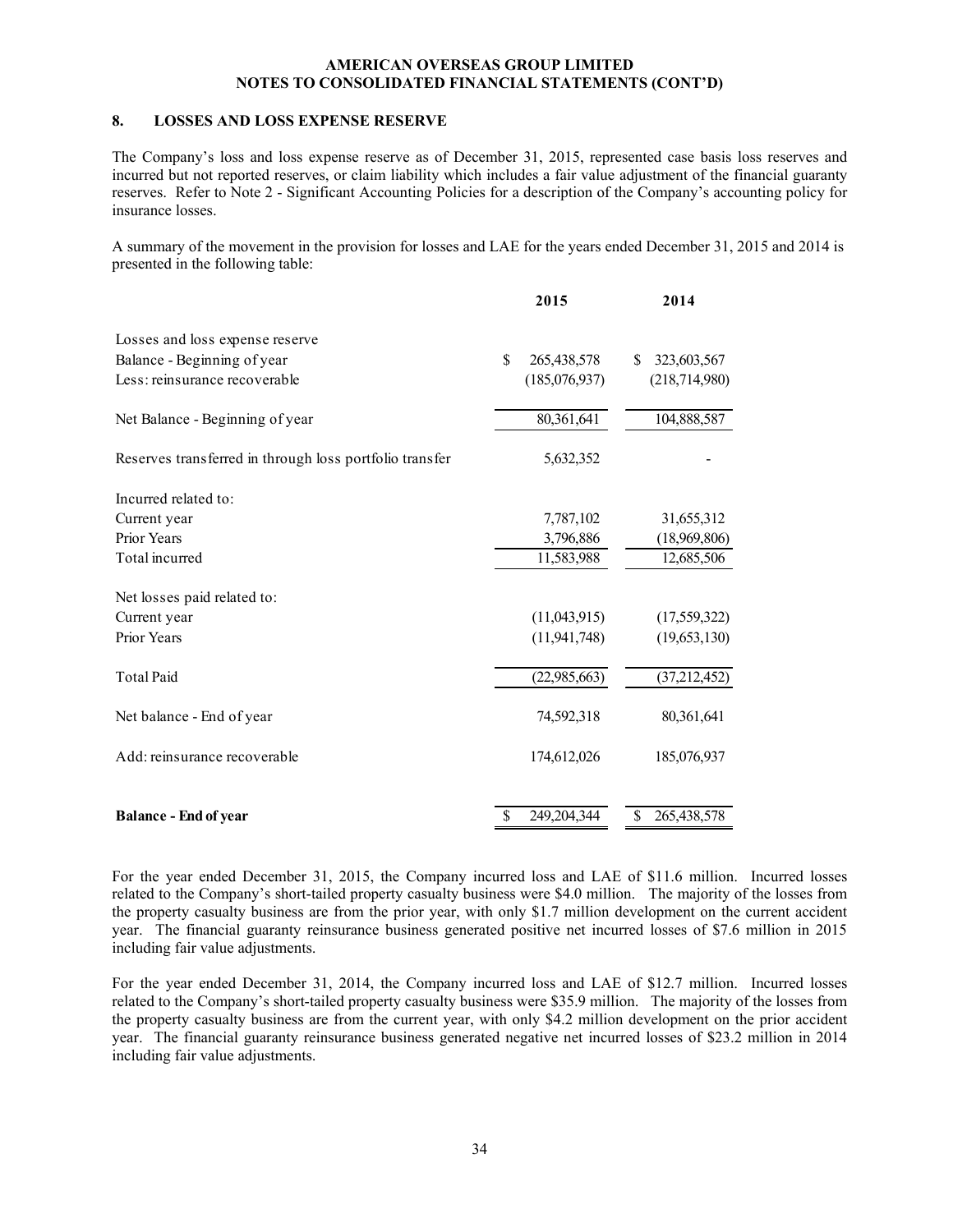#### **8. LOSSES AND LOSS EXPENSE RESERVE (cont'd)**

The Company's US RMBS exposure includes obligations backed by Alt-A, subprime, closed-end second mortgage loans and home equity lines of credit. Alt-A and subprime mortgage loans tend to be first lien products, while closed-end second and home equity lines of credit mortgages tend to be second lien products. The Company's estimate of loss reserves related to US RMBS exposure represents management's best estimate of total future losses for these exposures, but actual losses may differ materially from these estimates. The Company continues to monitor the performance of these exposures and will update estimates of loss as new information reflecting future performance is available and any changes will be recorded in the period in which they occur.

As of December 31, 2015 and 2014, the Company gave credit of \$2.8 million and \$3.0 million, respectively, in its case reserves for the benefit of expected recoveries in US RMBS transactions resulting from required repurchases by the originators due to contractual breaches of representations and warranties in the RMBS securitization agreements. The credit given for such repurchase recoveries at year-end 2015 and 2014 approximates the credit reported to the Company by the ceding companies in their ceded reserves, as that is the Company's best estimate of the remediation benefit at this time. The ceding companies performed detailed examinations of sampled RMBS loan files to determine whether the loans conformed to the representations and warranties made by the sponsors of the RMBS. The sampled loans were either in later stages of delinquency or had been charged off. Those loans that showed a material breach of representations and warranties and were put back to the sponsors for repurchase. Through December 31, 2015 the ceding companies have caused sponsors providing representations and warranties to pay, or agree to pay, or to terminate or agree to terminate insurance protection on future projected losses in respect of their representation and warranty liabilities for transactions in which the Company has provided reinsurance. The ceding companies are no longer actively pursuing sponsors where they do not have such an agreement. Most of the amount projected to be received pursuant to existing agreements with sponsors benefits from eligible assets placed in trusts to collateralize the sponsor's future reimbursement obligation. Thus, the Company views the inclusion of the credit taken by the primaries in its own case reserves to be appropriate and generally assumes its proportionate share of the credit given by the ceding companies when establishing its case reserves as of year-end 2015 and 2014.

To determine the adequacy of its aggregate reserves, the Company considers the loss reserves established by its ceding companies for the exposures it has reinsured as well as the methodologies used by the ceding companies to calculate such ceded loss reserves. To further evaluate the ceded reserve amounts established by the ceding companies, the Company uses its own expected loss forecasting methodologies. Ultimately, the Company decides on an individual credit-by-credit basis whether to establish the ceding company's reserve as its own or to use its own forecast methodology to determine the reserve for such credit. Specifically regarding RMBS, we established a maximum threshold amount between the reserve calculated using our model and the primaries' ceded reserve. If our calculated reserve was less than the primaries' reserve plus the threshold, we used the primaries' reserve as our reserve for each RMBS deal as of Q4 15. If the threshold was exceeded, then we used our reserve. As of December 31, 2015 and 2014, the Company's recorded loss and LAE reserves for financial guaranty contracts are \$3.4 million (2014: \$5.7 million) higher than the reserves reported by the primaries.

The Company uses one of two approaches to perform its own forecast of expected losses. The first approach is a statistical expected loss approach, which considers the likelihood of alternative outcomes. The statistical expected loss is a function of: (i) the net par outstanding on the credit; (ii) internally developed historical default assumptions (taking into consideration internal ratings and remaining term to maturity of an obligation); (iii) internally developed loss severities; and (iv) a discount factor. This approach is referred to by the Company as the probabilistic expected loss ("PEL") modeling approach. The loss severities and default assumptions are based on rating agency information, are specific to each bond type and are established and approved by management. For certain credit exposures, the Company's surveillance activities may provide information relevant to adjust the estimate of the statistical expected losses. As such, the default probability or loss severity for such exposures under certain probabilistic scenarios may be adjusted based on the judgment of senior management.

The second approach entails the use of more precise estimates of expected net cash outflows (future claim payments, net of potential recoveries, expected to be paid to the holder of the insured financial obligation). The Company's risk management staff considers the likelihood of alternative possible outcomes and develops alternative loss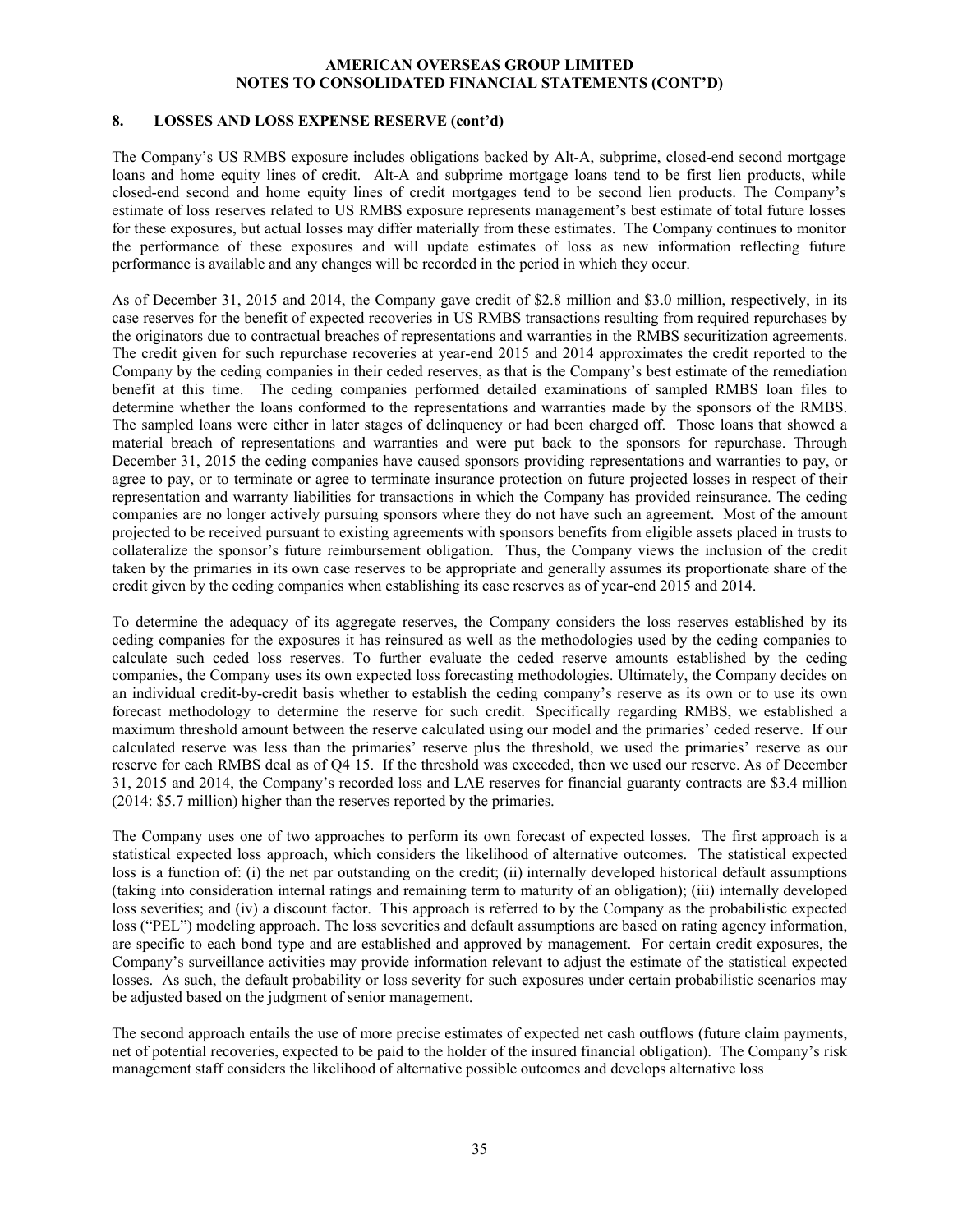#### **8. LOSSES AND LOSS EXPENSE RESERVE (cont'd)**

scenarios, in conjunction with a review of historical performance data of the collateral pools. In this approach, a probability-weighted expected loss estimate is developed based on assigning probabilities to multiple net claim payment scenarios and applying an appropriate discount factor. For RMBS, the Company takes into account the first loss protective features inherent in the structure of the insured exposure, collateral losses to date, current delinquency rates and loan product characteristics such as loan-to-value ratio and credit score. The first loss protection in most of the Company's RMBS transactions is provided by excess spread, overcollateralization, subordination, and in some cases mortgage pool insurance.

A loss reserve is recorded for the excess, if any, of estimated expected losses (net cash outflows) over unearned premium reserve ("UPR"). For certain policies, estimated potential recoveries exceed estimated future claim payments because all or a portion of such recoveries relate to claims previously paid. The expected net cash inflows for these policies are recorded as a recoverable asset.

The discount factor applied is based on a risk-free discount rate corresponding to the remaining expected weightedaverage life of the exposure or based on multiple risk-free discount rates related to the timing of individual claims payments. The discount factors are updated for the current risk-free rates each reporting period. As of December 31, 2015, the Company used risk free rates ranging from 0.63% to 3.29% to discount reserves for loss and loss adjustment expenses. As of December 31, 2014, the Company used risk free rates ranging from 0.24% to 2.95% to discount reserves for loss and loss adjustment expenses.

The Company establishes reserves that it believes are adequate to cover the present value of ultimate liability for losses and loss adjustment expenses, net of UPR. These reserves are based on estimates and may vary materially from actual results.

The Company also identifies problem credits through information provided by the ceding companies at least on a quarterly basis. Such information generally consists of surveillance and underwriting reports and quarterly correspondence and/or conference calls with the ceding companies' analysts. The Company supplements this input with their own research to identify and assess the status of individual credits. Research performed includes reviews of rating agency and fixed income research publications and analysis of historical performance data. Each of the ceding companies maintains a "watch list" for credits that have been identified as requiring a greater than usual level of ongoing scrutiny and/or intervention. The ceding companies notify the Company when any ceded exposure has been placed on such a watch list.

The Company maintains its own Watch List to identify those transactions requiring increased monitoring. The Company typically places a transaction on the Watch List if the ceding company places a transaction on its watch list, and the Company generally employs a mapping of each watch list category of each ceding company to the Company's own Watch List categories. The Company also surveys market segments on an as-needed basis based on market trends, and may add transactions to the Watch List as a result of such survey even if the ceding company has not added the transaction to its watch list.

As of December 31, 2015, the Company revised its Watch List definitions to more closely align them with its ceding companies. As of December 31, 2014 the Company's Watch List was divided into four categories generally based upon the following definitions:

 Category 1 includes transactions for which performance of the issue or that of an issuance participant is sufficiently below expectations where increased monitoring is required; however, the risk of loss remains remote.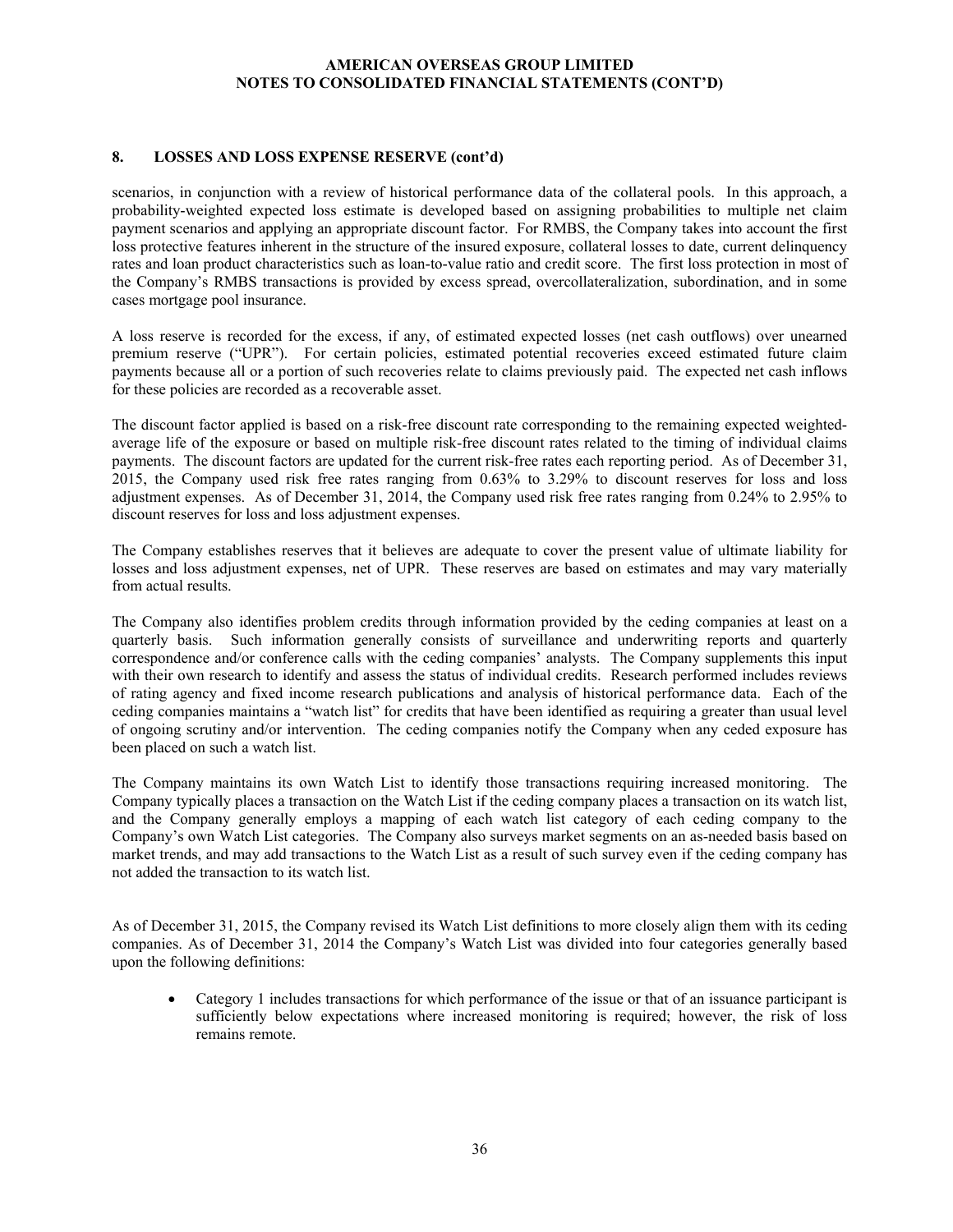#### **8. LOSSES AND LOSS EXPENSE RESERVE (cont'd)**

- Category 2 transactions include those for which performance of an issue or that of an issuance participant is sufficiently below expectations where increased monitoring is required and remedial intervention by the ceding company is either planned or already in progress. Performance issues occur when the performance of an issue does not stabilize or improve over the intermediate term and concerns about the transaction's ability to meet its debt service obligations may arise.
- Category 3 includes transactions where performance has deteriorated to the point where concerns about continued ability to meet debt service requirements on a timely basis are substantial. Also included are transactions where claims have been paid but recoveries are forecast for the claims.
- Category 4 transactions include those for which ultimate net loss (net of recoveries and premium receivable) is expected in the most-probable scenarios.

As of December 31, 2015, the Company's revised its Watch List definitions as follows:

- Category 1: Transactions that are investment grade and for which future losses still seem unlikely, but with a material deterioration in some aspect. Transactions may be in Category 1 where, for example, there has been a;
	- Breach of a material performance trigger or covenant
	- Material deterioration in the financial health of the issuer, servicer, collateral manager or other important party
	- Material downgrade of internal or external credit ratings from their original level

• Material deterioration in macroeconomic factors (such as industry trends or asset values) Investment grade transactions on which liquidity claims have been paid are in this category. Active monitoring and intervention is employed by the ceding company, with internal credit ratings reviewed at least quarterly.

- Category 2: Below investment grade transactions showing sufficient deterioration to make future losses possible, but for which none are currently expected. Intense monitoring and intervention is employed by the ceding company, with internal credit ratings reviewed at least quarterly.
- Category 3: Below investment grade transactions for which future losses are expected but for which no claims (other than liquidity claims) have yet been paid. Intense monitoring and intervention is employed by the ceding company, with internal credit ratings reviewed at least quarterly.
- Category 4: Below investment grade transactions for which future losses are expected and on which claims (other than liquidity claims) have been paid. Intense monitoring and intervention is employed by the ceding company, with internal credit ratings reviewed at least quarterly.

The Company generally expects "future losses" on a transaction when the Company believes there is more than a 50% chance that, on a present value basis, it will pay more claims over the remaining life of that transaction than it will ultimately have reimbursed. A "liquidity claim" is a claim that the Company expects to be reimbursed within one year. (Excluded from consideration are small, immaterial losses or claims not indicative of the performance of the transaction generally.)

Each transaction in Category 3 or 4 of the Watch List is generally reviewed quarterly to determine whether material changes are noted by the ceding company or by the Company. If material adverse changes are identified, surveillance reports are requested from the ceding company and discussions are held to assess the deterioration and outlook for the credit.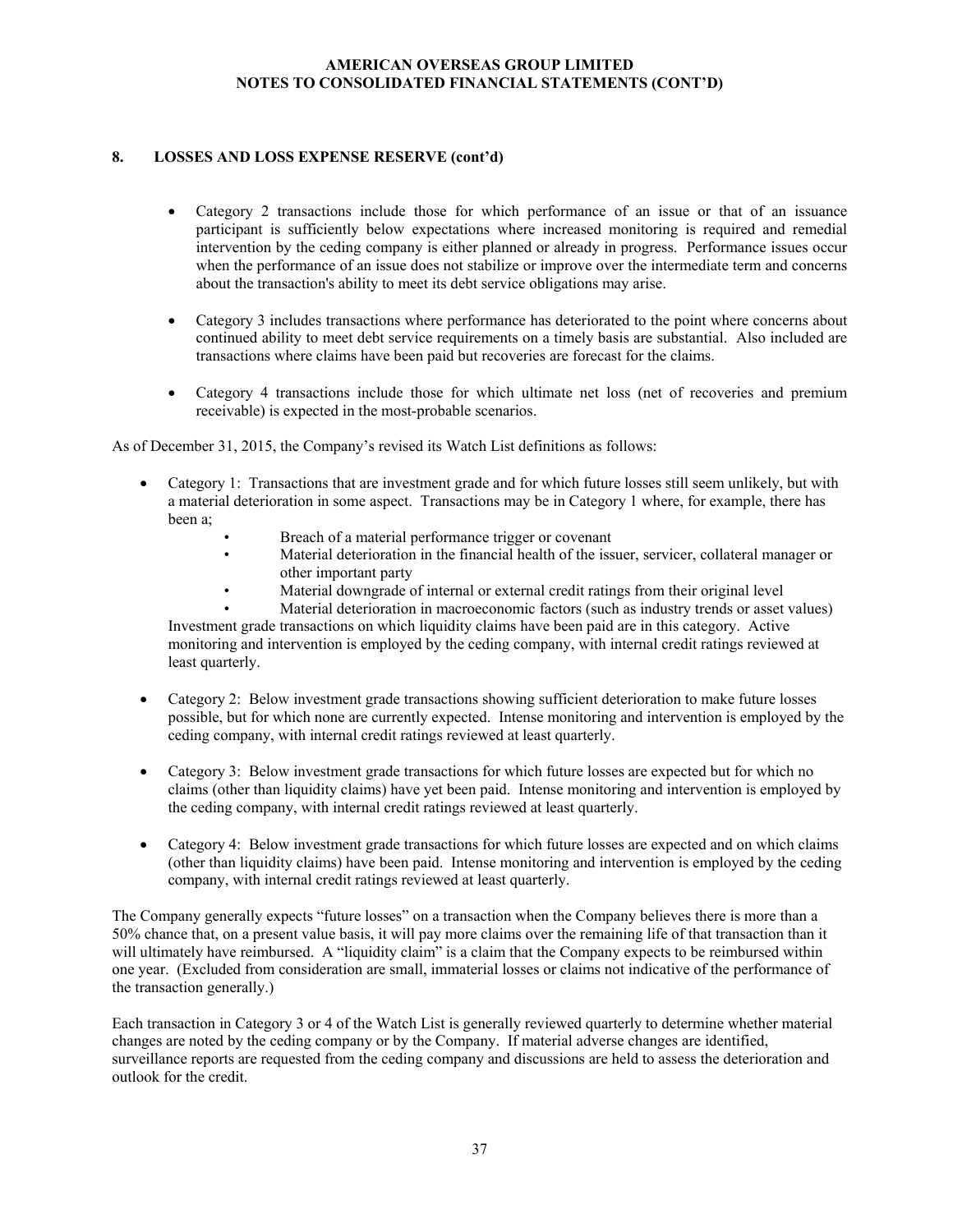#### **8. LOSSES AND LOSS EXPENSE RESERVE (cont'd)**

The Company may have transactions in Categories 1 or 2 on the Watch List or transactions not on the Watch List for which the Company has established loss reserves based on its Probabilistic Expected Loss ("PEL") modeling analysis. These transactions are typically not on the ceding primary's watch list and are assigned reserves in the Company's PEL modeling primarily due to low premium pricing, not due to poor transaction performance. Further surveillance and modeling may result in the Company placing these transactions on the Watch List or downgrading the assigned category. In addition, the Company may have transactions for which it projects prior claim recoveries that are not on the Watch List because they have no remaining par outstanding. Such transactions are reflected in the tables below.

The Company does not perform loss mitigation activities and instead relies on the loss mitigation efforts of the ceding companies that report the Company's proportionate share of the expenses incurred and liability arising from such activities. The Company pays the ceding companies a ceding commission for all policies reinsured. The ceding commission represents the Company's portion of the cost to the ceding companies to write the transaction, perform ongoing surveillance and to undertake loss mitigation activities. Ceding commissions are deferred and expensed as each policy's exposure matures and are included as an asset in deferred policy acquisition costs and as acquisition expenses in the statement of operations. The Company reports loss expenses associated with claims as a liability in losses and loss expense reserves on the Consolidated Balance Sheets and in loss and loss adjustment expenses in the Consolidated Statements of Operations.

The following table provides information about the financial guaranty policies and related loss reserves in each of the Company's Watch List categories as of December 31, 2015:

|                                                                                  | <b>Surveillance Categories</b> |                               |             |               |              |                          |              |                        |              |                                     |               |                          |
|----------------------------------------------------------------------------------|--------------------------------|-------------------------------|-------------|---------------|--------------|--------------------------|--------------|------------------------|--------------|-------------------------------------|---------------|--------------------------|
| (dollars in millions)                                                            |                                | Deals not<br>on watch<br>List |             | Category<br>1 |              | Category<br>$\mathbf{2}$ |              | Category<br>3          |              | Category<br>$\overline{\mathbf{4}}$ | <b>Total</b>  |                          |
| Number of policies<br>Remaining weighted average contract                        |                                | 25                            |             | 18            |              | 30                       |              | 11                     |              | 36                                  |               | 120                      |
| period (in yrs)<br>Insured contractual payments                                  |                                | 23                            |             | 17            |              | 17                       |              | 20                     |              | 21                                  |               |                          |
| outstanding:<br>Principal<br>Interest                                            | \$                             | 27.5<br>13.3                  | $\mathbf S$ | 102.8<br>70.5 | $\mathbf S$  | 274.0<br>145.2           | \$           | 52.4<br>36.6           | $\mathbf S$  | 41.5<br>11.6                        | $\mathbb{S}$  | 498.2<br>277.2           |
| Total                                                                            | \$                             | 40.8                          | $\mathbb S$ | 173.3         | $\mathbb{S}$ | 419.2                    | $\mathbb S$  | 89.0                   | $\mathbb S$  | 53.1                                | $\mathbb{S}$  | 775.4                    |
| Gross Claim Liability<br>Less:<br>Gross potential recoveries<br>Discount, net    | $\mathbf S$                    | 1.4<br>(1.3)<br>(0.1)         | S           | 1.3<br>(0.2)  | \$           | 9.4<br>(1.3)<br>(0.6)    | \$           | 17.7<br>(1.3)<br>(0.8) | \$           | 10.0<br>(2.7)<br>(1.1)              | \$            | 39.8<br>(6.6)<br>(2.8)   |
| Net Claim Liability                                                              | -S                             | (0.0)                         | \$          | 1.1           | \$           | 7.5                      | $\mathbb{S}$ | 15.6                   | $\mathbb{S}$ | 6.2                                 | $\mathbb{S}$  | 30.4                     |
| Unearned premium revenue (1)                                                     |                                | 0.7                           |             | 1.0           |              | 2.0                      |              | 0.4                    |              | 0.2                                 | $\mathbb{S}$  | 4.3                      |
| Net Claim liability reported in the Balance Sheet related to financial guarantee |                                |                               |             |               |              |                          |              |                        |              |                                     | <sup>\$</sup> | 26.1                     |
| Reinsurance recoverables                                                         |                                |                               |             |               |              |                          |              |                        |              |                                     |               | $\overline{\phantom{a}}$ |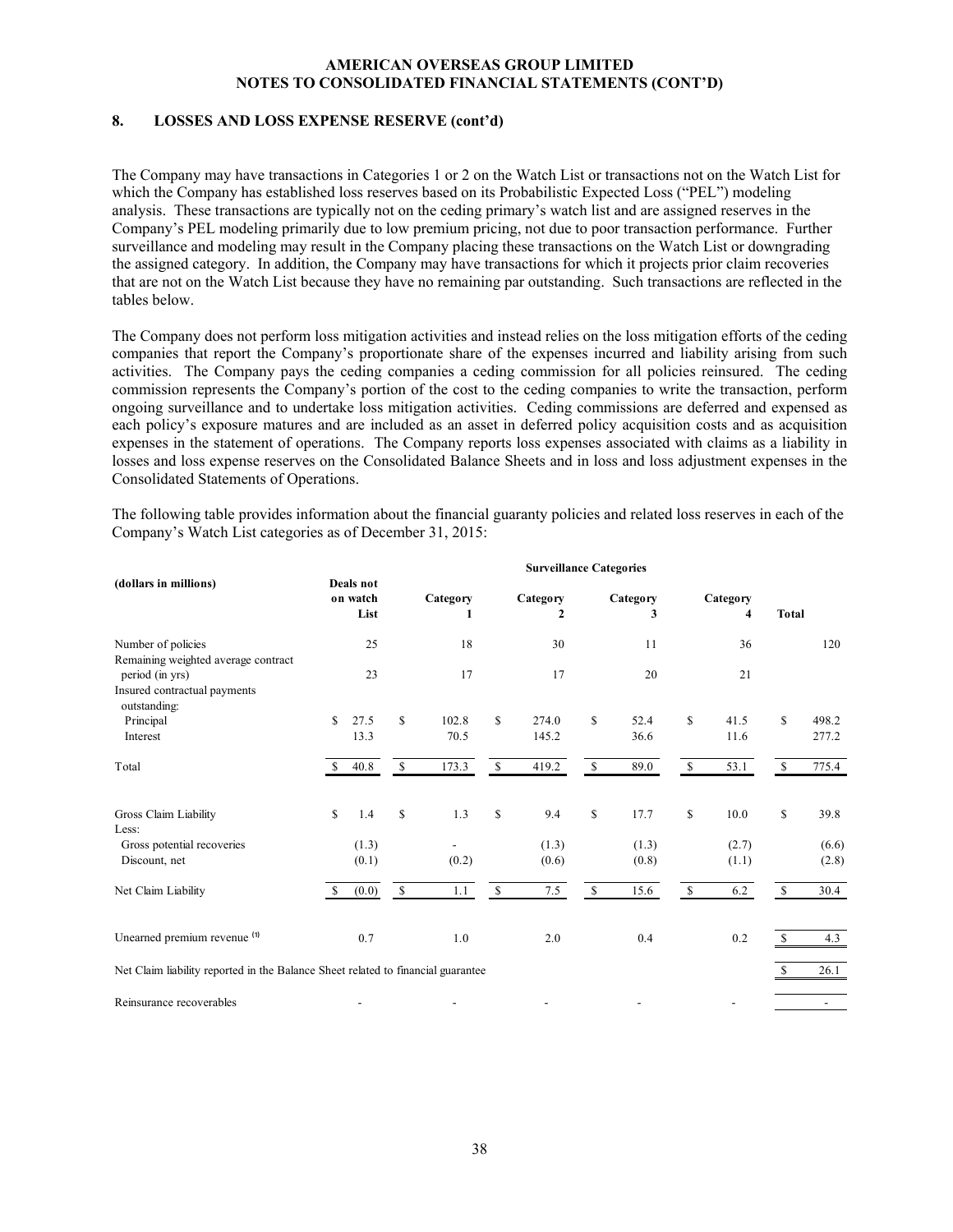#### **8. LOSSES AND LOSS EXPENSE RESERVE (cont'd)**

The following table provides information about the financial guaranty policies and related loss reserves in each of the Company's Watch List categories as of December 31, 2014:

|                                                                                        |               |                               |               |                |             | <b>Surveillance Categories</b> |              |                |               |                |               |                          |
|----------------------------------------------------------------------------------------|---------------|-------------------------------|---------------|----------------|-------------|--------------------------------|--------------|----------------|---------------|----------------|---------------|--------------------------|
| (dollars in millions)                                                                  |               | Deals not<br>on watch<br>List |               | Category<br>1  |             | Category<br>2                  |              | Category<br>3  |               | Category<br>4  | <b>Total</b>  |                          |
| Number of policies                                                                     |               | 21                            |               | 25             |             | 14                             |              | 13             |               | 51             |               | 124                      |
| Remaining weighted average contract<br>period (in yrs)<br>Insured contractual payments |               | 17                            |               | 21             |             | 13                             |              | 12             |               | 19             |               | 17                       |
| outstanding:<br>Principal<br>Interest                                                  | $\mathbf S$   | 67.6<br>17.1                  | S             | 283.9<br>160.1 | $\mathbf S$ | 167.0<br>44.2                  | S.           | 141.7<br>60.2  | <sup>\$</sup> | 128.2<br>67.3  | \$            | 788.4<br>348.9           |
| Total                                                                                  | <sup>S</sup>  | 84.7                          | <sup>\$</sup> | 444.0          | \$          | 211.2                          | $\mathbf S$  | 201.9          | $\mathcal{S}$ | 195.5          | $\mathbb{S}$  | 1,137.3                  |
| Gross Claim Liability<br>Less:                                                         | \$            | (0.1)                         | \$            | 2.3            | \$          | 1.3                            | \$           | 3.3            | \$            | 19.8           | \$            | 26.6                     |
| Gross potential recoveries<br>Discount, net                                            |               | (0.6)<br>(0.1)                |               | (0.4)<br>(0.3) |             | (0.1)                          |              | (0.3)<br>(0.2) |               | (3.6)<br>(2.4) |               | (4.9)<br>(3.1)           |
| Net Claim Liability                                                                    | <sup>\$</sup> | (0.8)                         | $\mathbb{S}$  | 1.6            | \$          | 1.2                            | $\mathbb{S}$ | 2.8            | $\mathbb{S}$  | 13.8           | $\mathbb{S}$  | 18.6                     |
| Unearned premium revenue (1)                                                           |               | 0.8                           |               | 1.5            |             | 0.7                            |              | 2.0            |               | 0.8            | $\mathbb{S}$  | 5.8                      |
| Net Claim liability reported in the Balance Sheet related to financial guarantee       |               |                               |               |                |             |                                |              |                |               |                | <sup>\$</sup> | 12.8                     |
| Reinsurance recoverables                                                               |               |                               |               |                |             |                                |              |                |               |                |               | $\overline{\phantom{a}}$ |

(1) On policies with a loss reserve but excluding those policies with a recoverable as of December 31, 2015 and 2014, respectively.

Categories 1 to 4 in the above table include all financial guaranty contracts on the Company's Watch List at December 31, 2015 and 2014, whether or not they have reserves on them. The column entitled "Deals not on Watch List" includes only financial guaranty exposures for which the Company has established reserves. Policies written in credit derivative form are not included in the above tables. Due to rounding, the numbers in the above tables may not add up to the totals.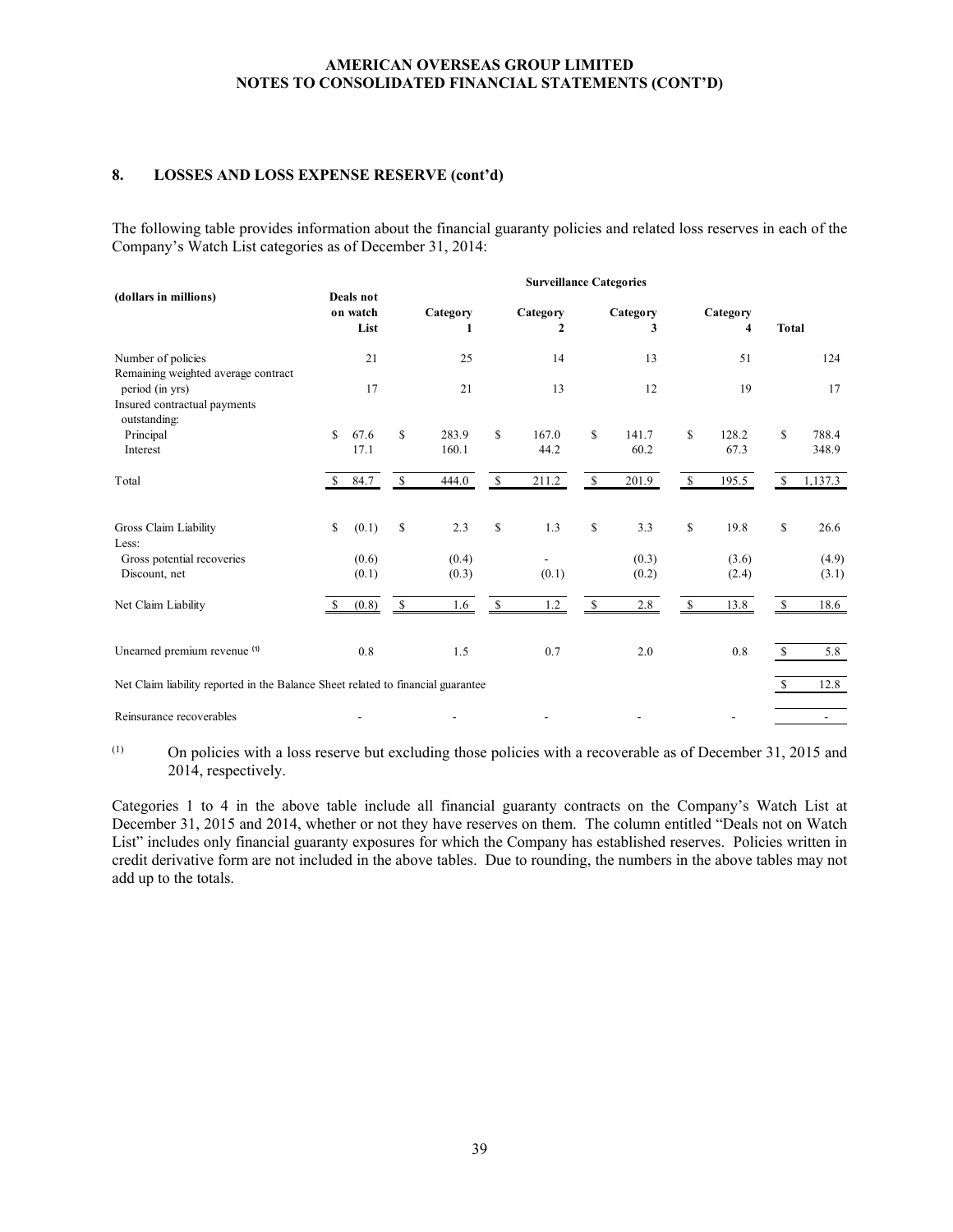#### **9. OUTSTANDING FINANCIAL GUARANTY EXPOSURE**

A portion of the Company's business consists of financial guaranty reinsurance, the purpose of which is to indemnify a primary financial guarantor, referred to as the "primary insurer" or "ceding company," against the portion of any loss it may sustain under financial guaranty policies it has ceded to the Company. The Company reinsures policies covering both U.S. and international exposures. The Company's portfolio as of December 31, 2015 was diversified by geographic and bond market sector, with no single obligor representing more than 2.2% of the Company's total outstanding ("OS") par insured.

The following table presents the Company's net par outstanding by credit sector and type of guaranty as of December 31, 2015 and 2014:

|                                      | 2015                |              | 2014                  |              |  |  |
|--------------------------------------|---------------------|--------------|-----------------------|--------------|--|--|
| (dollars in millions)                | <b>Total OS</b>     | $%$ of       | <b>Total OS</b>       | $%$ of       |  |  |
|                                      | Par                 | <b>Total</b> | Par                   | <b>Total</b> |  |  |
| <b>US Public Finance</b>             |                     |              |                       |              |  |  |
| General Obligation and Lease         | 1,402<br>\$         | 26.8         | \$<br>1,962           | 29.1         |  |  |
| Tax backed                           | 208                 | 4.0          | 268                   | 4.0          |  |  |
| Transportation                       | 515                 | 9.9          | 580                   | 8.6          |  |  |
| Healthcare                           | 340                 | 6.5          | 365                   | 5.4          |  |  |
| Utility                              | 372                 | 7.1          | 555                   | 8.3          |  |  |
| <b>Higher Education</b>              | 42                  | 0.8          | 176                   | 2.6          |  |  |
| Other                                | 67                  | 1.3          | 76                    | 1.1          |  |  |
| Escrowed                             | 546                 | 10.4         | 563                   | 8.4          |  |  |
| <b>Total US Public Finance</b>       | \$3,492             | 66.8%        | \$4,545               | 67.5%        |  |  |
| <b>US Structured Finance</b>         |                     |              |                       |              |  |  |
| Commercial ABS and CDOs              | \$<br>470           | 9.0          | \$<br>645             | 9.6          |  |  |
| <b>RMBS</b>                          | 118                 | 2.2          | 147                   | 2.2          |  |  |
| Other Structured Finance & Corporate | 50                  | 1.0          | 50                    | 0.7          |  |  |
| <b>Total US Structured Finance</b>   | $\mathbb{S}$<br>638 | 12.2%        | \$<br>842             | 12.5%        |  |  |
| <b>International</b>                 |                     |              |                       |              |  |  |
| Asset-backed                         | \$<br>338           | 6.5          | \$<br>475             | 7.1          |  |  |
| Public Finance                       | 361                 | 6.9          | 406                   | 6.0          |  |  |
| Investor Owned Utilities and Other   | 397                 | 7.6          | 464                   | 6.9          |  |  |
| <b>Total International</b>           | \$<br>1,096         | 21.0%        | $\mathbb{S}$<br>1,345 | 20.0%        |  |  |
| <b>Total</b>                         | \$5,226             | 100.0%       | \$<br>6,732           | 100.0%       |  |  |

Due to rounding the numbers in the above tables may not add up to the totals.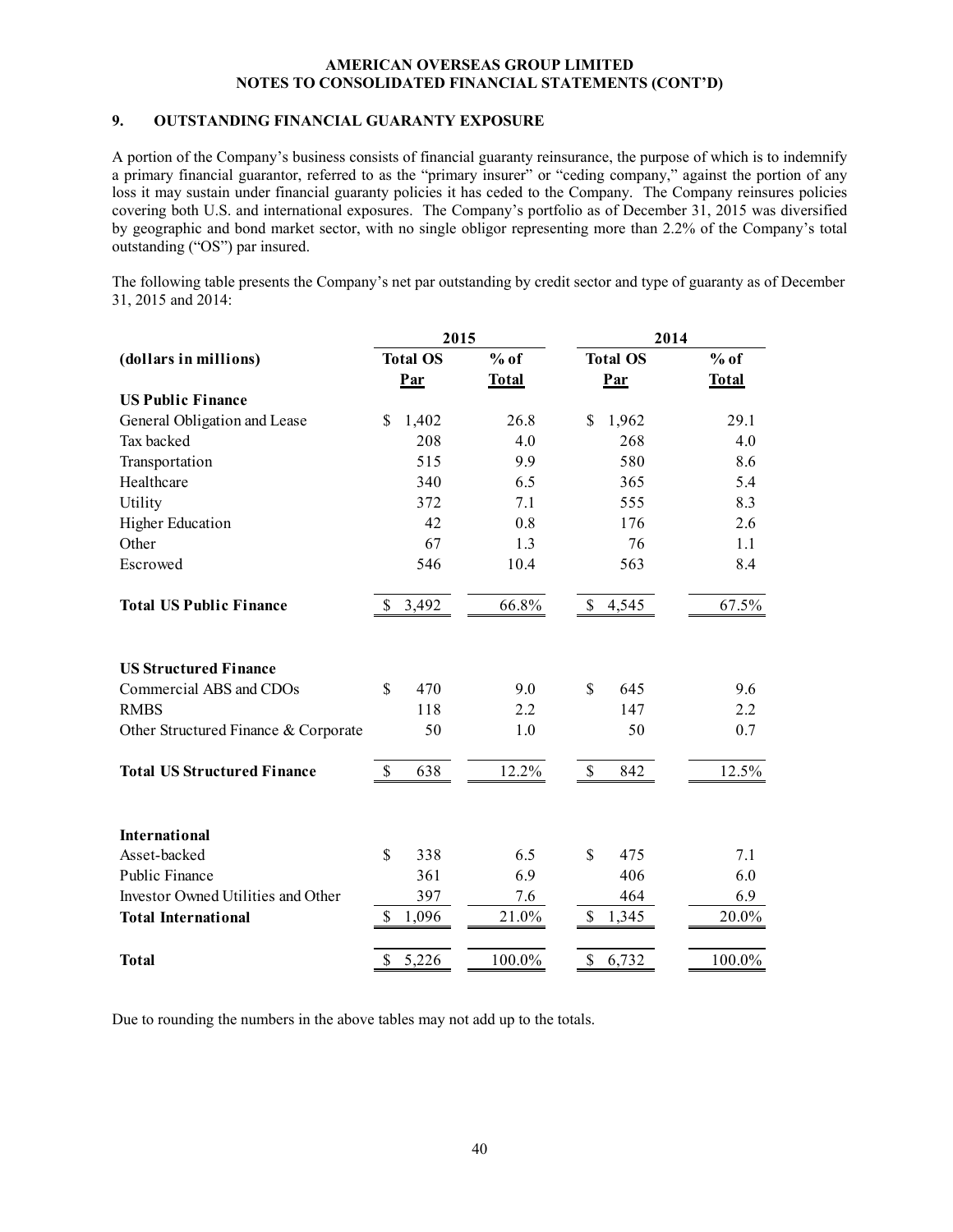#### **9. OUTSTANDING FINANCIAL GUARANTY EXPOSURE (cont'd)**

Net outstanding par reinsured at December 31, 2015 and 2014, by geographic location was as follows:

|                       | 2015          |               | 2014          |               |  |
|-----------------------|---------------|---------------|---------------|---------------|--|
| (dollars in millions) | <b>OS Par</b> | $\frac{0}{2}$ | <b>OS Par</b> | $\frac{0}{2}$ |  |
| International         | \$<br>1,096   | 21.0          | S.<br>1,345   | 20.0          |  |
| Multi-state           | 629           | 12.0          | 831           | 12.3          |  |
| California            | 704           | 13.5          | 983           | 14.6          |  |
| New York              | 324           | 6.2           | 450           | 6.7           |  |
| Illinois              | 347           | 6.6           | 446           | 6.6           |  |
| Massachusetts         | 298           | 5.7           | 321           | 4.8           |  |
| Other U.S. States     | 1,828         | 35.0          | 2,356         | 35.0          |  |
| <b>Total</b>          | 5,226         | $100.0\%$     | 6,732         | 100.0%        |  |

The above outstanding par amounts do not include interest, which is an additional exposure to the company and could be significant. The above outstanding par amounts are also inclusive of outstanding par on credit derivative policies. See Note 6 – Financial Guaranty Contracts Accounted for as Credit Derivatives for further information on the outstanding par relating to credit derivative policies.

#### **10. COMMUTATIONS AND OTHER SETTLEMENTS**

Effective October 17, 2014, AORE entered into a Commutation, Reassumption and Release Agreement with one of its financial guaranty ceding companies. This agreement provided, among other things, for AORE to make a \$1,054 net commutation payment to terminate the reinsurance with respect to a certain policy previously assumed, with par in-force of \$76.0 million (the "Released Risks"). In return, each party was released from all liabilities and obligations with respect to the Released Risks. The effect of this agreement on the Company's results of operations was to increase the gain in the net change in fair value of derivatives by \$3.9 million, as this policy was classified as a derivative liability.

The Company did not enter into any commutations in 2015.

#### **11. SEGMENT INFORMATION**

The determination of reportable segments is based on how management monitors the Company's underwriting operations. Management monitors the performance of its underwriting operations based on the markets and customers served and the type of accounts written. The Company is currently organized into three operating segments: property/casualty insurance and reinsurance, financial guaranty and corporate/other. All product lines fall within these classifications. The property/casualty segment provides insurance and reinsurance primarily related to US short-tail personal lines. The financial guaranty segment includes AORE's financial guaranty operations which are in run-off and which the Company has no plans to re-enter. During the year ended December 31, 2015, our major customers were the following primary monoline financial guaranty insurers: Assured Guaranty Corp., or "Assured Guaranty", Assured Guaranty Municipal Corp. (formerly Financial Security Assurance Inc.), or "AGM", Assured Guaranty (Europe) Ltd., or "AGE" (formerly Financial Security Assurance (U.K.) Limited) and together with AGM, "FSA". As the Company does not manage its assets by segment, investment income, interest expense and total assets are not allocated to individual reportable segments.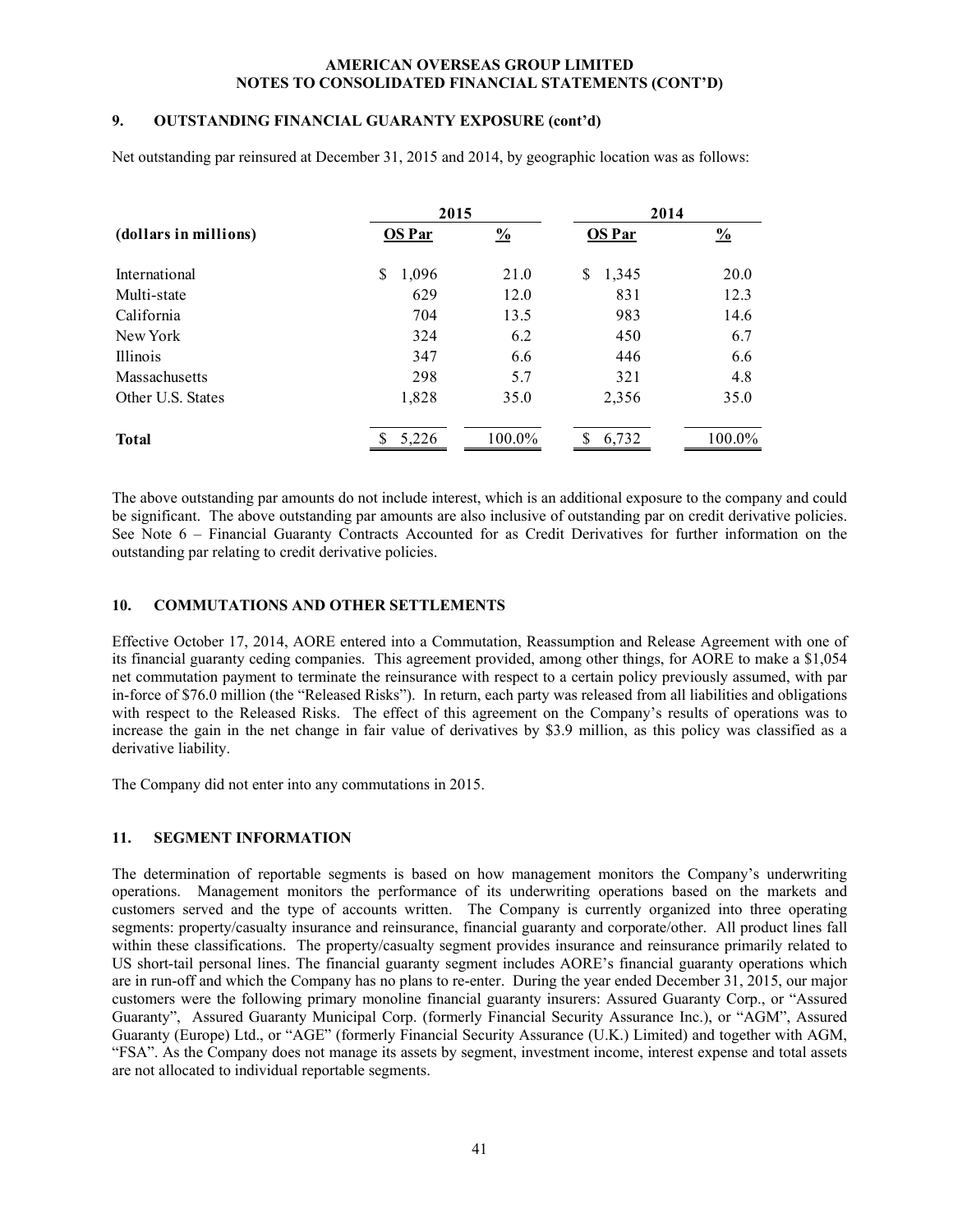# **11. SEGMENT INFORMATION (cont'd)**

The following tables provide a summary of the segment results.

|                                                   | December 31, 2015 |                          |    |                  |    |           |    |              |  |
|---------------------------------------------------|-------------------|--------------------------|----|------------------|----|-----------|----|--------------|--|
|                                                   |                   |                          |    | <b>Financial</b> |    |           |    |              |  |
| (dollars in thousands)                            |                   | <b>Property/Casualty</b> |    | <b>Guaranty</b>  |    | Corporate |    | <b>Total</b> |  |
| Net premiums earned                               | \$                | 6,399                    | \$ | 25               | \$ |           | \$ | 6,424        |  |
| Net change in fair value of credit derivatives    |                   |                          |    | 30,529           |    |           |    | 30,529       |  |
| Losses and loss adjustment expenses               |                   | (3,991)                  |    | (7, 593)         |    |           |    | (11, 584)    |  |
| Acquisition expenses                              |                   | (901)                    |    | 36               |    |           |    | (865)        |  |
| Underwriting gain (loss)                          |                   | 1,507                    |    | 22,997           |    |           |    | 24,504       |  |
| Fee income                                        |                   | 12,517                   |    |                  |    |           |    | 12,517       |  |
| Net investment income                             |                   |                          |    |                  |    | 2,783     |    | 2,783        |  |
| Other income                                      |                   |                          |    |                  |    | 253       |    | 253          |  |
| Net realized gains on sales of investments        |                   |                          |    |                  |    | (88)      |    | (88)         |  |
| Fair value adjustment                             |                   |                          |    |                  |    | 2,408     |    | 2,408        |  |
| Operating expenses                                |                   | (9,075)                  |    | (5,983)          |    | (869)     |    | (15, 927)    |  |
| Interest expense                                  |                   |                          |    |                  |    | (5,376)   |    | (5,376)      |  |
| Amortization expense                              |                   | (2,238)                  |    |                  |    |           |    | (2,238)      |  |
| Other expense                                     |                   |                          |    |                  |    | (280)     |    | (280)        |  |
| Income tax                                        |                   | (7)                      |    |                  |    |           |    | (7)          |  |
| Net income (loss) before non controlling interest |                   | 2,704                    | \$ | 17,014           | \$ | (1,169)   | \$ | 18,549       |  |

|                                                   | December 31, 2014        |          |                              |         |                  |          |              |           |  |
|---------------------------------------------------|--------------------------|----------|------------------------------|---------|------------------|----------|--------------|-----------|--|
| (dollars in thousands)                            | <b>Property/Casualty</b> |          | Financial<br><b>Guaranty</b> |         | <b>Corporate</b> |          | <b>Total</b> |           |  |
| Net premiums earned                               | \$                       | 36,466   | \$                           | (168)   | \$               |          |              | 36,298    |  |
| Net change in fair value of credit derivatives    |                          |          |                              | 18,760  |                  |          |              | 18,760    |  |
| Losses and loss adjustment expenses               |                          | (35,897) |                              | 23,211  |                  |          |              | (12,686)  |  |
| Acquisition expenses                              |                          | (7,107)  |                              | 175     |                  |          |              | (6,932)   |  |
| Underwriting gain (loss)                          |                          | (6, 538) |                              | 41,978  |                  |          |              | 35,440    |  |
| Fee income                                        |                          | 12,818   |                              |         |                  |          |              | 12,818    |  |
| Net investment income                             |                          |          |                              |         |                  | 4,363    |              | 4,363     |  |
| Net realized gains on sales of investments        |                          |          |                              |         |                  | 4,844    |              | 4,844     |  |
| Fair value adjustment                             |                          |          |                              |         |                  | 4,520    |              | 4,520     |  |
| Operating expenses                                |                          | (8,614)  |                              | (7,019) |                  | (704)    |              | (16, 337) |  |
| Interest expense                                  |                          |          |                              |         |                  | (2, 535) |              | (2, 535)  |  |
| Amortization expense                              |                          | (2,707)  |                              |         |                  |          |              | (2,707)   |  |
| Other income                                      |                          |          |                              |         |                  | (500)    |              | (500)     |  |
| Income tax                                        |                          | l'/`     |                              |         |                  |          |              | (7)       |  |
| Net income (loss) before non controlling interest | \$                       | (5,048)  | \$                           | 34,959  | \$               | 9,988    |              | 39,899    |  |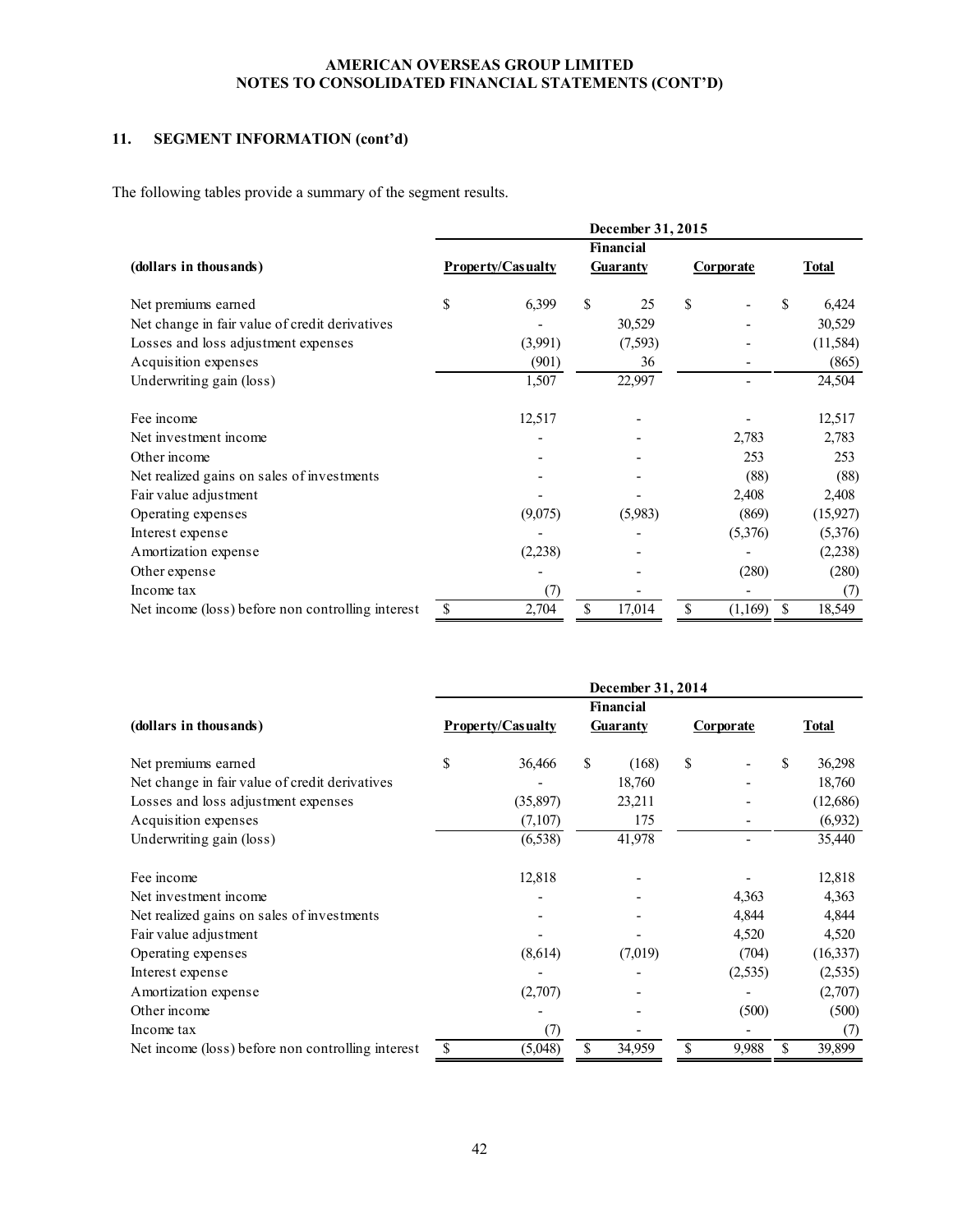#### **12. COMMITMENTS AND CONTINGENCIES**

The insurance and reinsurance subsidiaries of the Company are involved in various claims and legal actions arising in the ordinary course of business. Some claims allege breach of good faith and fair dealing; however, those entities are vigorously defending their position, and in the opinion of management, the ultimate outcome of these matters will not have a material adverse effect on the Company's financial position, results of operations or cashflows.

Future minimum lease payments as of December 31, 2015 are as follows:

| 2016 |   | 253,412 |
|------|---|---------|
| 2017 |   | 258,514 |
| 2018 | S | 193,885 |

No lease commitments for 2019 and beyond.

#### **13. REDEEMABLE SERIES A PREFERENCE SHARES**

On December 14, 2006, AOG issued 75,000 Series A Preference Shares at \$1,000 per share for total consideration of \$75.0 million. The Series A Preference Shares have a par value of \$0.10 per share and a redemption value of \$1,000 per share. Until December 15, 2016, the Series A Preference Shares bear a non-cumulative, non mandatory dividend rate of 7.50%, which is payable semi-annually on June 15 and December 15 each year upon declaration by the Board of Directors. After December 15, 2016, if the Series A Preference Shares have not been redeemed or repurchased, they bear a non-cumulative, non-mandatory dividend rate of Three-Month LIBOR (as defined in the Series A Certificate of Designations) plus 3.557%, which is payable quarterly on the 15th day of March, June, September and December of each year, beginning on March 15, 2017, upon declaration by the Board of Directors. Unless previously redeemed, the Series A Preference Shares have a mandatory redemption date of December 15, 2066. AOG can redeem the Series A Preference Shares at any time from December 15, 2016 with no penalty to AOG. Prior to December 15, 2016, AOG can redeem the preference shares at the redemption price and a make-whole amount, amounting to dividends for the remainder of the period to December 15, 2016.

On May 12, 2009, the Board determined to suspend payment of dividends on the Series A Preference Shares; therefore, during the years ended December 31, 2015 and 2014, there were no dividends declared or paid. The payment of preference share dividends is classified as interest expense. On March 10, 2010, AOG completed a tender offer for the Series A Preference Shares, pursuant to which 15,300 shares, or 20.40% of the 75,000 shares previously outstanding were validly tendered. The Company accepted for purchase all such Series A Preference Shares that were validly tendered as of the applicable expiration date and paid \$3.8 million for all such Series A Preference Shares realizing a gain of \$11.5 million. Following the settlement of the tender offer and as of December 31, 2015 and 2014, 59,700 shares of AOG's Series A Preference Shares remain outstanding.

The Company is not permitted under the terms of the Series A Preference Shares to pay common share dividends or repurchase common shares unless full dividends for the latest completed dividend period on all Series A Preference Shares have been paid. The Company has no plans to liquidate, pay common share dividends or to repurchase any of its common shares.

See Note 3 for discussion of the establishment of an irrevocable trust for the benefit of holders of the Series A Preference Shares.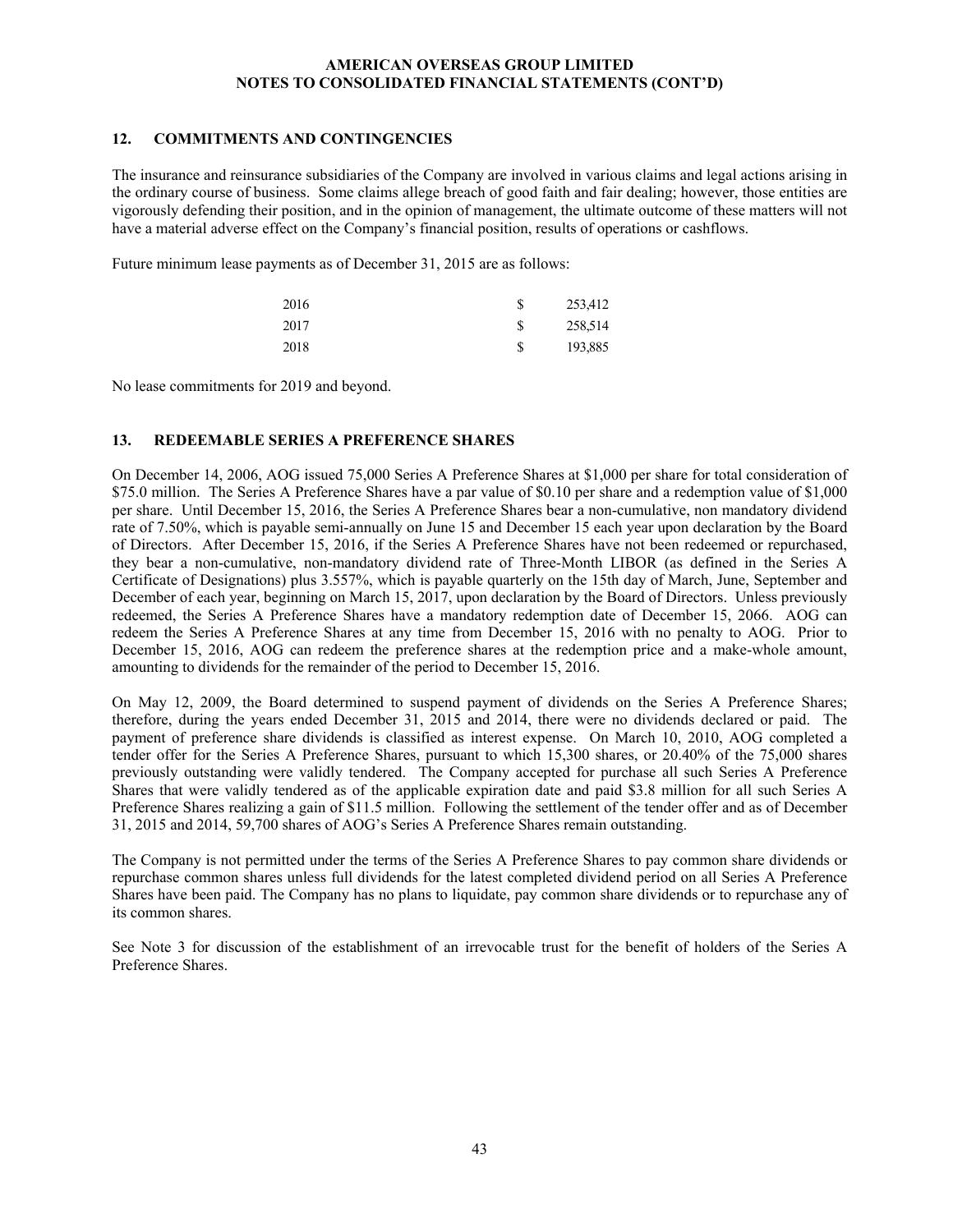#### **14. NONCONTROLLING INTEREST**

On December 23, 2003, AORE entered into a \$50.0 million soft capital facility whereby it was granted the right to exercise perpetual put options in respect of its Class B Preference Shares against the counterparty to the option agreement, in return for which it paid the counterparty a floating put option fee through February 17, 2009. The counterparty was a trust established by an investment bank. The trust was created as a vehicle for providing capital support to AORE by allowing it to obtain, at its discretion and subject to the terms of the option agreement, access to new capital through the exercise of a put option and the subsequent purchase by the trust of AORE's Class B Preference Shares. On February 17, 2009, AORE exercised the put option in the soft capital facility and issued 500.01 Class B Preference Shares to the trust in exchange for \$50,001,000 of proceeds. On March 16, 2009, AORE elected to pay a fixed rate dividend on the Class B Preference Shares, as a result of which the Class B Preference Shares were distributed to the holders of the trust's securities. As a result of the fixed rate election, if declared by the board, dividends are payable on the Class B Preference Shares every 90 days at a rate of 6.276%. The Class B Preference Shares give investors the rights of a preferred equity investor in AORE. Such rights are subordinate to insurance claims, as well as the general unsecured creditors of AORE. The Class B Preference Shares are not rated by S&P since AORE requested the withdrawal of its ratings during 2009 and have not been rated by Moody's. AORE has the option to redeem the Class B Preference Shares, subject to certain specified terms and conditions.

The fair value of the put option at the exercise date was \$41.9 million and therefore the value of the Class B Preference Shares on that date was \$8.1 million, being the difference between the proceeds received and the fair value of the put option on the date of exercise. On March 9, 2010, AORE completed a tender offer for the Class B Preference Shares, pursuant to which 68.00 shares, or 13.60%, were tendered out of the 500.01 shares outstanding. AORE accepted for purchase all such Class B Preference Shares that were validly tendered as of the applicable expiration date and paid \$1.7 million for all such Class B Preference Shares on March 10, 2010.

On July 16, 2013, AORE completed a private repurchase of its Class B Preference Shares from an unrelated holder. Under the terms of the repurchase agreement, AORE repurchased 9 of the Class B Preference Shares at a price of \$25,000 per share from the Holder, for an aggregate repurchase price of \$225,000. This resulted in a reduction of \$146,056 of "Class B Preference Shares" in AORE's Consolidated Balance Sheets.

On December 27, 2013, AORE completed a private repurchase of its Class B Preference Shares from an unrelated holder. Under the terms of the repurchase agreement, AORE repurchased 50 of the Class B Preference Shares at a price of \$25,000 per share from the Holder, for an aggregate repurchase price of \$1,250,000. This resulted in a reduction of \$811,423 of "Class B Preference Shares" in AORE's Consolidated Balance Sheets.

Following the settlement of these repurchases, 373.01 shares of Class B Preference Shares remained outstanding at December 31, 2015 and 2014. The remaining value of the Class B Preference Shares of \$6.1 million is included as a "Noncontrolling Interest" in the Company's Consolidated Balance Sheets as of December 31, 2015 and 2014.

On July 21, 2014 AORE established an irrevocable trust (the "Class B Security Trust") for the benefit of the holders of its Class B Preference Shares. The Company deposited assets valued at \$2.050 million in the Class B Security Trust. Butterfield Trust Company has been appointed as its trustee. The Company has been authorized to redeem Class B Shares at any time for the amount that is not in excess of the Holder's pro-rata share of the assets in the Class B Security Trust.

If declared by the board, dividends are payable on the Class B Preference Shares every 90 days at a rate of 6.276%. Dividends on the Class B Preference Shares are currently non-cumulative. The terms of AORE's Class B Preference Shares restrict AORE's ability to pay dividends on its common shares unless all accrued and unpaid dividends on the Class B Preference Shares for the then current dividend period have been declared and paid or a sum sufficient for payment thereof set apart, except that AORE may to declare dividends on its common shares in such amounts as are necessary for AOG (i) to service indebtedness for borrowed money as such payments become due (or to satisfy any of its guaranty obligations made in respect of AORE or AOG) or (ii) to pay its operating expenses.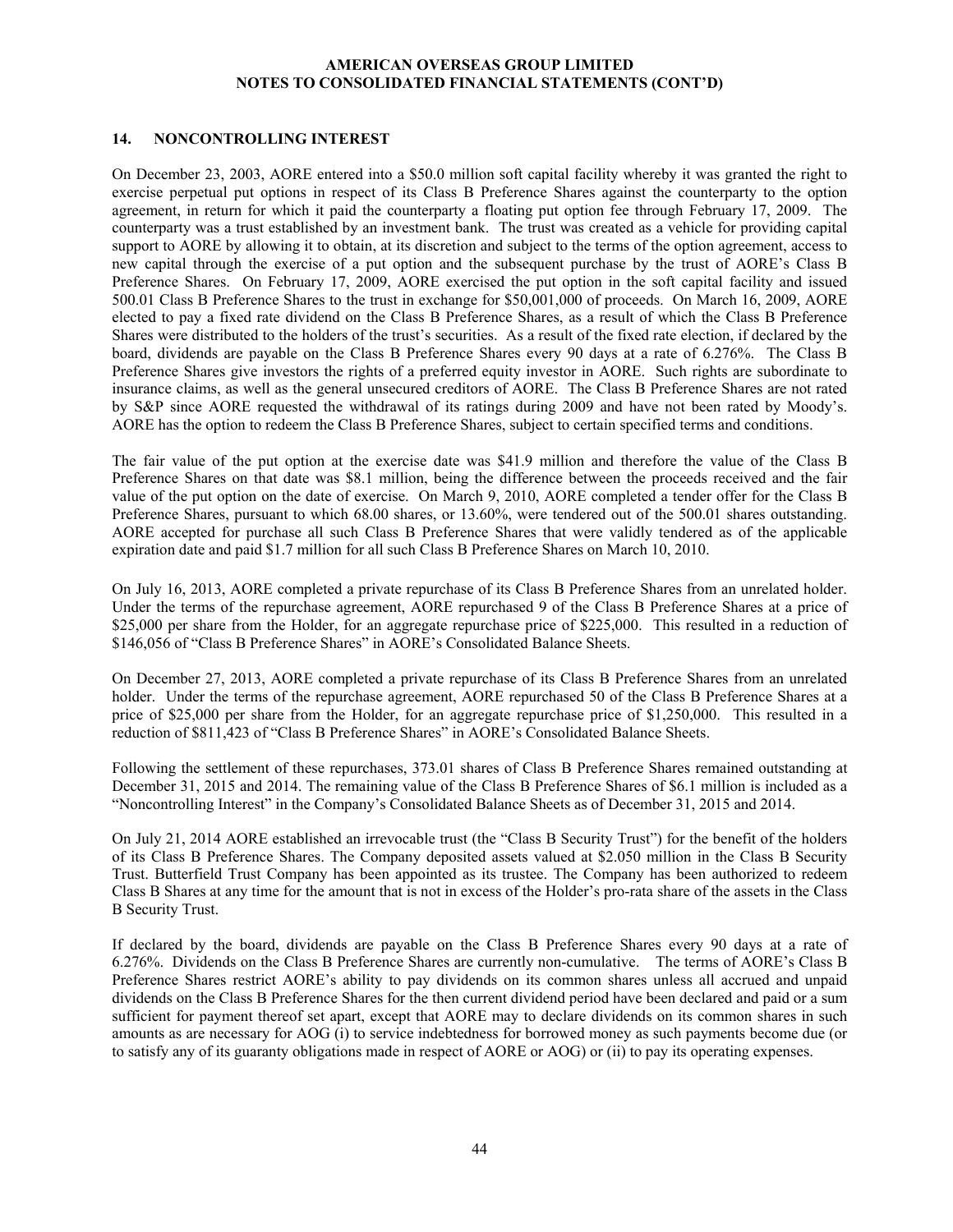#### **14. NONCONTROLLING INTEREST (cont'd)**

If AORE fails to pay dividends in full on the Class B Preference Shares for eighteen consecutive months then the number of members on the Board of Directors of AORE is automatically increased by two with the holders of the Class B Preference Shares having the ability to elect the two additional directors.On August 12, 2014 AORE reinstituted the dividends on its Class B preference shares and the board seats available to the Class B Preference Shares were eliminated.

In 2015, the Company paid \$2,341,011 in dividends to the Class B preference shareholders.

A U.S. subsidiary of the Company issued 800 shares of Series B Preferred Stock ("Series B Shares") in 2014. The Series B Shares were perpetual, had a par value of \$1,000 per share and paid cumulative dividends of 10% per annum. All of the Series B Shares were redeemed in 2014. The Company paid dividends of \$305,726 in 2014 dividends on the Series B Shares.

#### **15. SHARE CAPITAL**

As at December 31, 2015 and 2014, authorized common share capital was \$9,000,000. As at December 31, 2015 and 2014, there were 10,000,000 authorized undesignated preference shares with a par value of \$0.10 each. Common shares and additional paid in capital are presented net of treasury shares held by the company and its subsidiaries.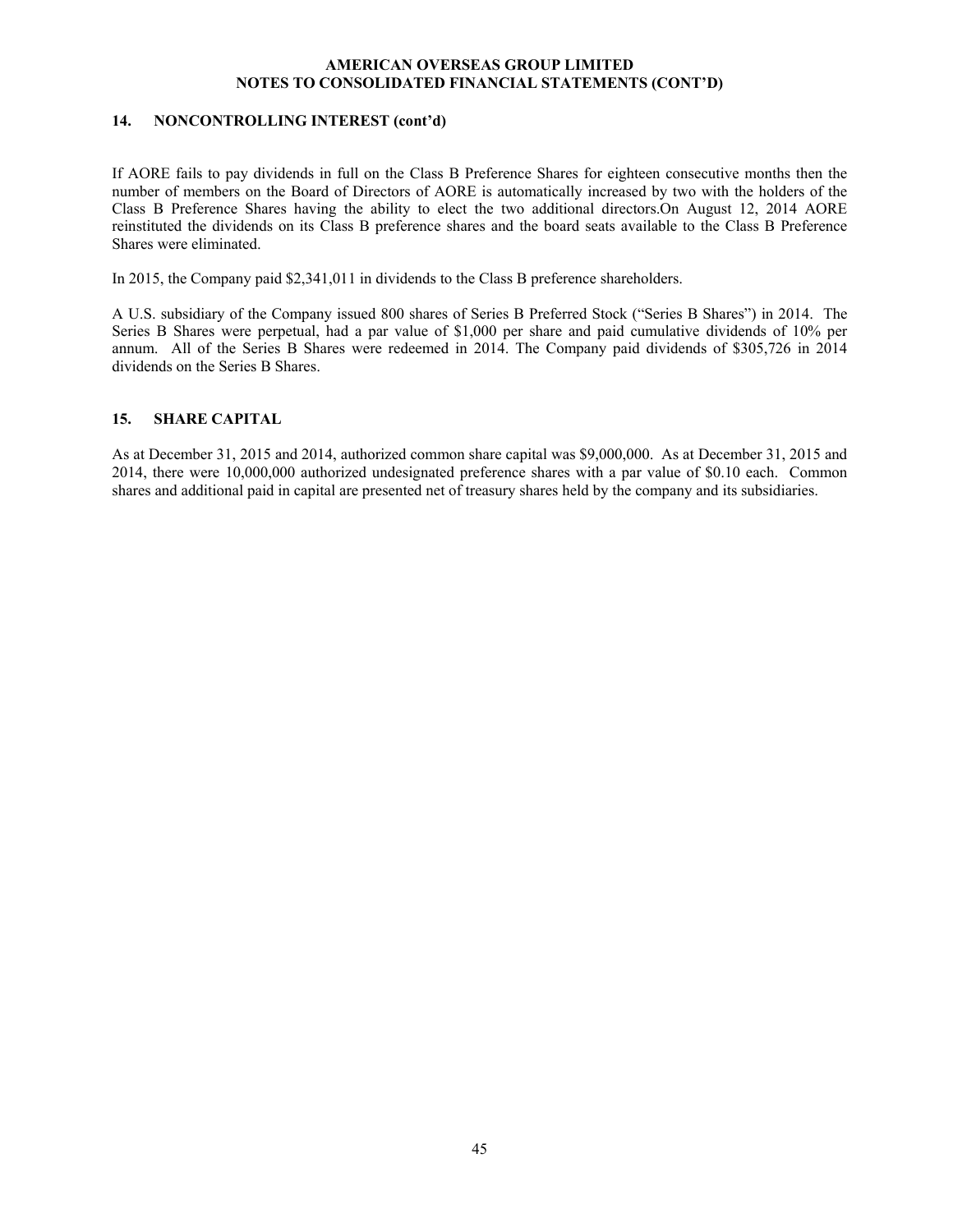#### **15. SHARE CAPITAL (cont'd)**

The following table shows a roll forward of the issued, outstanding and unissued common shares for the years ended December 31, 2014 and 2015:

|                                                                                              | <b>Outstanding</b><br>share capital | Outstanding<br><b>Shares</b> | Treasury<br><b>Shares</b> | <b>Issued Shares</b> | <b>Unissued Shares</b> |
|----------------------------------------------------------------------------------------------|-------------------------------------|------------------------------|---------------------------|----------------------|------------------------|
| Par Value per share prior to reverse<br>stock split                                          |                                     | \$1.00                       | \$1.00                    | \$1.00               | \$1.00                 |
| As at January 1, 2014                                                                        | 1,532,979                           | 1,532,979                    | 1,237,142                 | 2,770,121            | 6,229,879              |
| Issued restricted share units during<br>the year prior to reverse stock split                | 16,710                              | 16,710                       |                           | 16,710               | (16,710)               |
| Shares purchased pre split<br>Treasury shares cancelled pre split                            | (8,792)                             | (8,792)                      | (39)                      | (8,792)<br>(39)      | 8,792<br>39            |
| Number of shares prior to reverse<br>stock split                                             | \$1,540,897                         | 1,540,897                    | 1,237,103                 | 2,778,000            | 6,222,000              |
| Reverse stock split of issued shares<br>on 1 for 100 basis $^{(1)}$                          |                                     |                              |                           |                      |                        |
| Par value per share subsequent to<br>reverse stock split                                     |                                     | $\mathbb{S}$<br>100.00       | \$<br>100.00              | \$<br>100.00         | \$<br>100.00           |
| Number of shares subsequent to<br>reverse stock split                                        | 1,540,897                           | 15,409                       | 12,371                    | 27,780               | 62,220                 |
| Issued restricted share units during<br>the year after the reverse stock split               | 1,500                               | 15                           |                           | 15                   | (15)                   |
| Share options exercised during the<br>year after the reverse stock split                     | 11,000                              | 110                          |                           | 110                  | (110)                  |
| Treasury shares sold to Calliope<br>Shares issued to OGL shareholders<br>for purchase of OGL | 9,100<br>2,836,400                  | 91<br>28,364                 | (91)                      | 28,364               | (28, 364)              |
| As at December 31, 2014 and<br><b>January 1, 2015</b>                                        | 4,398,897                           | 43,989                       | 12,280                    | 56,269               | 33,731                 |
| Issued restricted share units during<br>the year                                             | 24,300                              | 243                          |                           | 243                  | (243)                  |
| Share options exercised during the<br>year                                                   | 25,700                              | 257                          |                           | 257                  | (257)                  |
| Impact of amalgamation with OGL<br>Shares issued in lieu of cash for                         | (106, 997)                          | (1,070)                      | 1,070                     |                      |                        |
| director's fees<br>Treasury shares cancelled                                                 | 34,600                              | 346                          | (346)<br>(12,962)         | (12,962)             | 12,962                 |
|                                                                                              | 4,376,500                           | 43,765                       | 42                        | 43,807               | 46,193                 |
| As at December 31, 2015                                                                      |                                     |                              |                           |                      |                        |

#### (1) Reverse Stock Split

On October 14, 2014, as previously approved by AOG's shareholders, AOG effected a reverse stock split of its issued common shares (the "Consolidation"). AOG's issued common shares of par value US\$1.00 each were consolidated into common shares of par value US\$100.00 each on a 1 for 100 basis. No fractional shares were issued in the Reverse Stock Split. In lieu thereof, any holder of pre-split shares who was otherwise entitled to receive fractional shares was paid an amount based on market value at close of business on October 13, 2014. A total of 8,792 common shares were purchased by AOG to effect this payout of fractional shares.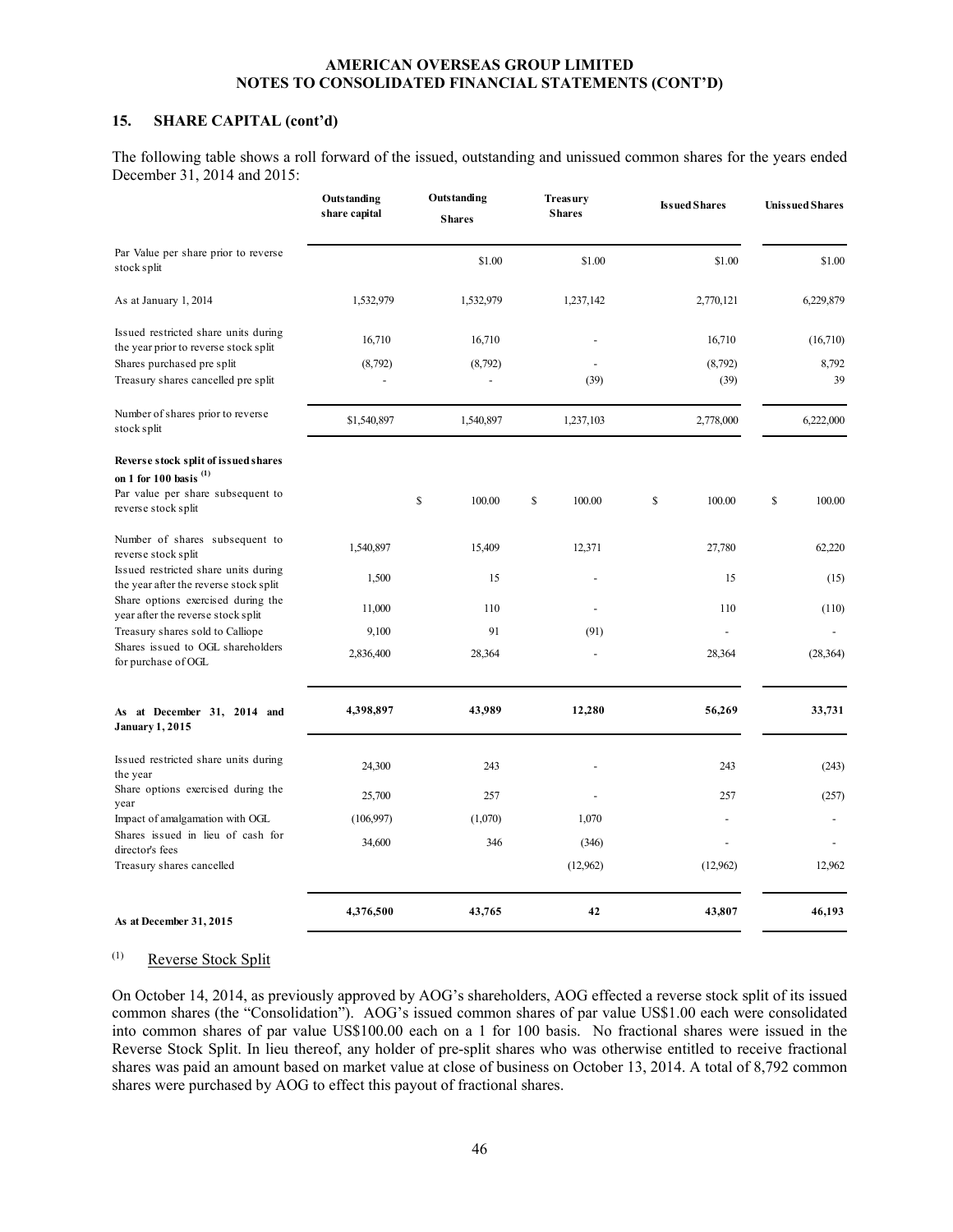#### **16. SHARE BASED COMPENSATION**

In accordance with ASC 718, the Company recognizes compensation costs based on the estimated fair value at the grant date of the award. For both the twelve month periods ended December 31, 2015 and 2014, the Company recognized no compensation expense for share options with an exercise price less than the market value of the underlying common shares on the date of the grant.

As of April 26, 2006, AOG adopted the 2006 Equity Plan (the "AOG Plan"). The number of common shares that may be issued under the AOG Plan may not exceed 247,000 adjusted to 2,470 with share split, and then increased to 4,500 by official vote of the shareholders at the 2015 Annual General Meeting. In the event of certain transactions affecting the common shares of the Company, the number or type of shares subject to the AOG Plan, the number and type of shares subject to outstanding awards under the Plan, and the exercise price of awards under the AOG Plan will be adjusted in accordance with the terms of the AOG Plan. The AOG Plan authorizes the grant of share options, share appreciation rights, share awards, restricted share units, performance units, or other awards that are based on AOG's common shares. The awards granted are contingent on the achievement of service conditions during a specified period, and may be subject to a risk of forfeiture or other restrictions that will lapse upon the achievement of one or more goals relating to completion of service by the participant. Awards under the AOG Plan may accelerate and become vested upon a change in control of the Company. The AOG Plan is administered by the Board of Directors. The AOG Plan is subject to amendment or termination by the board.

As at December 31, 2015, outstanding awards under the AOG Plan consisting of 1,226 share options and 672 restricted share units had been granted to the Company's directors, officers, employees and consultants. Each of the options vest in equal annual installments over a four-year period and will expire at the earlier of the seventh anniversary of the date of grant or the expiration of the AOG Plan. The grant price is the average of the highest and lowest quoted selling price on the grant date. The exercise price of the options at December 31, 2015 ranges from \$675 to \$1,520. Restricted share units vest in equal annual installments over a four-year period.

#### *Stock Options*

The Company has used the Black-Scholes option pricing model to estimate the fair value of stock options using the following weighted average assumptions during the period ending December 31, 2015. In 2014 there were no stock options awarded:

|                                      | 2015    |
|--------------------------------------|---------|
|                                      | $0\%$   |
| Dividend yield                       |         |
| Expected volatility                  | 346.00% |
| Risk-free interest rate              | 1.50%   |
| Expected life of options (in years)  | 4.0     |
| Weight-average grant-date fair value | 850.00  |

Compensation cost is recognized on a straight-line basis over the vesting period and is net of estimated pre-vesting forfeitures of 10% for both periods. The estimated forfeiture rate is based on future forfeiture expectations. At December 31, 2015, the weighted average grant date fair value for options issued subsequent to January 1, 2006 was \$892.17. The Company expensed \$0.1 million in compensation expense related to the stock options for each of the years ended December 31, 2015 and 2014. As at December 31, 2015, there was \$0.9 million of unrecognized compensation expense related to the stock options granted subsequent to January 1, 2006, which is expected to be recognized over the weighted average remaining service period of 3.39 years.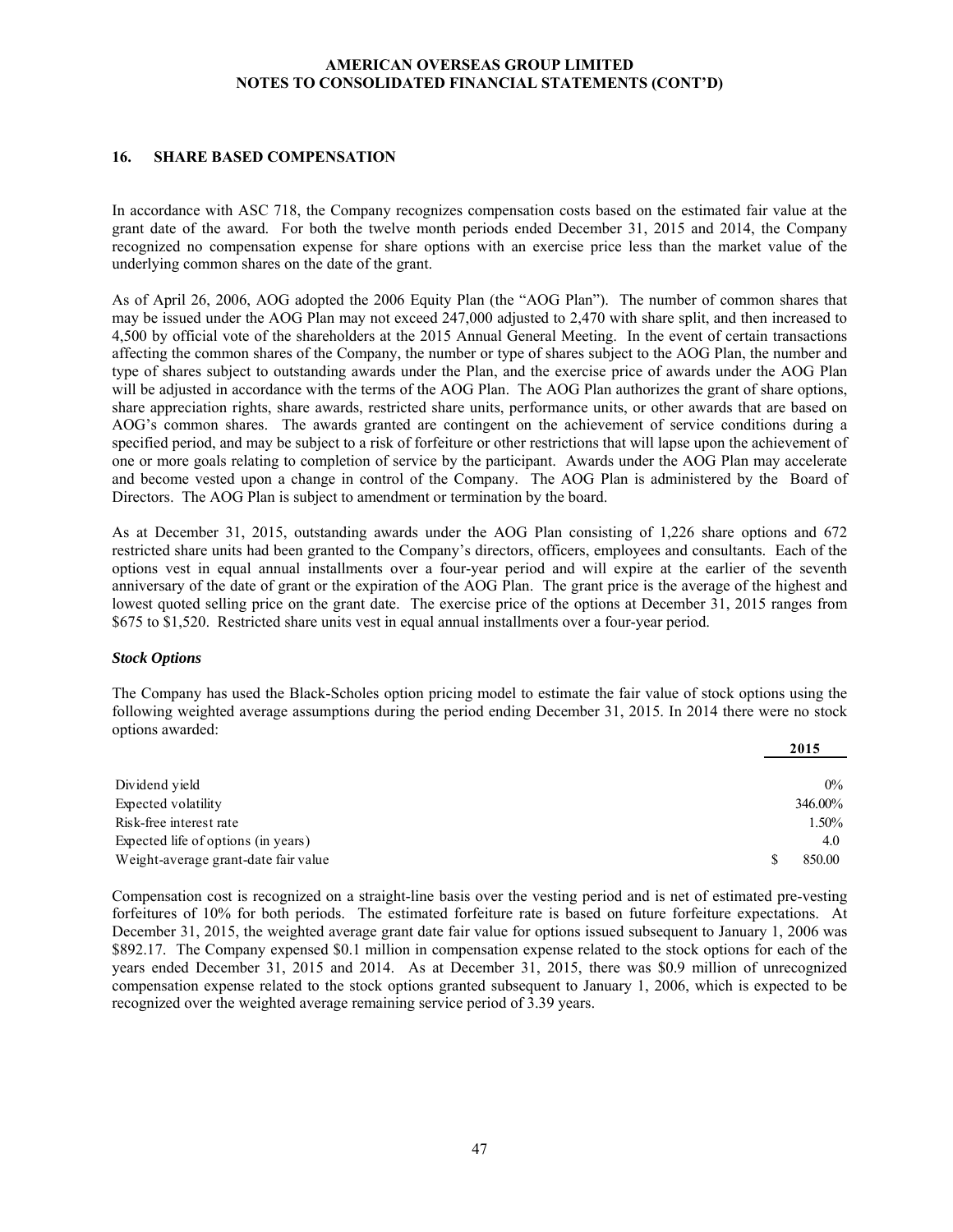#### **16. SHARE BASED COMPENSATION (cont'd)**

The following tables summarize the stock option activity for the years ended December 31, 2015 and 2014:

#### **Stock option activity**

|                                 | <b>Number</b><br>of Shares | Weighted<br><b>Average Exercise</b><br><b>Price Per Share</b> | Weighted<br><b>Average Remaining</b><br><b>Contractual Life</b> | Aggregate<br><b>Intrinsic</b><br>Value $(1)$ |
|---------------------------------|----------------------------|---------------------------------------------------------------|-----------------------------------------------------------------|----------------------------------------------|
| Year ended December 31, 2015    |                            |                                                               |                                                                 |                                              |
| <b>Options</b>                  |                            |                                                               |                                                                 |                                              |
| Outstanding - beginning of year | 647                        | \$4,924.31                                                    |                                                                 |                                              |
| Granted                         | 1.000                      | 850.00                                                        |                                                                 |                                              |
| Exercised                       | (256)                      | 893.32                                                        |                                                                 |                                              |
| Forfeited                       | (165)                      | 12,056.46                                                     |                                                                 |                                              |
| Outstanding - end of year       | 1,226                      | 928.44                                                        | 6.20                                                            | \$<br>36,250                                 |
| Exercisable - end of year       | 176                        | \$1,388.86                                                    | 2.82                                                            | \$<br>9,650                                  |

|                                                | <b>Number</b> | Weighted<br><b>Average Exercise</b> | Weighted<br><b>Average Remaining</b> | Aggregate<br>Intrinsic |
|------------------------------------------------|---------------|-------------------------------------|--------------------------------------|------------------------|
|                                                | of Shares     | <b>Price Per Share</b>              | <b>Contractual Life</b>              | Value $(1)$            |
| Year ended December 31, 2014                   |               |                                     |                                      |                        |
| <b>Options</b>                                 |               |                                     |                                      |                        |
| Outstanding - beginning of year                | 86,982        | \$<br>49.16                         |                                      |                        |
| Granted                                        |               |                                     |                                      |                        |
| Exercised                                      | (110)         | 904.47                              |                                      |                        |
| Forfeited                                      | (11, 132)     | 145.66                              |                                      |                        |
| Subtotal prior to Consolidation <sup>(2)</sup> | 75,740        |                                     |                                      |                        |
| Reverse stock split 1 for 100 basis            | (75,093)      | N/A                                 |                                      |                        |
| Outstanding - end of year                      | 647           | 4,924.31                            | 1.98                                 | \$<br>248,730          |
| Exercisable - end of year                      | 535           | \$7,778.77                          | 3.41                                 | \$<br>180,119          |

1) The aggregate intrinsic value was calculated based on the market value of \$875.00 and \$1,600.00 as at December 31, 2015 and 2014, respectively, and is calculated as the difference between the market value and the exercise price of the underlying options.

2) Amounts and prices prior to the Consolidation effective date discussed above are not adjusted for the effects of the Consolidation.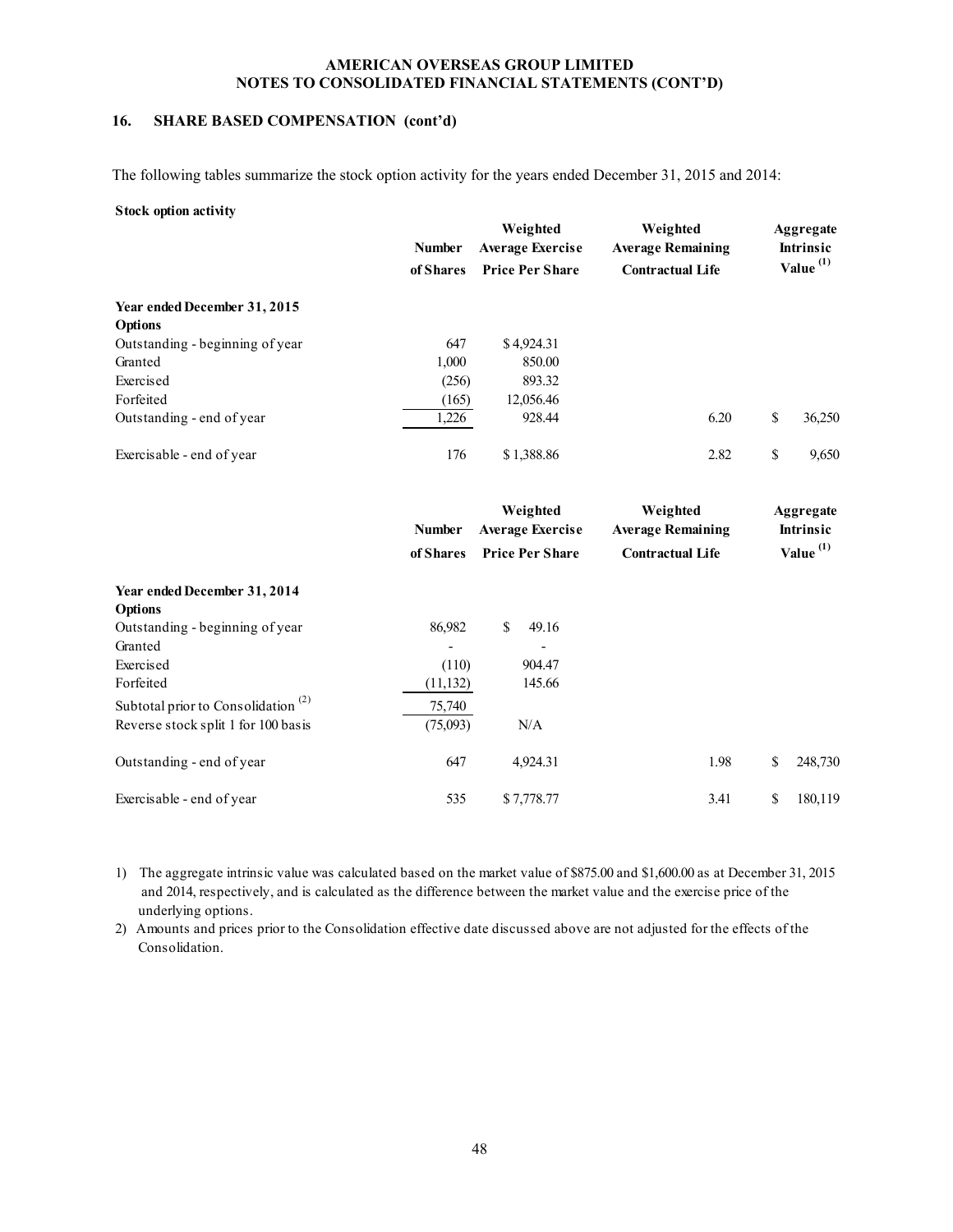#### **16. SHARE BASED COMPENSATION (cont'd)**

#### *Restricted Share Units*

AOG has granted restricted share units to directors, employees and consultants of the Company. Restricted share units vest annually over a four-year period.

The following table summarizes the restricted share unit activity for the years ended December 31, 2015 and 2014:

| Year ended December 31, 2015                   | Number of<br>share units | Weighted<br>average grant<br>date fair value<br>per share |
|------------------------------------------------|--------------------------|-----------------------------------------------------------|
| <b>Restricted Share Units</b>                  |                          |                                                           |
| Non-vested - beginning of year                 | 758                      | \$<br>1,600.91                                            |
| Granted                                        | 180                      | 1,495.00                                                  |
| Vested                                         | (266)                    | 1,564.30                                                  |
| Forfeited                                      |                          |                                                           |
| Non-vested - End of year                       | 672                      | \$<br>1,585.68                                            |
|                                                | Number of<br>share units | Weighted<br>average grant<br>date fair value<br>per share |
| Year ended December 31, 2014                   |                          |                                                           |
| <b>Restricted Share Units</b>                  |                          |                                                           |
| Non-vested - beginning of year                 | 51,718                   | \$<br>15.12                                               |
| Granted                                        | 42,350                   | 16.01                                                     |
| Vested                                         | (15, 833)                | 11.71                                                     |
| Forfeited                                      |                          |                                                           |
| Subtotal prior to Consolidation <sup>(1)</sup> | 78,235                   |                                                           |
| Reverse stock split 1 for 100 basis            | (77, 462)                | N/A                                                       |
| Vested post split                              | (15)                     | 1,074.28                                                  |
| Non-vested - End of year                       | 758                      | \$<br>1,600.91                                            |

1) Number and prices prior to the Consolidation discussed above are not adjusted for the effects of the Consolidation.

The Company expensed \$0.4 million and \$0.3 million in compensation expense related to the restricted share units for the years ended December 31, 2015 and 2014 respectively under the AOG Plan. The compensation expense for restricted share units is expensed on a prorated basis over the vesting period. At December 31, 2015, there is unrecognized compensation expense related to the non-vested restricted share units under the AOG Plan of \$0.9 million, which will be recognized over the weighted average remaining service period of 2.36 years.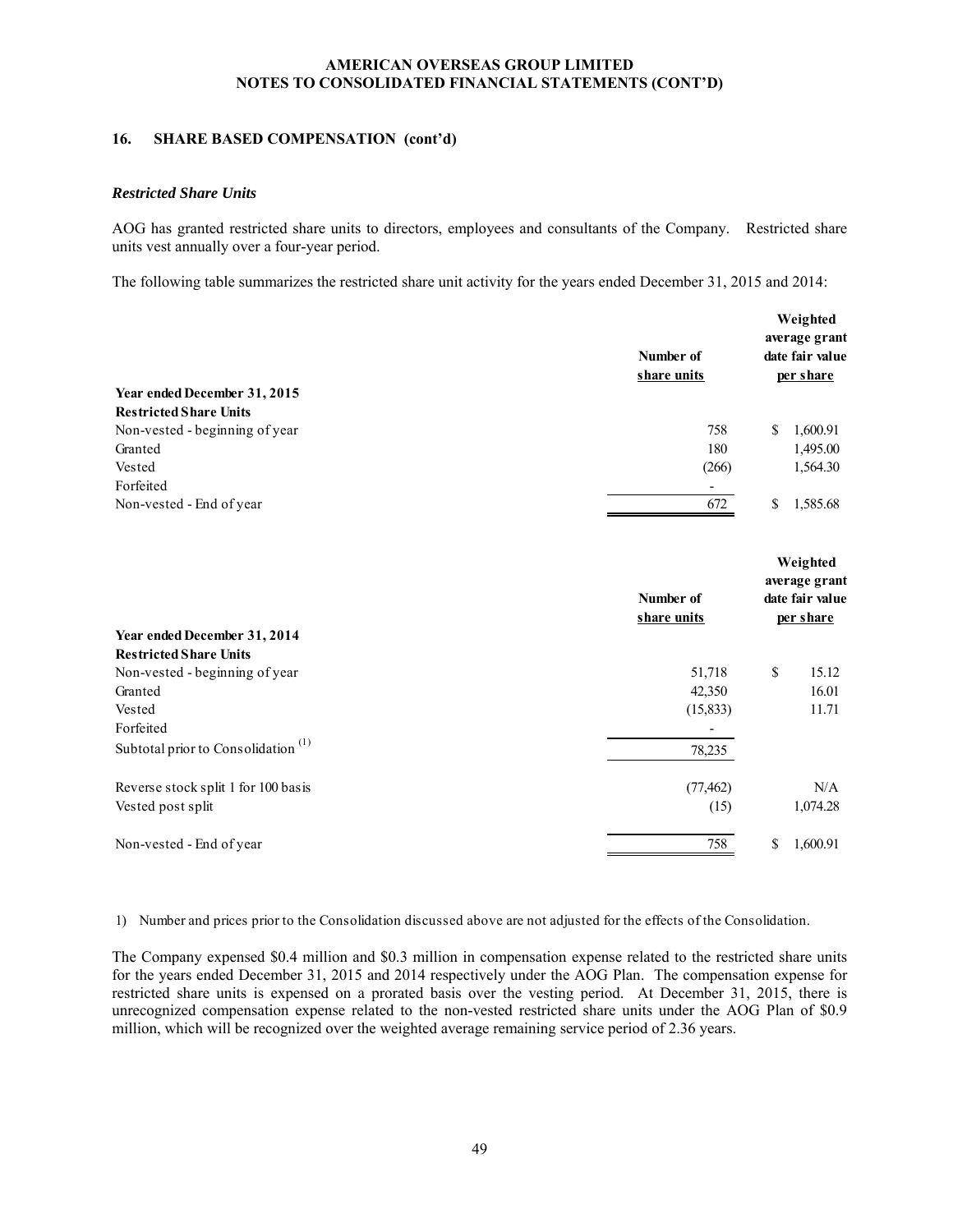#### **16. SHARE BASED COMPENSATION (cont'd)**

OGL had a separate equity plan. As of September 20, 2012, OGL adopted the 2012 Equity Plan (the "OGL Plan"). The number of common shares that may be issued under the OGL Plan may not exceed 1,100. In the event of certain transactions affecting the common shares of the Company, the number or type of shares subject to the OGL Plan, the number and type of shares subject to outstanding awards under the OGL Plan, and the exercise price of awards under the OGL Plan will be adjusted in accordance with the terms of the OGL Plan. The OGL Plan authorizes the grant of share options, share appreciation rights, share awards, restricted share units, performance units, or other awards that are based on the Company's common shares. The awards granted are contingent on the achievement of service conditions during a specified period, and may be subject to a risk of forfeiture or other restrictions that will lapse upon the achievement of one or more goals relating to completion of service by the participant. Awards under the OGL Plan may accelerate and become vested upon a change in control of the Company. The OGL Plan is administered by the Board of Directors. The OGL Plan is subject to amendment or termination by the Board. The OGL plan was terminated in March 2015.

#### *Restricted Share Units*

OGL had granted restricted share units to employees and a consultant. Restricted share units vest annually over a four-year period.

The Company expensed \$0.4 million in compensation expense related to the restricted share units for the years ended December 31, 2014 under the OGL Plan. There was no compensation expense under the OGL Plan in 2015. The compensation expense for restricted share units is expensed on a prorated basis over the vesting period. At December 31, 2015, there is no unrecognized compensation expense related to the non-vested restricted share units under the OGL Plan, as the outstanding non-vested RSUs vested with the change in control of OGL which occurred with its acquisition by AOG.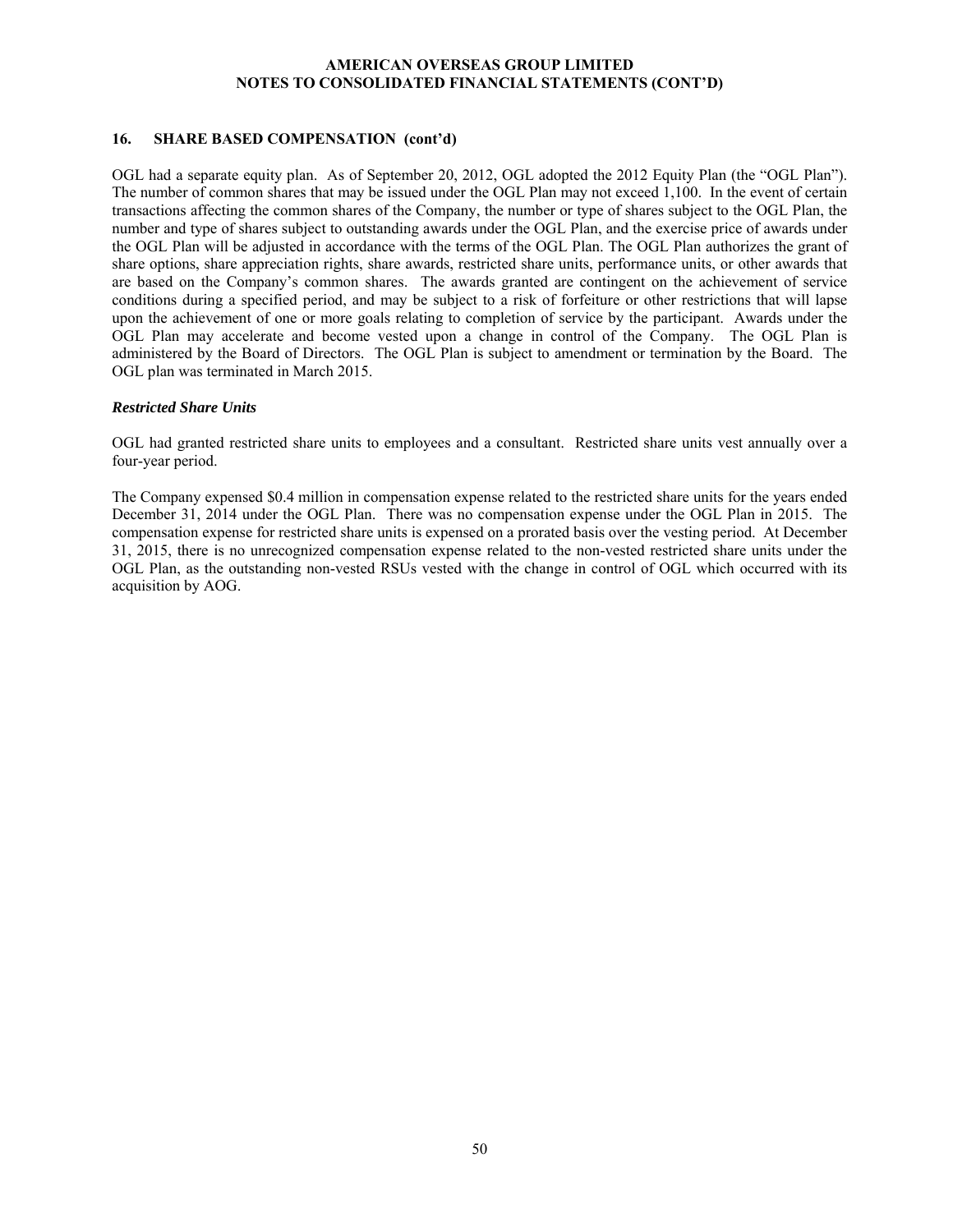#### **17. EARNINGS (LOSS) PER SHARE**

Basic earnings per share is computed by dividing net income (loss) available to common shareholders by the weighted average number of common shares outstanding during the period. Diluted earnings per share shows the dilutive effect of all stock options and restricted share units outstanding during the period that could potentially result in the issuance of common shares. The calculation of diluted loss per share excludes the dilutive effect of stock options and restricted share awards outstanding because it would otherwise have an anti-dilutive effect on net loss per share. The weighted average number of common and common share equivalents outstanding is calculated using the treasury stock method for all potentially dilutive securities.

As discussed in Note 15 – Share Capital, the Company effected a Consolidation of its issued common shares on October 14, 2014. All comparative figures in this earnings per share note are adjusted for the Consolidation as if it had occurred in prior year.

As of December 31, 2015 and 2014, there were 1,696 and 766, respectively, of stock options excluded from the diluted earnings per share calculation because they were anti-dilutive.

The following table sets forth the computation of basic and diluted earnings per share for the years ended December 31, 2015 and 2014:

|                                                    | 2015             |    | 2014       |
|----------------------------------------------------|------------------|----|------------|
| Net income (loss) available to common shareholders | \$<br>16,207,480 |    | 38,423,183 |
| Basic weighted-average shares                      | 43,573           |    | 21,188     |
| Effect of stock options                            | 172              |    | 102        |
| Effect of restricted share units                   | 16               |    | 85         |
| Diluted weighted-average shares                    | 43,761           |    | 21,375     |
| Basic income (loss) earnings per share             | \$<br>371.96     | \$ | 1,813.44   |
| Diluted income (loss) earnings per share           | \$<br>370.36     | S  | 1,797.58   |

#### **18. RISKS AND UNCERTAINTIES**

The Company continues to evaluate its financial condition and capital adequacy and may pursue a different set of strategies in the future. There can be no assurance that the strategies that have been implemented or that will be pursued in the future in connection with this evaluation will improve the Company's business, financial condition, liquidity or results of operations or will not have a material adverse effect on the Company. Management believes that the Company has sufficient capital resources and liquidity to meet its obligations for at least the next twelve months and therefore that the Company remains a "going concern."

AOG is a holding company and therefore its liquidity, both on a short-term basis (for the next twelve months) and a long-term basis (beyond the twelve months), is largely dependent upon (1) the ability of its subsidiaries to pay dividends or make other payments to AOG and (2) its ability to access debt and equity markets, which is unlikely in the near term given current market conditions and AOG's current share valuation. AOG's principal uses of liquidity are for payment of operating expenses, debt service on the senior notes payable and capital investments in its subsidiaries. As of December 31, 2015, AOG has \$10.1 million of cash and investments and believes that it will have sufficient liquidity to meet its requirements over at least the next twelve months. The subsidiaries' ability to declare and pay dividends to AOG may be influenced by a variety of factors such as adverse loss development, amount and timing of claims payments, the amounts required to be held in trust for the benefit of its ceding companies, adverse market changes, insurance regulatory changes, changes in general economic conditions beyond the next twelve months and law. The Company believes that AOG's expected liquidity needs can be funded from its operating and investing cash flows for the next twelve months.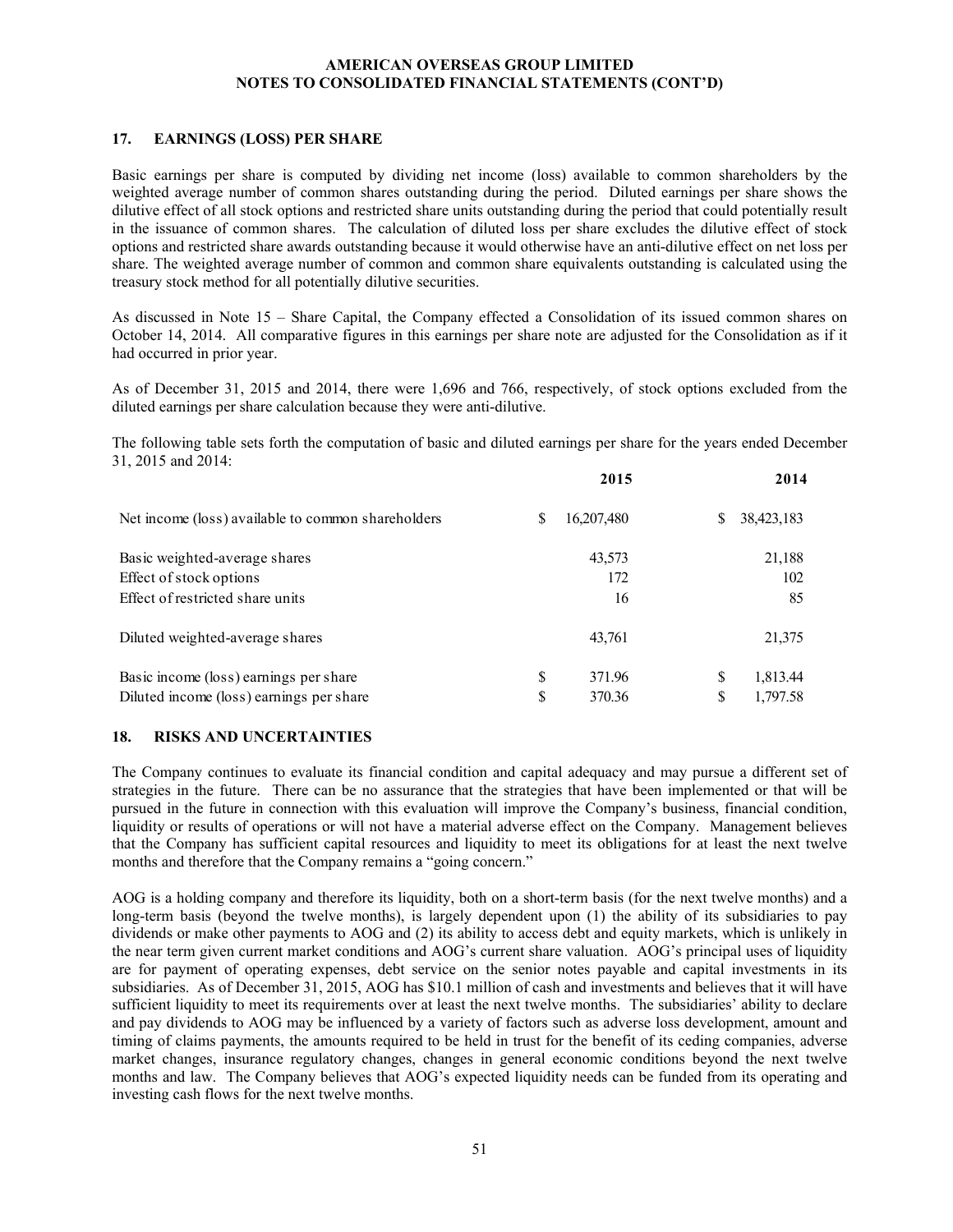#### **18. RISKS AND UNCERTAINTIES (cont'd)**

OGL generates substantial cash flows from its fee-based model. The principal uses of liquidity for those entities are the payment of operating expenses, debt service on subsidiary notes and capital investment in property/casualty subsidiaries. The property/casualty subsidiaries are highly leveraged through their reinsurance arrangements, and disputes with reinsurers could severely impact the liquidity of these subsidiaries. The property/casualty subsidiaries attempt to mitigate this exposure by holding collateral from their reinsurers. The subsidiaries held \$171.6 million of collateral compared to \$225.2 million of balances at December 31, 2015 and such amounts are included in reinsurance balances received net on the consolidated balance sheet.

At December 31, 2015, the Company had \$194.1 million of cash and investments of which \$128.3 million was held in trust for the benefit of our ceding companies and \$0.7 million in escrow accounts, leaving \$65.1 million cash and investments available to support ongoing business. See Note 3 – Pledged Assets, for further information regarding these trust accounts. Currently, losses are paid out of AORE's unrestricted cash rather than AORE's trust accounts which reduces available cash until the trust accounts are adjusted. AORE is not permitted to withdraw funds from these trust accounts without the ceding companies' express permission. The ceding companies are allowed to withdraw funds from the trust account under certain conditions as specified in the trust agreements.

Further increases in loss reserves and credit impairments would require AORE to deposit additional collateral in the applicable trust account(s) and resulting claims payments in respect of those losses and impairments would increase cash outflows and could decrease the size of AORE's investment portfolio, in turn decreasing income from investments.

The principal sources of AORE's liquidity are premiums net of acquisition expenses, scheduled investment maturities, and net investment income. The principal uses of AORE's liquidity are for the payment of operating expenses, claims, ceding commissions, and for purchases of new investments and more recently funding commutation agreements. The Company believes that AORE's expected operating liquidity needs can be funded from its operating and investing cash flows for the next twelve months. See Note 14 – Noncontrolling Interest and Note 27 – Statutory Requirements, for further information regarding AORE's ability to pay dividends.

Some of the exposures the Company reinsures have been written by ceding companies as credit derivative contracts rather than financial guaranty insurance policies. Traditional financial guaranty insurance provides an unconditional and irrevocable guaranty of payment to the holder of a municipal finance or structured finance obligation of principal and interest on that obligation in the event of a non-payment by the issuer. In contrast, credit derivatives provide protection from the occurrence of specified credit events, which frequently include non-payment of principal and interest ("failure to pay"), but may also include other terms such as settlement of individual referenced collateral losses in excess of policy specific deductibles or subordination amounts. The credit derivatives that protect against failure to pay usually have settlement terms that require the ceding company to pay interest and principal shortfalls as they occur (referred to as "pay-as-you-go"). The Company may be deemed to have assumed reinsurance on credit derivative exposures that have other than "pay-as-you-go" terms. Although the Company considers the occurrence of such payments to be unlikely, the Company is at risk of unanticipated loss payments under insured credit derivative policies that could have an adverse effect on the Company's liquidity. Further, the ceding companies write credit derivatives that are governed by standard International Swaps and Derivatives Association ("ISDA") documentation which can include various events of default related to the primary insurer itself, such as insolvency of or a failure to pay by the primary insurer on any credit derivative with a particular counterparty, which would not typically trigger a payment obligation under traditional financial guaranty. If a credit derivative (or group of credit derivatives) is terminated upon an event of default, the primary could be required to make a mark-to-market payment(s) as determined under the ISDA documentation. While the Company does not believe that its reinsurance contracts obligate it to indemnify the primary insurers for mark-to-market payments resulting from their default under the ISDA documentation, the primary insurer or its regulator may allege that the Company is liable for its pro rata share of such payments and withdraw funds to pay such claims from the trust account for the benefit of that primary insurer.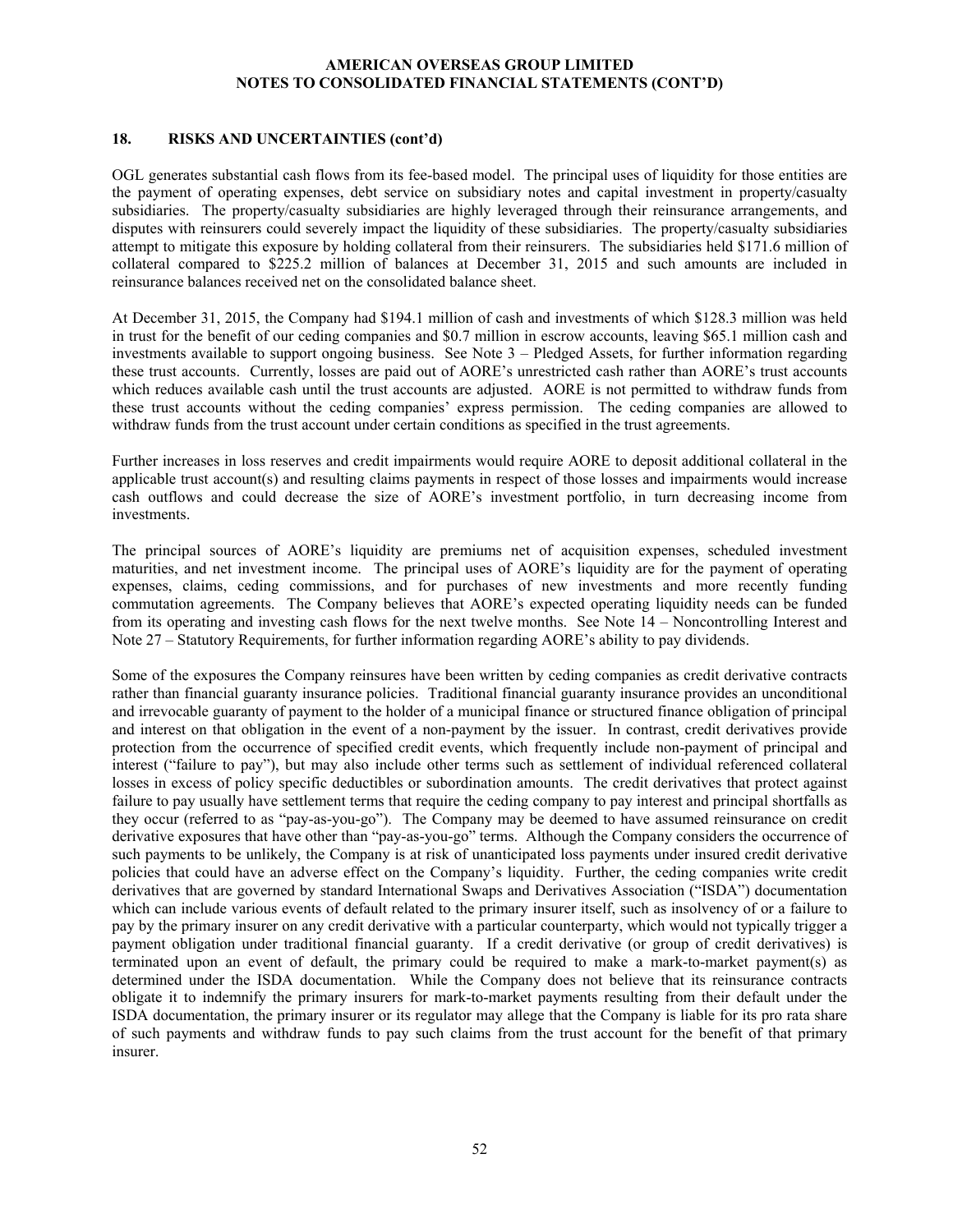#### **18. RISKS AND UNCERTAINTIES (cont'd)**

The underwriting of insured risks and the reporting of underwriting results to the Company are the responsibility of the primary insurers under the treaties. The Company leverages and relies on the operations and reporting of the primary insurers. As a result of this model, the Company is highly dependent on the operating and reporting of the ceding companies. The ceding companies often use complex financial models, which have been internally developed, to produce their results. The Company performs its own assessment of the reasonableness of the information provided by ceding companies (See Note 6 – Financial Guaranty Contracts Accounted for as Credit Derivatives, Note 5 - Financial Guaranty Policies Accounted for as Reinsurance and Note 8 – Losses and Loss Expense Reserve, for details of the work completed by the Company on this information). However, depending on the nature of the information provided by the ceding company, the Company may not be able to identify errors in the reported information in the period in which it is reported, which may be material, as indicated by corrections of errors in primary reported information in prior period financial statements.

#### Exposure to Puerto Rico

The Company has reinsured exposure to general obligation bonds of the Commonwealth of Puerto Rico and various obligations of its related authorities and public corporations aggregating \$146.2 million net par as of December 31, 2015, all of which are rated BIG.

Puerto Rico has experienced significant general fund budget deficits in recent years. These deficits, until recently, were covered primarily with the net proceeds of bond issuances, interim financings provided by Government Development Bank for Puerto Rico ("GDB") and, in some cases, one-time revenue measures or expense adjustment measures. In addition to high debt levels, Puerto Rico faces a challenging economic environment.

In June 2014, the Puerto Rico legislature passed the Puerto Rico Public Corporation Debt Enforcement and Recovery Act (the "Recovery Act") in order to provide a legislative framework for certain public corporations experiencing severe financial stress to restructure their debt, including Puerto Rico Highway and Transportation Authority ("PRHTA") and Puerto Rico Electric Power Authority ("PREPA"). Subsequently, the Commonwealth stated PREPA might need to seek relief under the Recovery Act due to liquidity constraints. Investors in bonds issued by PREPA filed suit in the United States District Court for the District of Puerto Rico challenging the Recovery Act. On February 6, 2015, the U.S. District Court for the District of Puerto Rico ruled the Recovery Act is preempted by the U.S. Bankruptcy Code and is therefore void. On July 6, 2015, the U.S. Court of Appeals for the First Circuit upheld that ruling, and on December 4, 2015, the U.S. Supreme Court granted petitions for writs of certiorari relating to that ruling. Oral arguments were heard on March 22, 2016. Typical Supreme Court practice suggests a decision could be announced in June 2016, but there is no assurance that an opinion will be announced at such time, especially in light of the recent Supreme Court vacancy.

On June 28, 2015, Governor García Padilla of Puerto Rico (the "Governor") publicly stated that the Commonwealth's public debt, considering the current level of economic activity, is unpayable and that a comprehensive debt restructuring may be necessary, and he has made similar statements since then. On June 29, 2015 a report commissioned by the Commonwealth and authored by former World Bank Chief Economist and former Deputy Director of the International Monetary Fund Dr. Anne Krueger and economists Dr. Ranjit Teja and Dr. Andrew Wolfe and calling for debt restructuring of all Puerto Rico bonds was released ("Krueger Report").

On September 9, 2015, the Working Group for the Fiscal and Economic Recovery of Puerto Rico ("Working Group") established by the Governor published its "Puerto Rico Fiscal and Economic Growth Plan" (the "FEGP"). The FEGP projected that the Commonwealth would face a cumulative financing gap of \$27.8 billion from fiscal year 2016 to fiscal year 2020 without corrective action. Various stakeholders and analysts have publicly questioned the accuracy of the \$27.8 billion gap projected by the Working Group. The FEGP recommended economic development, structural, fiscal and institutional reform measures that it projects would reduce that gap to \$14.0 billion. The Working Group asserts that the Commonwealth's debt, including debt with a constitutional priority, is not sustainable. The FEGP included a recommendation that the Commonwealth's advisors begin to work on a voluntary exchange offer to its creditors as part of the FEGP. The FEGP does not have the force of law and implementation of its recommendations would require actions by the governments of the Commonwealth and of the United States as well as the cooperation and agreement of various creditors.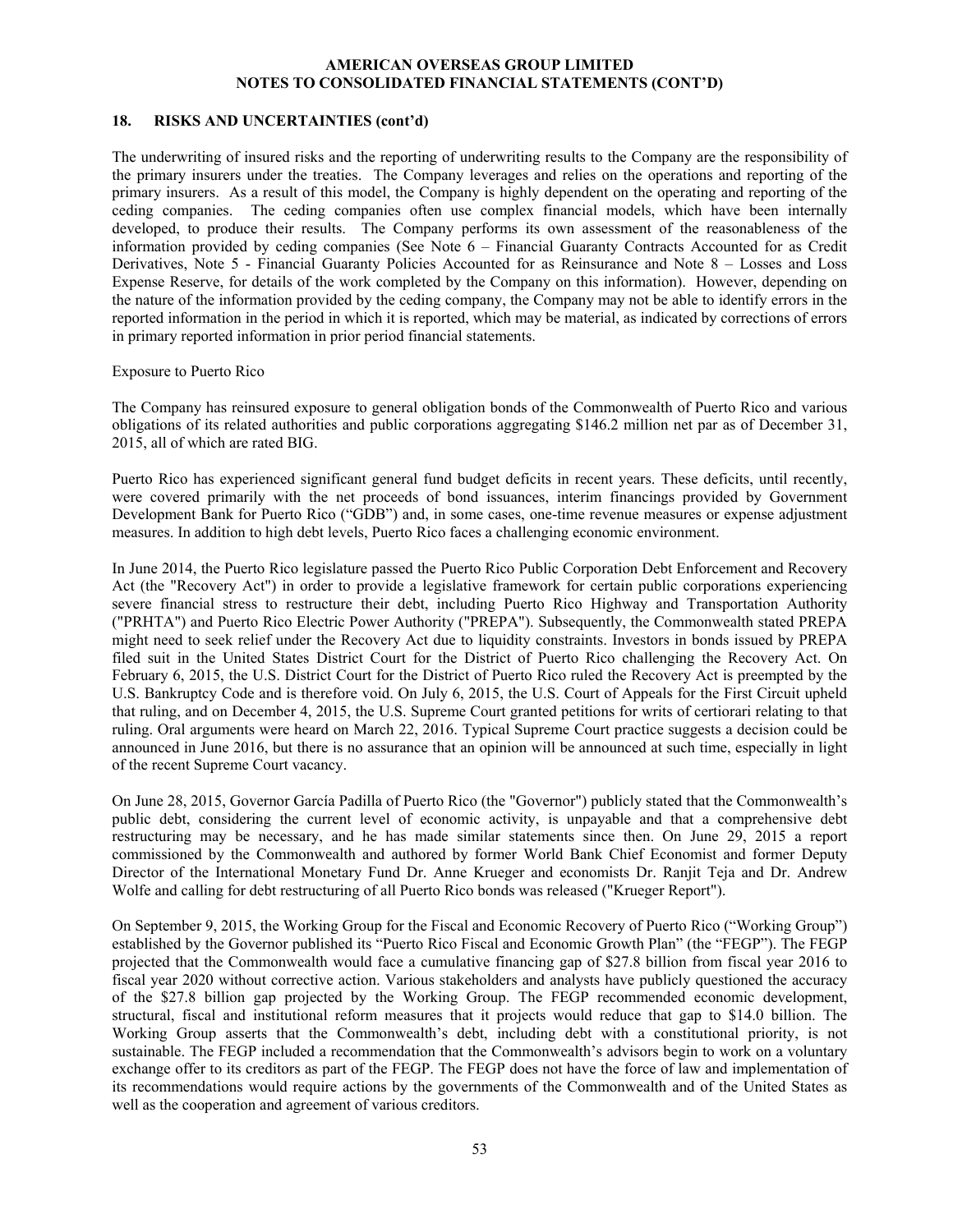#### **18. RISKS AND UNCERTAINTIES (cont'd)**

On November 30, 2015, and December 8, 2015, the Governor issued executive orders ("Clawback Orders") directing the Puerto Rico Department of Treasury and the Puerto Rico Tourism Company to retain or transfer certain taxes and revenues pledged to secure the payment of bonds issued by PRHTA, Puerto Rico Infrastructure Financing Authority ("PRIFA") and Puerto Rico Convention Center District Authority ("PRCCDA"). On January 7, 2016 Assured Guaranty Ltd. and subsidiaries ("Assured") sued various Puerto Rico governmental officials in the United States District Court, District of Puerto Rico asserting that this attempt to "claw back" pledged taxes and revenues is unconstitutional, and demanding declaratory and injunctive relief. The Puerto Rico credits insured by the Company impacted by the Clawback Orders are shown in the table "AORE Puerto Rico Portofolio" below.

On January 18, 2016 the Working Group published an updated FEGP that projected the cumulative financing gap beyond 2020 would continue to increase to \$63.4 billion without corrective action. The Working Group followed that up with the publication on February 1, 2016, of a proposal for a voluntary exchange of \$49.2 billion of tax supported debt into \$26.5 billion of new mandatorily payable base bonds and \$22.7 billion of growth bonds.

There have been a number of other proposals, plans and legislative initiatives offered in Puerto Rico and in the United States Congress aimed at addressing Puerto Rico's fiscal issues. Among the responses proposed is a federal financial control board and access to bankruptcy courts or another restructuring mechanism. A draft of this response has been presented to the U.S. House of Representatives. The final shape and timing of responses to Puerto Rico's distress eventually enacted or implemented by Puerto Rico or the United States, if any, and the impact of any such actions on obligations insured by the Company, is uncertain and may differ substantially from the recommendations of the Working Group or any other proposals or plans described in the press or offered to date or in the future.

S&P, Moody's and Fitch Ratings have lowered the credit rating of the Commonwealth's bonds and on its public corporations several times over the past approximately two years, and the Commonwealth has disclosed its liquidity has been adversely affected by rating agency downgrades and by the limited market access for its debt, and also noted it has relied on short-term financings and interim loans from the GDB and other private lenders, which reliance has constrained its liquidity and increased its near-term refinancing risk.

#### PREPA

As of December 31, 2015, the Company had \$3.5 million reinsured net par outstanding of PREPA obligations. In August 2014, PREPA entered into forbearance agreements with the GDB, its bank lenders, and bondholders and financial guaranty insurers (including Assured) that hold or guarantee more than 60% of PREPA's outstanding bonds, in order to address its near-term liquidity issues. Creditors agreed not to exercise available rights and remedies until March 31, 2015, and the bank lenders agreed to extend the maturity of two revolving lines of credit to the same date. PREPA agreed it would continue to make principal and interest payments on its outstanding bonds, and interest payments on its lines of credit. It also agreed it would develop a five year business plan and a recovery program in respect of its operations. Subsequently, most of the parties extended these forbearance agreements several times.

On July 1, 2015, PREPA made full payment of the \$416 million of principal and interest due on its bonds, including bonds insured by Assured. However, that payment was conditioned on and facilitated by AGM and AGC agreeing, also on July 1, to purchase a portion of \$131 million of interest-bearing bonds to help replenish certain of the operating funds PREPA used to make the \$416 million of principal and interest payments. On July 31, 2015, Assured purchased \$74 million aggregate principal amount of those bonds; the bonds were repaid in full in 2016.

#### PRHTA

As of December 31, 2015, the Company had \$27.0 million reinsured net par outstanding of PRHTA (Transportation revenue) bonds and \$61.0 million net par of PRHTA (Highway revenue) bonds. In March 2015, legislation was passed in the Commonwealth that would have supported proposals involving the GDB and PRIFA and would have, among other things, strengthened PRHTA. The proposals involved the issuance of up to \$2.95 billion of bonds by PRIFA, but the Company believes the Commonwealth is no longer pursuing those proposals. In addition, PRHTA is one of the public corporations affected by the Clawback Orders.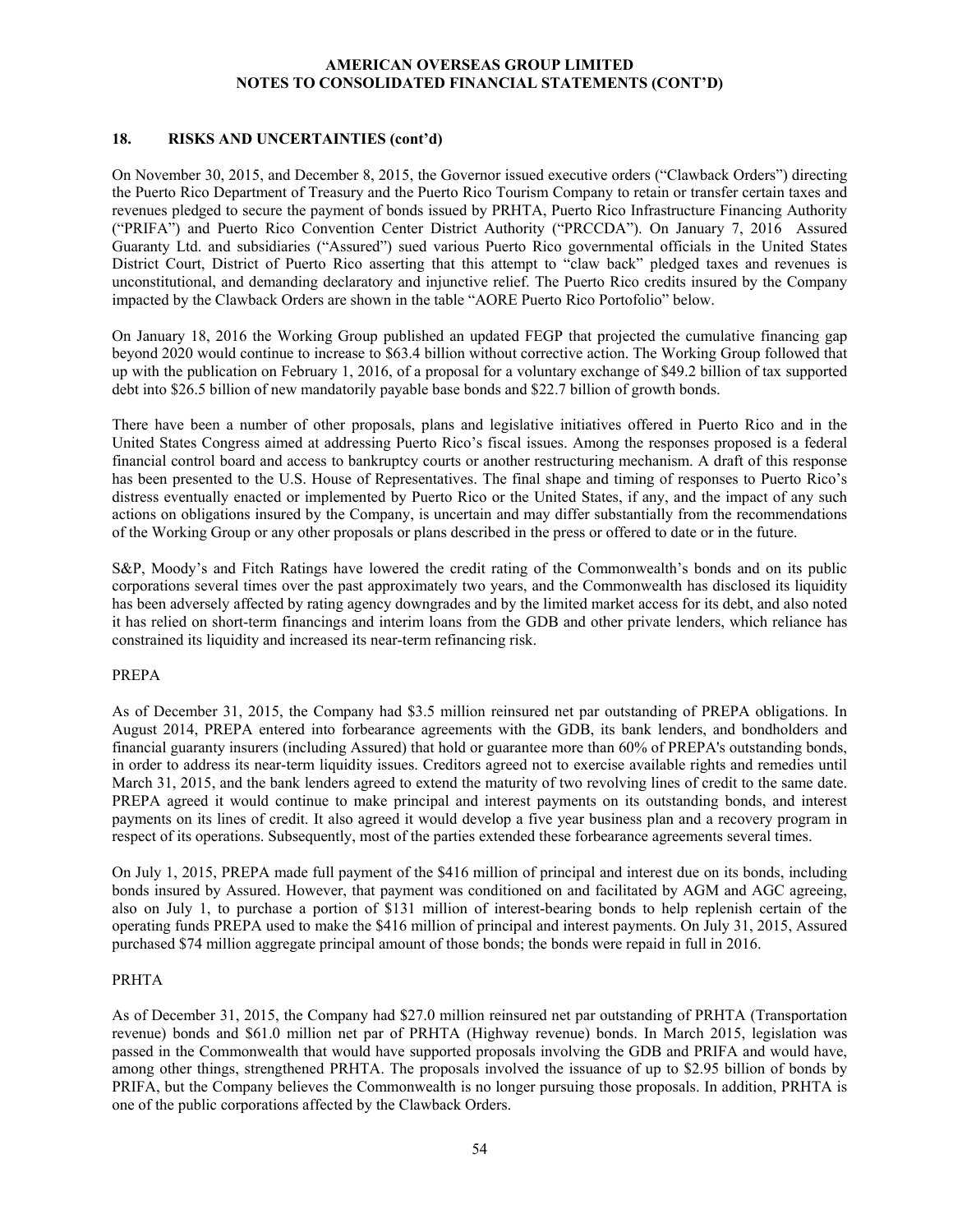#### **18. RISKS AND UNCERTAINTIES (cont'd)**

#### Municipal Finance Agency

As of December 31, 2015, the Company had \$54.2 million net par outstanding of bonds issued by the Puerto Rico Municipal Finance Agency ("MFA") secured by a pledge of local property tax revenues. On October 13, 2015, Assured filed a motion to intervene in litigation between Centro de Recaudación de Ingresos Municipales ("CRIM") and the GDB in which CRIM was seeking to ensure that the pledged tax revenues are, and will continue to be, available to support the MFA bonds. While Assured's motion to intervene was denied, the GDB and CRIM have reported that they executed a new deed of trust that requires the GDB, as fiduciary, to keep the pledged tax revenues separate from any other GDB monies or accounts and that govern the manner in which the pledged revenues may be invested and dispersed.

The following table shows the Company's insured exposure to general obligation bonds of Puerto Rico and various obligations of its related authorities and public corporations.

 $\overline{O}$   $\overline{P}$  ( $\overline{O}$ 

|                                                        | OS Par (5 |
|--------------------------------------------------------|-----------|
| <b>AORE Obligor Name</b>                               | mm)       |
| Puerto Rico Commonwealth                               | 0.5       |
| Puerto Rico Electric Power Authority                   | 3.5       |
| Puerto Rico Transportation                             | 27.0      |
| Puerto Rico Highway                                    | 61.0      |
| Puerto Rico Highway and Transportation Authority Total | 88.0      |
| Puerto Rico Municipal Finance Agency                   | 54.2      |
| <b>Grand Total</b>                                     | 146.2     |
|                                                        |           |

# **AORE Puerto Rico Portfolio**

\* Exposures subject to potential clawback by the Commonwealth.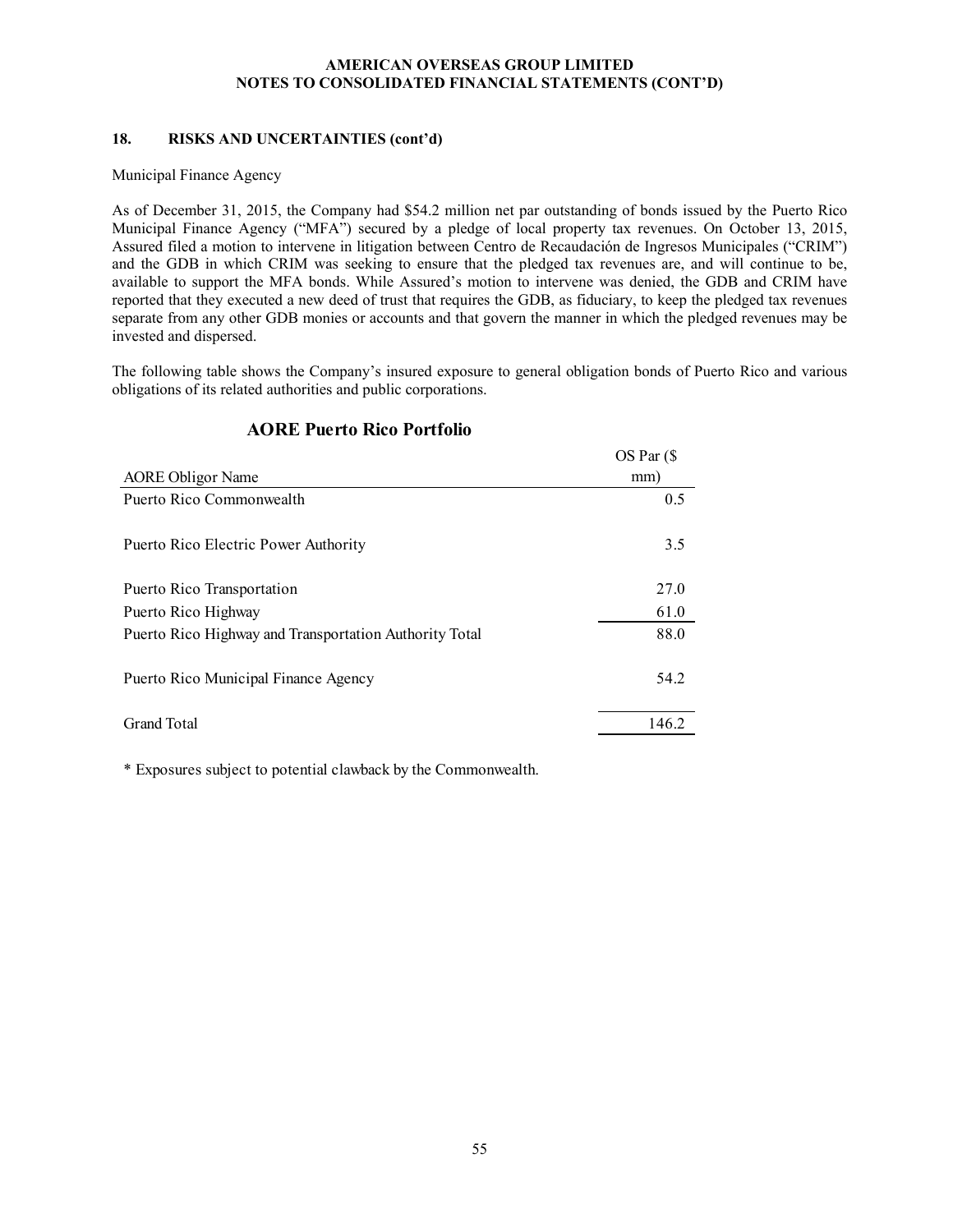#### **18. RISKS AND UNCERTAINTIES (cont'd)**

The following table shows the scheduled amortization of the AORE insured general obligation bonds of Puerto Rico and various obligations of its related authorities and public corporations. AORE reinsures payments of interest and principal when those amounts are scheduled to be paid and cannot be required to pay on an accelerated basis. In the event that obligors default on their obligations, the Company would only be required to pay the shortfall between the principal and interest due in any given period and the amount paid by the obligors.

# **Amortization Schedule of Puerto Rico Net Par Outstanding and Net Debt Service Outstanding As of December 31, 2015**

|           |      |                                       | <b>Scheduled Net Debt Service</b> |
|-----------|------|---------------------------------------|-----------------------------------|
|           |      | <b>Scheduled Net Par Amortization</b> | Amortization                      |
| 2016 \$   |      | 9.4                                   | \$<br>16.1                        |
| 2017      |      | 7.8                                   | 14.7                              |
| 2018      |      | 6.2                                   | 12.6                              |
| 2019      |      | 8.4                                   | 14.5                              |
| 2020      |      | 4.6                                   | 10.4                              |
| 2021      |      | 3.4                                   | 9.0                               |
| 2022      |      | 37.0                                  | 41.6                              |
| 2023      |      | 1.1                                   | 4.6                               |
| 2024      |      | 1.1                                   | 4.6                               |
| 2025      |      | 0.9                                   | 4.2                               |
| 2026-2030 |      | 20.2                                  | 34.8                              |
| 2031-2035 |      | 31.6                                  | 39.7                              |
| 2036-2040 |      | 14.3                                  | 15.2                              |
| Total     | - \$ | 146.0                                 | \$<br>222.0                       |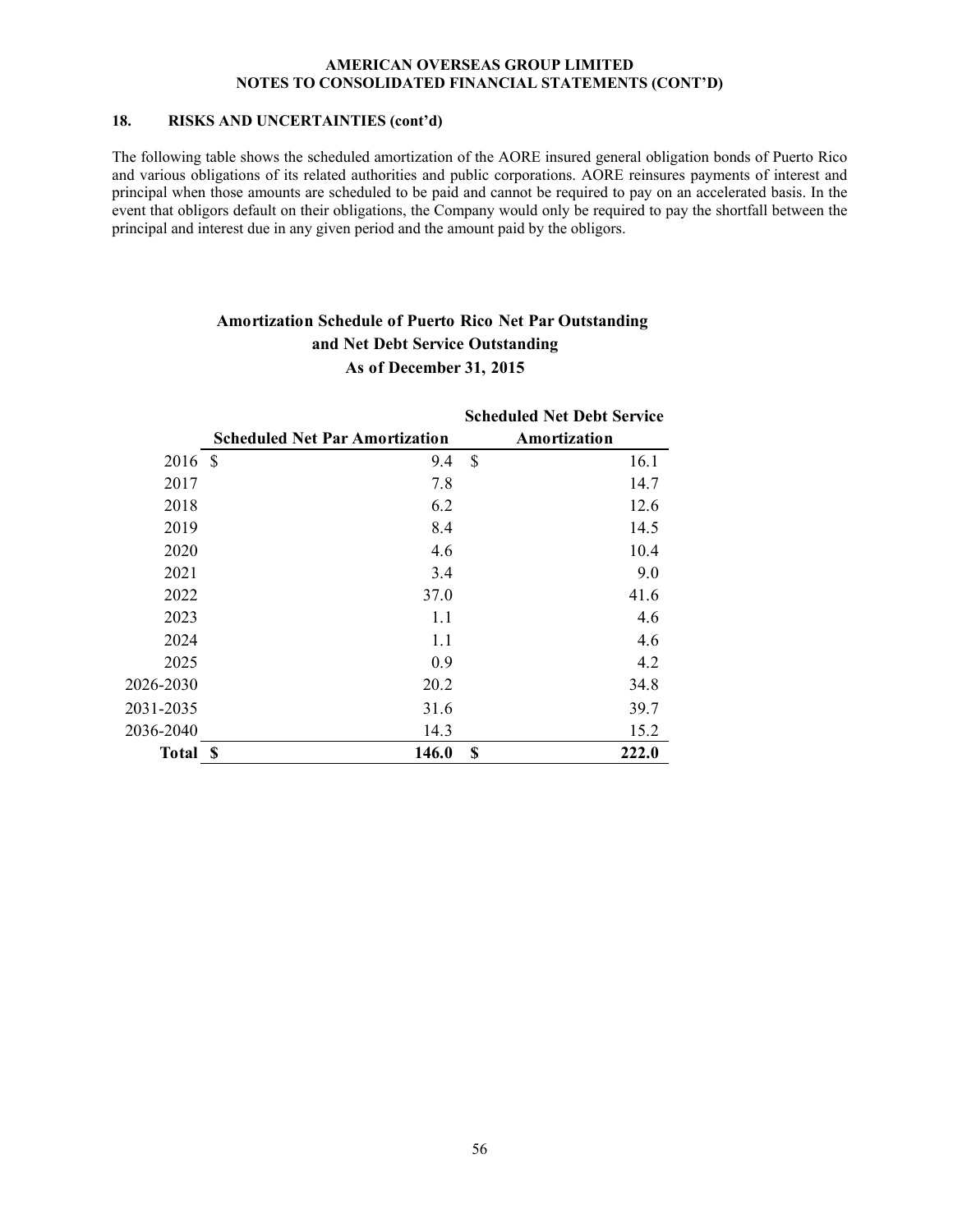#### **19. BUSINESS COMBINATIONS**

AOG Fair Value Estimates

On June 26, 2013, OGL acquired voting control of AOG. This was accounted for as a business combination by OGL effective this date, and AOG's net identifiable assets acquired and liabilities assumed were restated to fair value. As further discussed in Note 2 (b), AOG adopted OGL's historical basis of accounting on acquisition of OGL on October 28, 2014. As a result the fair value adjustments related to OGL's acquisition of AOG are reflected in these consolidated financial statements. The fair value of identifiable assets acquired and liabilities assumed consisted of the following:

| As of June 30, 2013                            |                        |            |
|------------------------------------------------|------------------------|------------|
| (in \$'000s)                                   |                        |            |
|                                                | <b>Historical Cost</b> | Fair Value |
| Cash and investments                           | 240,966                | 240,966    |
| Reinsurance balances                           | 18,906                 | 18,906     |
| Deferred acquisition costs                     | 27,020                 |            |
| Other Assets                                   | 7,138                  | 7,138      |
| Value of acquired business                     |                        | (28,766)   |
| Total assets                                   | 294,030                | 238,244    |
| Loss reserves                                  |                        |            |
| Unearned premium                               | 22,316                 | 85,604     |
| Derivative liabilities                         | 68,109                 |            |
| Series A preference shares                     | 72,584                 | 72,584     |
| Other liabilities                              | 59,700                 | 8,955      |
| Total liabilities                              | 717                    | 717        |
|                                                | 223,426                | 167,860    |
| Net assets                                     | 70,604                 | 70,384     |
| Non-controlling interest - preferred shares    | 7,011                  | 7,011      |
| Net assets attributable to common shareholders | 63,593                 | 63,373     |
|                                                |                        |            |

AOG acquired OGL on October 28, 2014 by acquiring 100% of the outstanding common shares of that entity for total consideration valued at \$87.9 million, consisting of \$43.95 million in senior notes and the issuance of 28,364 common shares valued at \$43.95 million. In accordance with ASC 805-50, the excess of the purchase price over OGL's assets and liabilities of \$38.9 million has been recorded as a reduction of additional paid-in capital in equity in AOG's consolidated balance sheet.

As a results of this transaction, certain adjustments were made to shareholders' equity including an increase to noncontrolling interest, representing OACC Preference Shares, as the shares held by OGL in AOG as at the date of the change in control.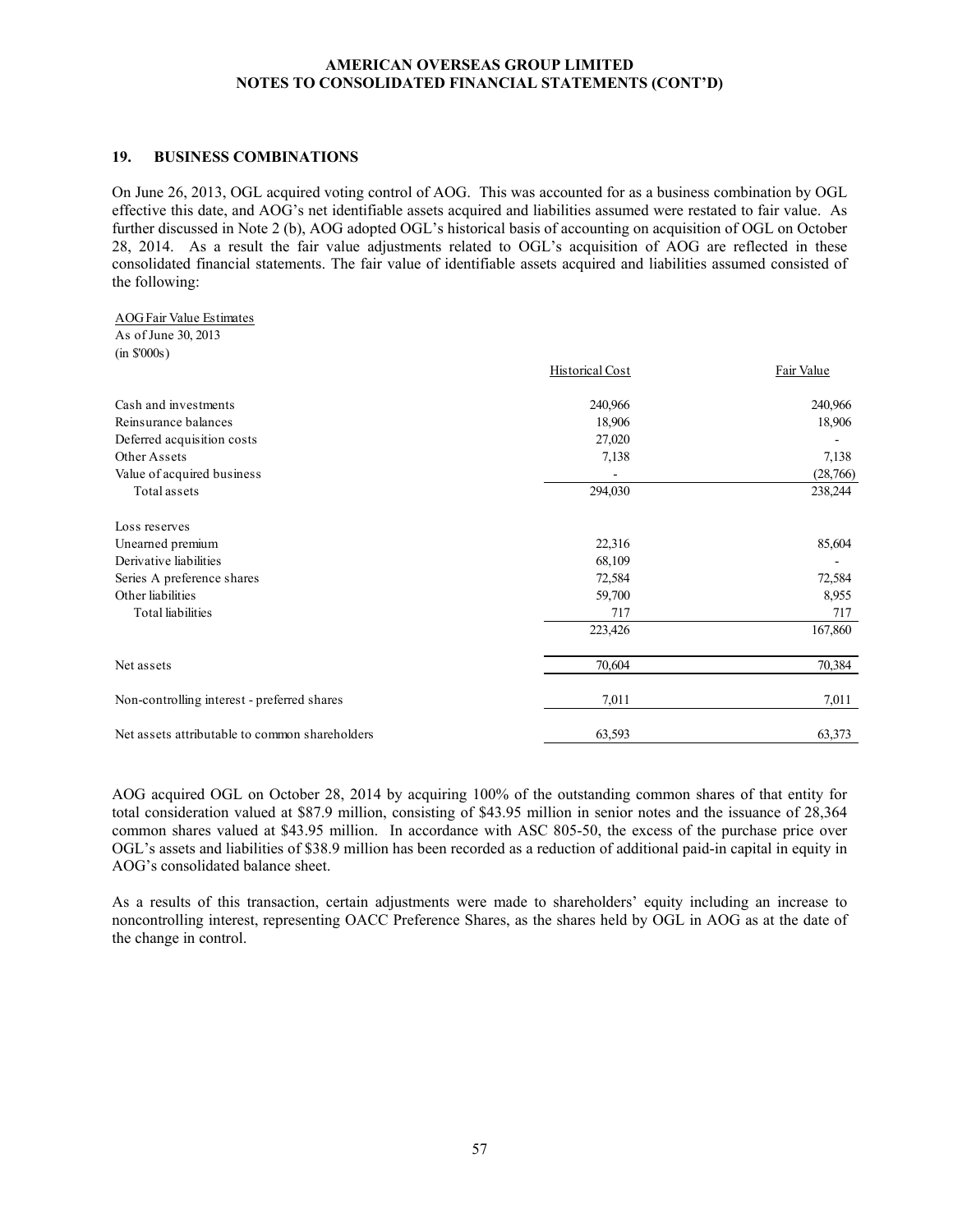#### **20. VARIABLE INTEREST ENTITIES**

OACM is a mutual insurance company that is owned by its policyholders; however, the Company effectively has complete control over OACM through the management contract in place between the two entities, and is therefore the primary beneficiary. The Company has determined that OACM is a variable interest entity and is included in these consolidated financial statements. The interests that OACM's policyholders have in its financial position are included as non-owned interest in VIE totaling \$0.3 million at December 31, 2014 and December 31, 2015.

Creditors have no recourse against the Company in the event of default by OACM nor does the Company have any implied or unfunded commitments to OACM. The Company's financial or other support provided to OACM is limited to its management services and original investment.

The following OACM balances have been included in the Company's consolidated financial statements at December 31, 2015 and 2014 with appropriate eliminations being made for intercompany balances:

|                                            | 2015                      | 2014            |
|--------------------------------------------|---------------------------|-----------------|
| <b>ASSETS:</b>                             |                           |                 |
| Cash                                       | $\mathbb{S}$<br>7,645,920 | \$<br>8,659,610 |
| Premiums receivable                        | 52,535,993                | 48,749,968      |
| Reinsurance balances receivable            | 278,847,999               | 302,585,801     |
| Other assets                               | 175,125                   | 48,169          |
| Total assets                               | \$339,205,037             | \$360,043,548   |
| <b>LIABILITIES:</b>                        |                           |                 |
| Unpaid losses and loss adjustment expenses | \$178,821,216             | \$201,839,754   |
| Unearned premium                           | 91,643,999                | 92,990,750      |
| Ceded premium payable                      | 58,282,313                | 54, 574, 234    |
| Payable to general agents                  | 465,840                   | 7,120           |
| Funds withheld                             | 3,709,119                 | 3,589,986       |
| Accounts payable and accrued expenses      | 658,870                   | 1,460,887       |
| Due to parent and affiliates               | 623,680                   | 580,817         |
| <b>Total liabilities</b>                   | \$334,205,037             | \$355,043,548   |
|                                            |                           |                 |
| EQUITY:                                    |                           |                 |
| Policyholders' surplus                     | \$<br>300,000             | \$<br>300,000   |
| Surplus debenture                          | 4,700,000                 | 4,700,000       |
| Total equity                               | \$<br>5,000,000           | \$<br>5,000,000 |
| <b>Total Liabilities and Equity</b>        | \$339,205,037             | \$360,043,548   |
|                                            |                           |                 |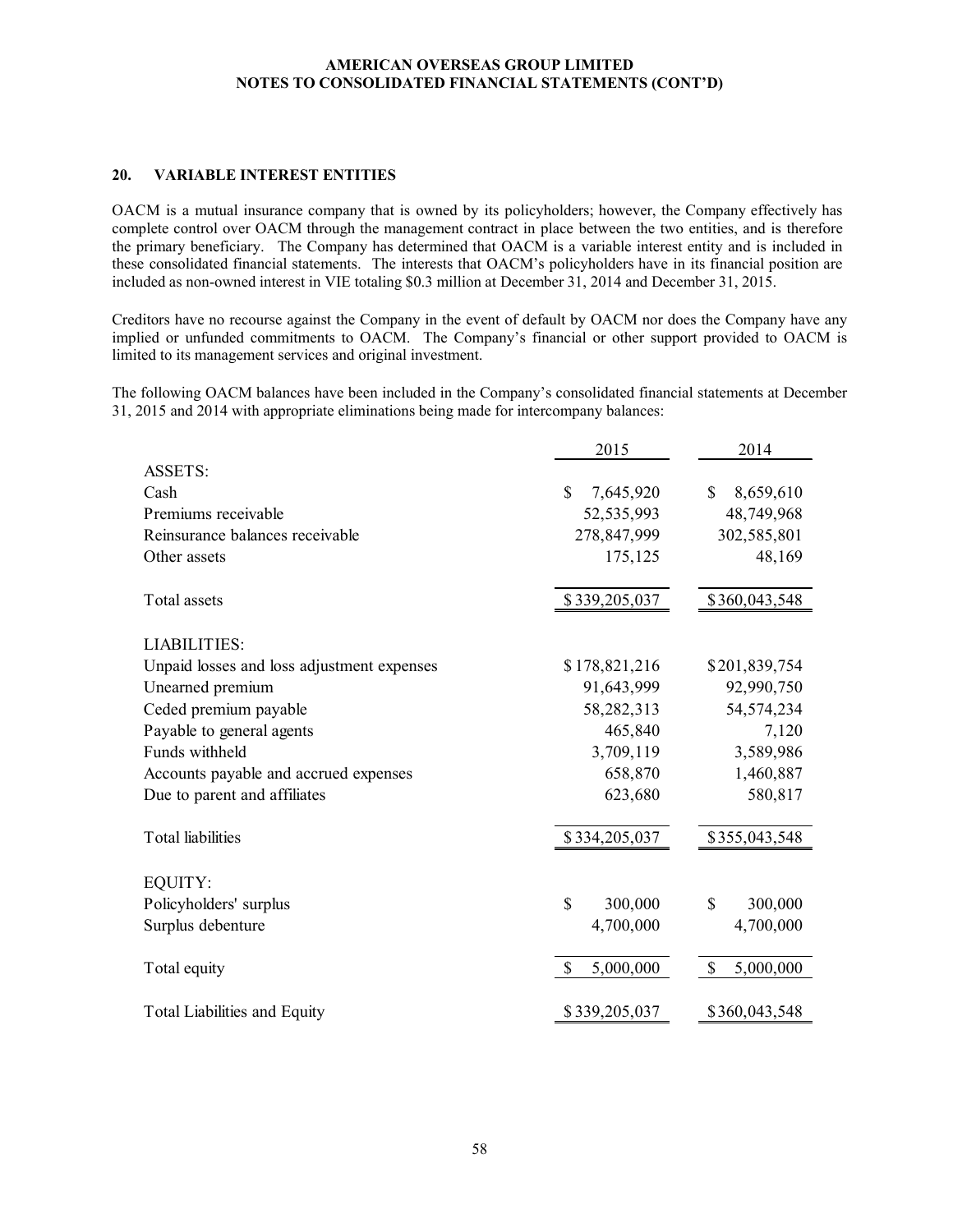#### **21. ASSETS HELD IN, AND LIABILITIES RELATED TO, SEGREGATED ACCOUNTS**

The Company through certain of its Bermuda and Barbados subsidiaries, maintained segregated accounts on behalf of certain clients. The business written through these segregated accounts is non standard auto quota share retrocessional business from other subsidiaries. The segregated accounts' assets and liabilities owned by an unrelated party are shown separately on the statements of financial position as assets held in, and liabilities related to, segregated accounts as of December 31, 2015 and 2014.

The segregated account owners are required to capitalize their accounts with cash. All retrocessions are done on a funds withheld basis, and the segregated accounts are credited with interest on the funds withheld. The owners of the segregated accounts are not permitted to withdraw funds from their accounts until all of the business written in their respective accounts has fully run off.

The operations of the sole segregated account owned by an unrelated party from its inception in May 2012 to its liquidation in September 2015 were as follows:

Net equity due to segregated account participants:

| Net equity due to segregated account participants as of December 31, 2012   | \$           | 752,920              |                                |
|-----------------------------------------------------------------------------|--------------|----------------------|--------------------------------|
| Net Loss                                                                    |              | (930, 805)           |                                |
| Net equity due from segregated account participants as of December 31, 2013 | <sup>2</sup> | (177, 885)           |                                |
| Net Loss<br>Additional contributions                                        |              | (515,793)<br>860,192 |                                |
| Net equity due to segregated account participants as of December 31, 2014   | <sup>8</sup> | 166,514              |                                |
| Return of contributed surplus                                               |              | (166, 514)           |                                |
| Net equity due to segregated account participants as of December 31, 2015   | \$           |                      |                                |
|                                                                             |              | 2015                 | 2014                           |
| Reinsurance premiums earned<br>Losses incurred                              | \$           |                      | \$<br>2,067,540<br>(2,069,241) |
| Acquisition costs                                                           |              |                      | (479,100)                      |
| Investment income, net                                                      |              |                      | 3,257                          |
| Management fees                                                             |              |                      | (38,249)                       |
| Total net income (loss)                                                     | \$           |                      | (515,793)                      |

During the year ended December 31, 2013, the Company commuted its reinsurance contracts and redeemed the underlying segregated cell owners. On June 26, 2013, the Board of Directors of the Company approved the deregistration of one of its segregated accounts companies and placed it in member's voluntary liquidation.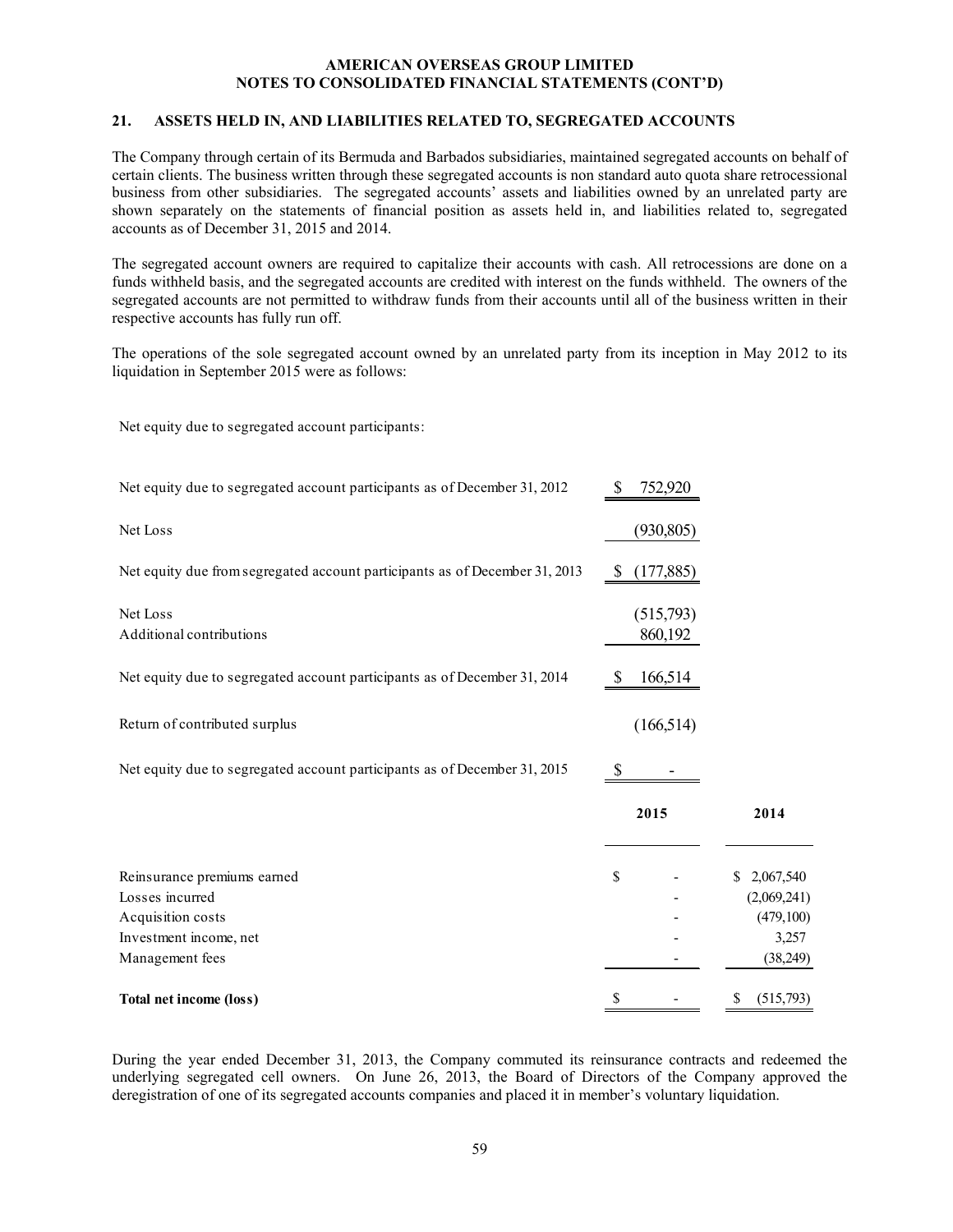#### **22. BUSINESS CONCENTRATION**

The Company's property casualty insurance subsidiaries, OACM and OA Indemnity, produce business through unrelated managing general agencies. In 2015, four of these managing general agencies produced approximately 59% of OACM's gross premium writings and 56% of the Company's property casualty gross written premiums. In 2015, one managing general agent produced approximately 90% of OAIC's gross premium writings and 3% of the Company's property casualty gross written premiums.

#### **23. GOODWILL AND INTANGIBLE ASSETS**

The Company performs its impairment analysis of goodwill and indefinite-lived intangible assets annually as of December 31.

In conjunction with the acquisition of OA Indemnity in 2010, OGL recorded intangible assets of \$300,000, representing the fair value of six insurance licenses acquired. The impairment analysis for this indefinite-lived intangible asset is performed on the licenses aggregated as a single unit of accounting. The fair value is determined by comparing the fair value of insurance company licenses based on observable inputs. Based upon the results of the assessment, the Company concluded that the carrying value of this intangible asset was not impaired as of December 31, 2015.

In conjunction with the acquisition of OACM in 2012, OGL recorded intangible assets and goodwill. The impairment analysis for the indefinite-lived asset of \$4,500,000 associated with the insurance license acquired was performed on this license as a unit of accounting separate from the insurance licenses of OA Indemnity. The fair value is determined by comparing the fair value of insurance company licenses, with the underlying assumption that OACM's license continues to represent the value of multiple insurance licenses due to its unique ability to operate under multiple rate filing structures within a single state. Based on the number of active managing agencies using multiple rate filings in OACM, the Company concluded that the carrying value of this intangible asset was not impaired as of December 31, 2015.

The impairment analysis was performed on OACM as the reporting unit. The fair value was determined using a discounted cash flow analysis for the revenues and operating expenses associated with this reporting unit. The fair value was compared to the carrying value of the goodwill and intangible assets net of accumulated amortization, and the fair value exceeded the carrying value of those items. Accordingly, it was determined that the carrying value of goodwill was not impaired as of December 31, 2015.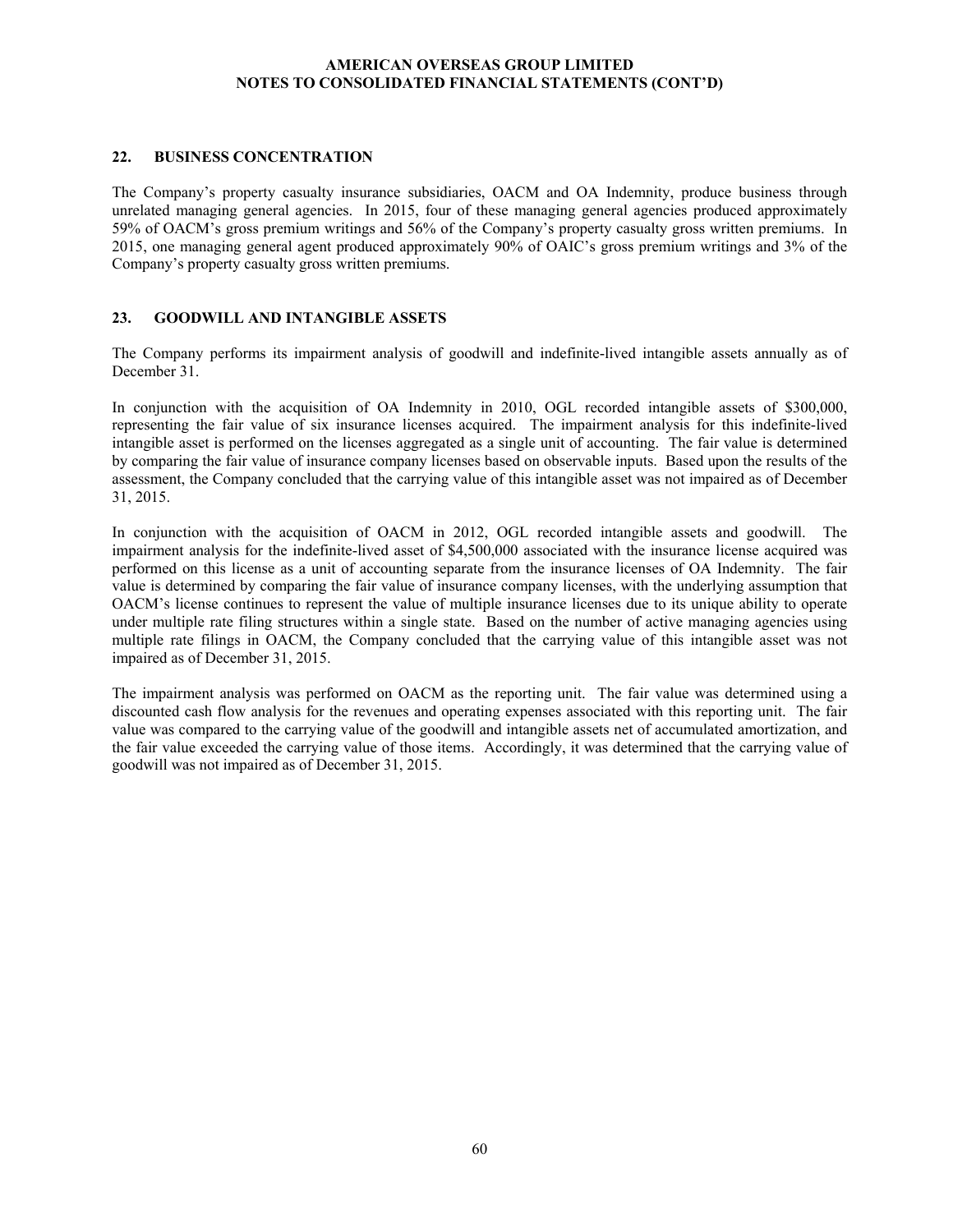#### **23. GOODWILL AND INTANGIBLE ASSETS (cont'd)**

The gross and net carrying amounts of intangible assets by major category as of December 31, 2015 and 2014 are as follows:

| As of December 31, 2015       |    | Gross      |    | Accumulated<br>Amortization | $Net$           |
|-------------------------------|----|------------|----|-----------------------------|-----------------|
|                               |    |            |    |                             |                 |
| Insurance licenses            | \$ | 4,800,000  | \$ |                             | \$<br>4,800,000 |
| Customer relationships        |    | 12,100,000 |    | 12,100,000                  |                 |
| Internally developed software |    | 350,000    |    | 350,000                     |                 |
| Intangible assets             | S  | 17,250,000 | S  | 12,450,000                  | \$<br>4,800,000 |
| As of December 31, 2014       |    |            |    |                             |                 |
| Insurance licenses            | \$ | 4,800,000  | \$ |                             | \$<br>4,800,000 |
| Customer relationships        |    | 12,100,000 |    | 9,891,000                   | 2,209,000       |
| Internally developed software |    | 350,000    |    | 320,834                     | 29,166          |
| Intangible assets             | \$ | 17,250,000 | S  | 10,211,834                  | \$<br>7,038,166 |

Insurance licenses are not amortized because they have an indefinite life. Finite-lived intangible assets are amortized over their respective useful lives. Customer relationships are amortized to align with the expected economic benefit of the income associated with those relationships, through 2015. Internally developed software is amortized on a straight-line basis over its useful life of 3 years. The management contract will expire on January 1, 2036. Unless renewed, the Company will not own the rights to manage OACM after that date.

#### **24. NOTES PAYABLE**

Prior to the amalgamation a subsidiary of OGL had outstanding debt (the "OACC Notes") which was renegotiated in connection therewith. The subsidiary issued a Senior Secured Note in the amount of \$20 million, which was to mature on October 28, 2039 (the "2014 OACC Notes"). Interest on the 2014 OACC Notes was payable in quarterly installments at a fixed rate of 12.0% per annum. Principal repayments of \$17.3 million were made in 2015 on the AOG Notes, of this repayment, \$15.7 million was to Directors and members of their respective families.

In 2015, a partial repayment of \$1.6 million of principal was made on the 2014 OACC Notes and a series of new Series A Secured Senior Notes (the "2015 OACC Notes") were issued to replaced and superseded the note that had been previously issued. The aggregate principal amount of the 2015 OACC Notes after this payment was \$18.4 million. The notes will mature on January 1, 2040 and pay interest in quarterly installments at a fixed rate of 12.0% per annum. Princiapl repayments of \$1.9 million were made in 2015 OACC Notes. As of December 31, \$ 0.5 million in interest was accrued and unpaid on the remaining balance of the 2015 OACC Notes.

In connection with the acquisition of OGL, AOG issued \$43.9 million of Senior Notes (the "AOG Notes") to the former shareholders of OGL that mature on October 28, 2039. Interest on the AOG notes is payable in quarterly installments at a fixed rate of 9.0% per annum. As of December 31, 2015, \$0.5 million in interest was accrued and unpaid on the remaining balance.

Directors and members of their respective families held notes payable in the aggregate principal amount of approximately \$29.9 million at December 31, 2015.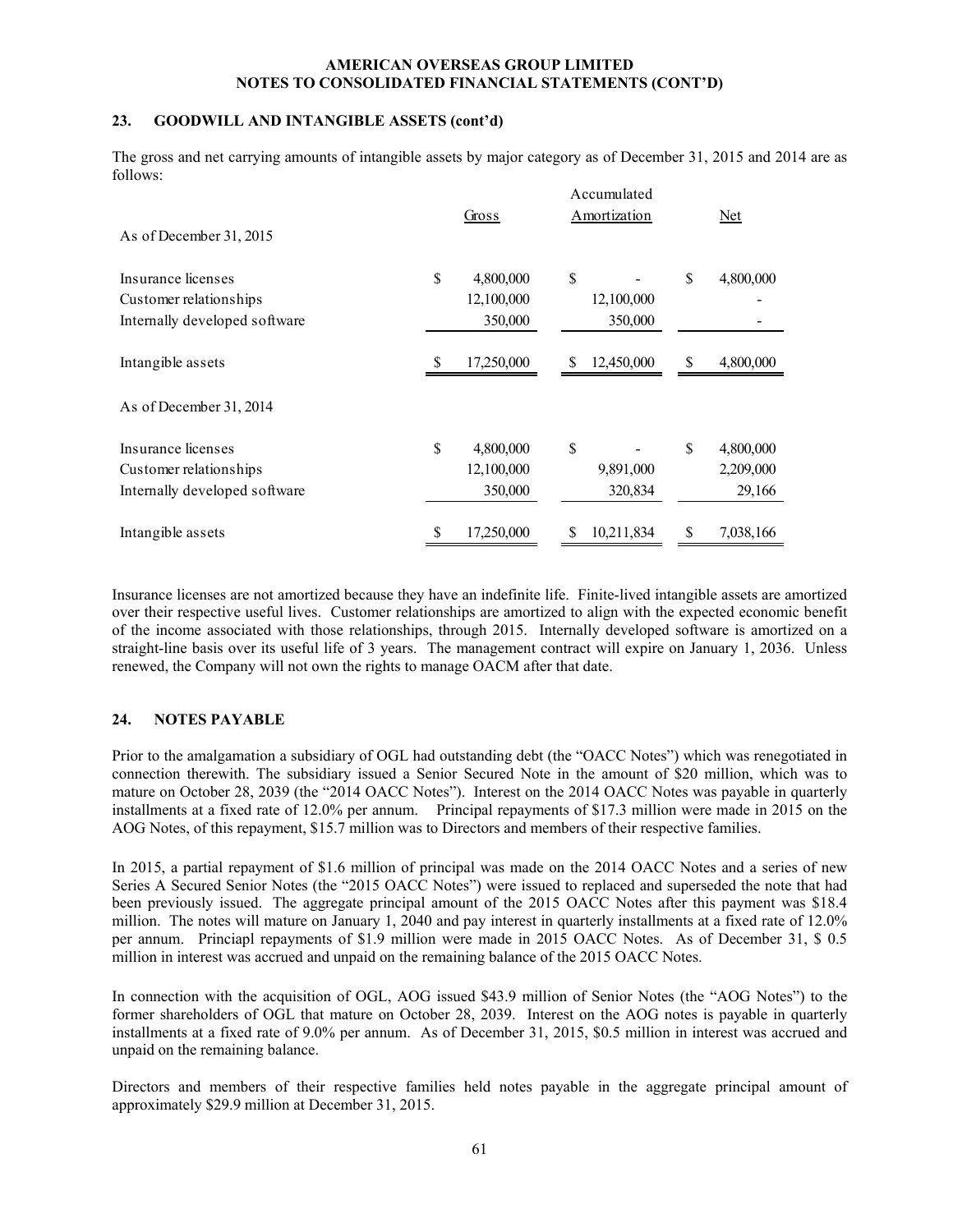#### **25. TAXATION**

The Company has received an undertaking from the Bermuda government exempting it from all local income, withholding and capital gains taxes until March 31, 2035. At the present time, no such taxes are levied in Bermuda.

In September 2014, AOG and OGL each became tax resident in the U.K., although they will both remain Bermudabased companies. As companies that are not incorporated in the U.K., each intends to manage their affairs in such a way as to establish and maintain status as tax resident in the U.K. As U.K. tax resident companies, both AOG and OGL are required to file corporation tax returns with Her Majesty's Revenue & Customs ("HMRC"). Each is subject to U.K. corporation tax in respect of its worldwide profits (both income and capital gains), subject to any applicable exemptions. The main rate of corporation tax is 20% currently; such rate fell from 21% as of April 1, 2015. The Company does not expect that AOG's or OGL's becoming U.K. tax resident will result in any material change in the group's overall tax charge. The Company expects that the dividends received by AOG or OGL from their direct subsidiaries will be exempt from U.K. corporation tax due to the exemption in section 931D of the U.K. Corporation Tax Act 2009. In addition, any dividends paid by AOG to its shareholders should not be subject to any withholding tax in the U.K. The U.K. government implemented a new tax regime for "controlled foreign companies" ("CFC regime") effective January 1, 2013. The Company does not expect any profits of non-U.K. resident members of the group to be taxed under the CFC regime.

AORE is registered as an Exempt Insurance Company carrying on general insurance business in accordance with the provisions of the Barbados Exempt Insurance Act 1983 ("Exempt Insurance Act"). AORE, as an Exempt Insurance Company, has received an undertaking exempting it from corporate taxation for the first fifteen financial years, commencing with 2013. After the first fifteen financial years AORE will be subject to corporate tax of 2% on the first \$0.13 million of its profits and 0% on any excess. AORE is further exempt from all other direct or indirect Barbados taxes on its profits and transfers of assets and securities, withholding taxes on dividends, interest or other returns payable to its shareholders.

We believe that our non-US companies are not engaged in trade or business in the U.S. and, accordingly, we do not expect those companies to be subject to U.S. taxation; however, certain of its subsidiaries are subject to U.S. taxation. Certain of its subsidiaries file a consolidated U.S. federal income tax return.

The provision for income taxes for the years ended December 31, consisted of the following:

|                                             | 2015                                    | 2014  |
|---------------------------------------------|-----------------------------------------|-------|
| Current tax expense<br>Deferred tax expense | \$<br>$\overline{\phantom{a}}$<br>7,000 | 7,000 |
| Net income tax expense                      | 7,000                                   | 7,000 |

The expected tax provisions in taxable jurisdictions is calculated as the sum of pretax income in those jurisdictions multiplied by the statutory tax rate of the jurisdiction by which it will be taxed. Pretax income of the Company's subsidiaries which are not U.S. domiciled but are subject to U.S. tax by election are included at the U.S. statutory tax rate of 35%.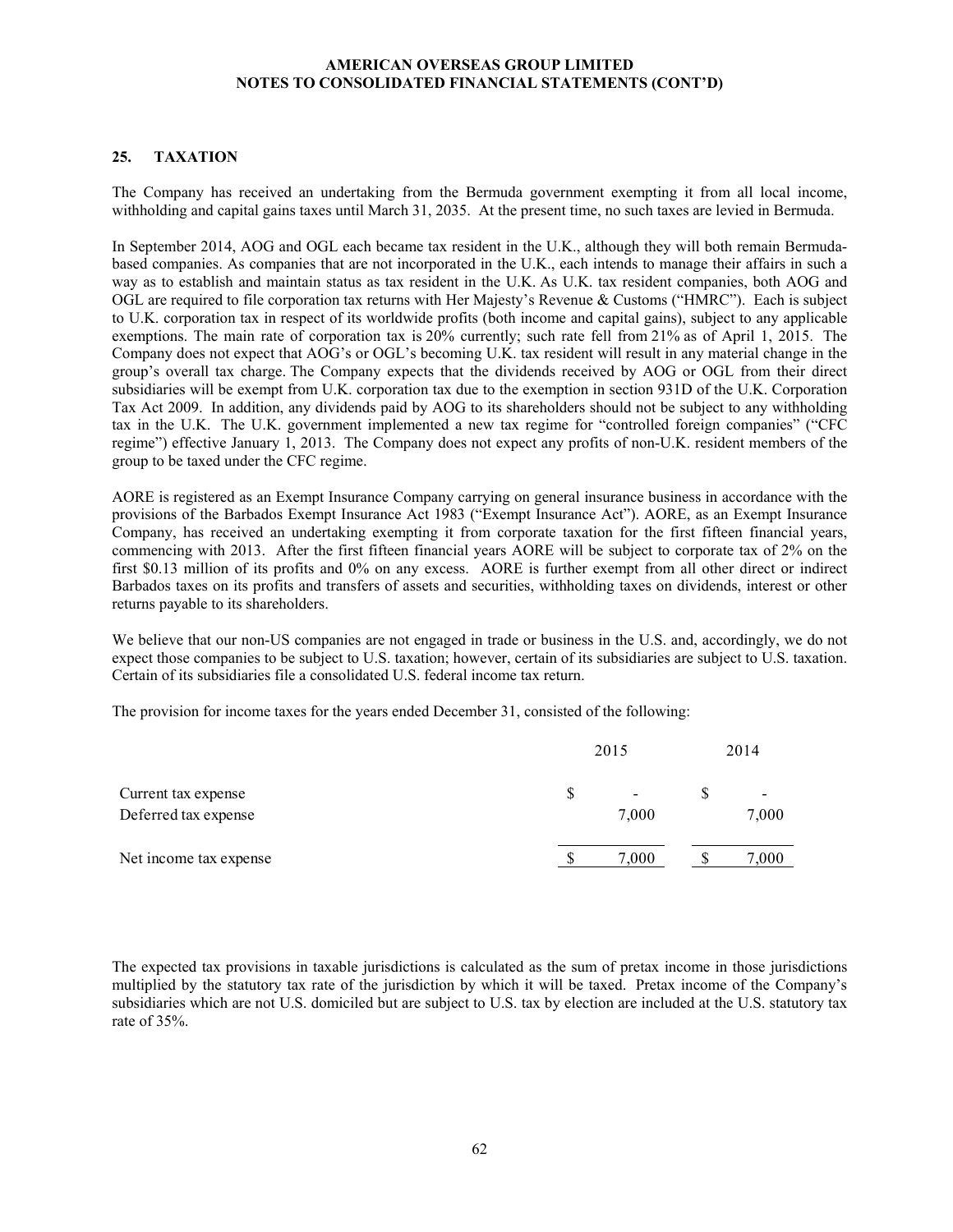# **25. TAXATION (cont'd)**

|                                                            | 2015             |    | 2014         |
|------------------------------------------------------------|------------------|----|--------------|
| Net income before income tax expense                       | \$<br>18,555,491 | S. | 39,906,414   |
| Adjustment for entities not subject to income tax          | (17, 474, 791)   |    | (46,850,981) |
| Net income (loss) subject to US income tax                 | \$<br>1,080,700  | \$ | (6,944,567)  |
| Taxes computed at the US federal statutory income tax rate | 378.245          |    | (2,430,598)  |
| Changes in taxes resulting from:                           |                  |    |              |
| Valuation allowance                                        | (396, 216)       |    | 2,473,245    |
| Other                                                      | 24,971           |    | (35, 647)    |
| Income tax expense                                         | \$<br>7,000      | S  | 7,000        |
| Effective tax rate                                         | 0%               |    | $0\%$        |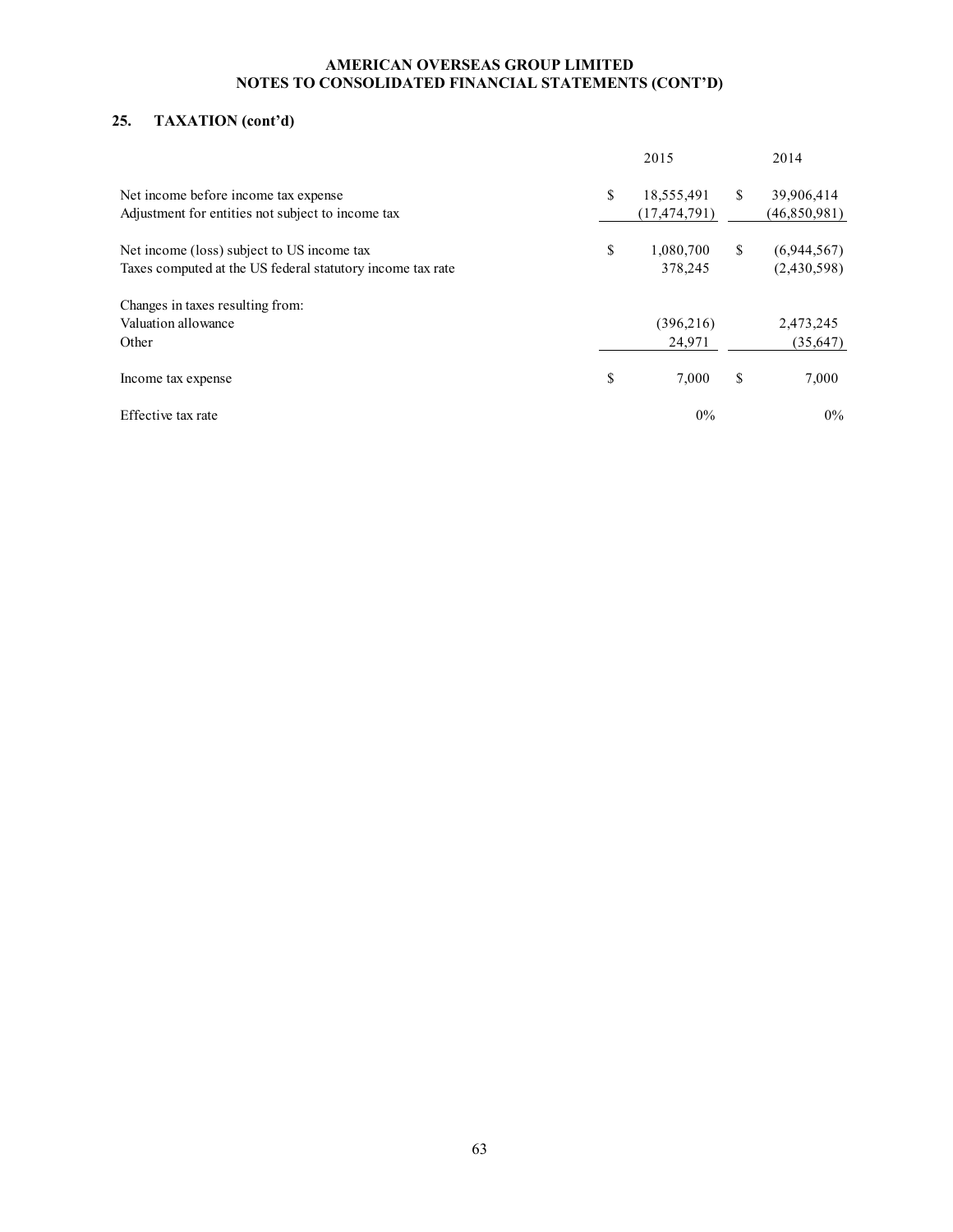#### **25. TAXATION (cont'd)**

Tax effects of temporary differences that give rise to significant portions of the Company's deferred tax assets and deferred tax liabilities at December 31, 2015 and 2014 were as follows:

|                                                       | 2015            | 2014            |
|-------------------------------------------------------|-----------------|-----------------|
| Deferred tax assets:                                  |                 |                 |
| Net operating loss carryforward                       | \$<br>8,147,855 | \$<br>8,039,167 |
| Unearned premium reserves                             | 48,135          | 1,182,670       |
| Discounted unpaid losses and loss adjustment expenses | 109,723         | 222,330         |
| Goodwill and other intangible assets                  |                 | 1,532,475       |
| Total deferred tax assets                             | 8,305,713       | 10,976,642      |
| Deferred tax liabilities:                             |                 |                 |
| Deferred acquisition costs                            | 33,537          | 30,502          |
| Intangible Assets with permanent differences          | 55,125          | 30,625          |
|                                                       | 88,662          | 61,127          |
| Deferred tax assets, net, before valuation allowance  | 8,217,051       | 10,915,515      |
| Valuation allowance                                   | (8,254,676)     | (10, 946, 140)  |
| Deferred tax liabilities, net                         | \$<br>(37, 625) | \$<br>(30,625)  |

As of December 31, 2015, the Company had net operating loss carry forwards of \$23,279,585 the expiration of which is as follows:

| 2030 | S | 234,288   |
|------|---|-----------|
| 2031 | S | 103,767   |
| 2032 | S | 6,256,216 |
| 2033 | S | 8,173,931 |
| 2034 | S | 8,257,850 |
| 2035 | S | 253,533   |

As of December 31, 2015 and 2014, the Company has no tax positions for which management believes a provision for uncertainty is necessary. The Company's U.S. federal income tax returns for all tax years are subject to examination by the Internal Revenue Service.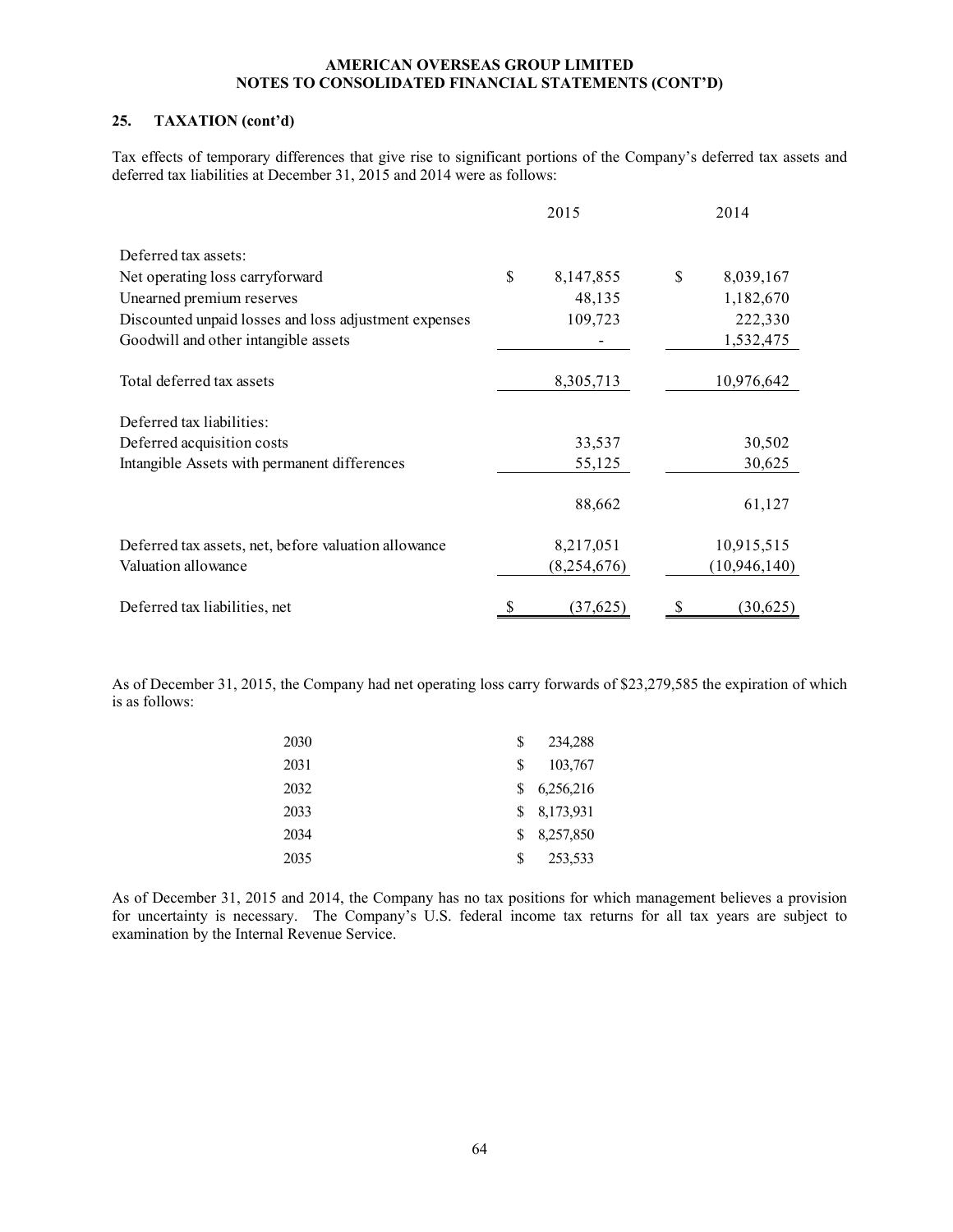#### **26. REINSURANCE**

The Company has various quota share reinsurance agreements with reinsurers. The Company remains liable to its policyholders for all of its policy obligations and the reinsuring companies are obligated to the Company to the extent of the reinsured portion of the risks. Balances are presented gross of the reinsurance agreements in the accompanying consolidated financial statements.

Due to the nature of the OACM's reinsurance programs, a concentration of credit risk exists with four reinsurers that have net balances due in excess of 5% of OACM's total receivable balances in 2015. These four reinsurers account for approximately 40% of the total net recoverable from reinsurers, and 44% for 2014. OACM reinsures substantially all of its business, and monitors the credit quality of its reinsurers to ensure that its cessions are to financially sound reinsurers. Collateral which includes funds held in trust and letters of credit are obtained both to satisfy regulatory requirements for reinsurers not authorized, and to address the Company's credit concerns related to less highly rated reinsurers. 47% of the reinsurance balances OACM ceded as of December 31, 2015 were to reinsurers rated A or better. Substantially all of the balances ceded to reinsurers rated less than A are collateralized. During 2015 and 2014, OACM obtained collateral totaling \$165.4 million and \$173.0 million respectively, to offset the overall reinsurance credit risk. If the counterparties to these reinsurance contracts completely failed to perform under these contracts, which management believes is a remote possibility, the potential loss to the Company is the amount of the uncollateralized reserves for losses and loss adjustment expenses, reinsurance recoverable, and unearned premium net of reinsurance payable, which is approximately \$85.2 million as of December 31, 2015 as compared to \$94.2 million for 2014.

#### **27. STATUTORY REQUIREMENTS**

Each of the Company's insurance companies' ability to pay dividends depends, among other things, upon their financial condition, results of operations, cash requirements, compliance with rating agency requirements, and is also subject to restrictions contained in the insurance laws and related regulations of their state of domicile and other states. Financial statements prepared in accordance with accounting practices prescribed or permitted by local insurance regulatory authorities differ in certain respects from GAAP.

The Company's U.S. domiciled insurance companies are subject to risk-based capital standards and other minimum and capital and surplus requirements. The Company's U.S. domiciled insurance companies prepare statutory financial statements in accordance with accounting practices prescribed or permitted by the National Association of Insurance Commissioners ("NAIC") and their respective insurance departments. Prescribed statutory accounting practices are set forth in the NAIC Accounting Practices and Procedures Manual. The Company has no permitted accounting practices on a statutory basis. OA Indemnity is subject to NAIC risk based capital standards and other minimum capital and surplus requirements, including the laws of Kentucky. Kentucky laws provide that without prior approval of its domiciliary commissioner, dividends to shareholders may not be paid except out of the part of surplus funds which is derived from realized net profits. Surplus funds for the purposes of this calculation are defined as the excess of assets over liabilities, including capital stock as a liability. There are no other restrictions placed on the portion of OA Indemnity's profits that may be paid as ordinary dividends to its shareholder. As of December 31, 2015, OA Indemnity had statutory capital and surplus of \$9.7 million, which was in excess of any riskbased capital levels that would require corrective actions. As a Texas county mutual, OACM is not subject to NAIC risk based capital provisions. The minimum required capital and surplus of OACM is \$5 million as provided by Texas insurance law, which is the amount of capital and surplus of the entity as of December 31, 2015.